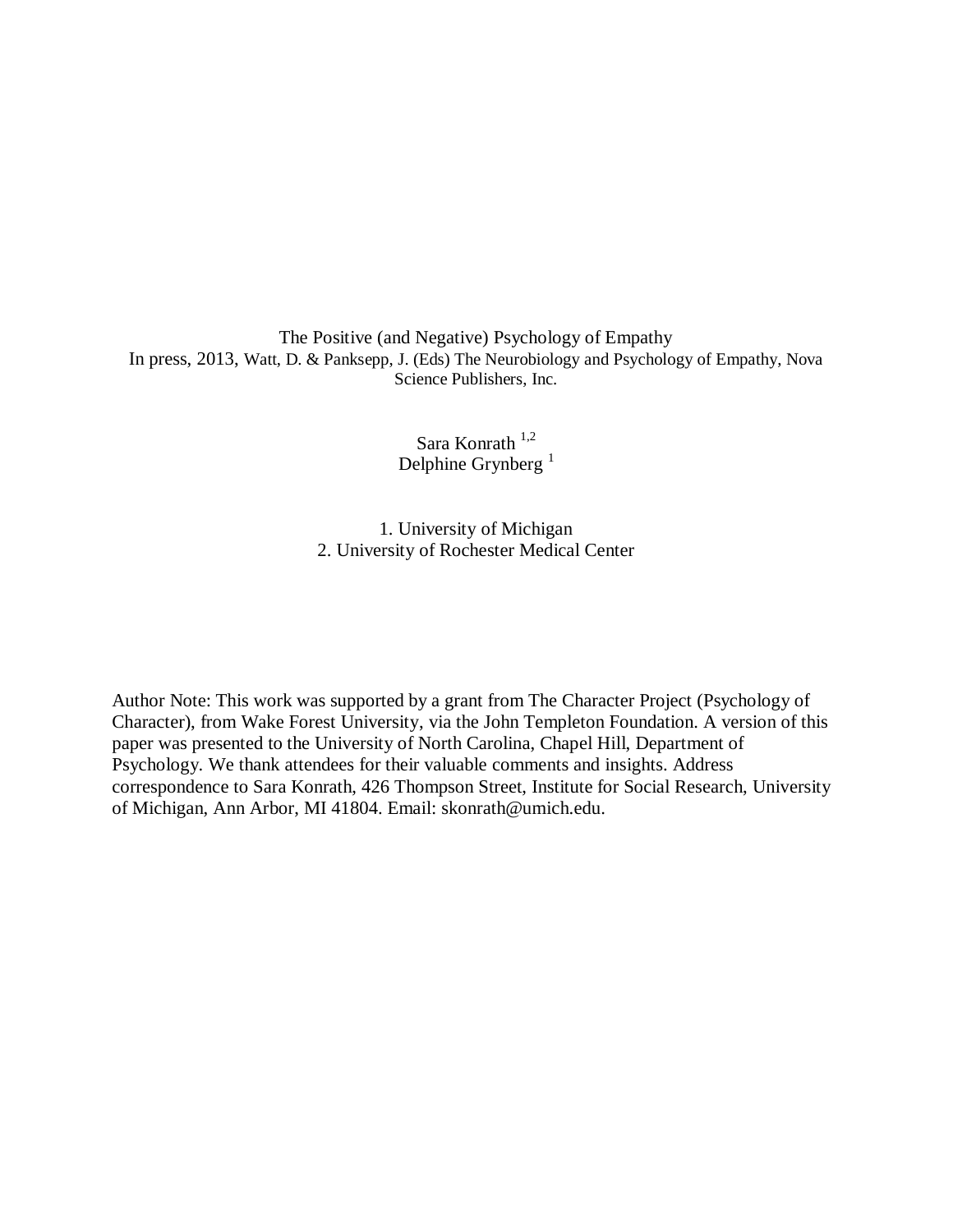In this chapter we review research on empathy in terms of its benefits and costs. Scholars have a difficult time agreeing on a definition of empathy. Some think of empathy as emerging from more cognitive mechanisms (emphasizing perspective taking and related theory of mind) which involves imagining another's point of view or internal experience [\(Borke, 1971;](#page-29-0) [Deutsch](#page-32-0)  [& Madle, 2009\)](#page-32-0), while other scholars think of it as a more affective process [\(Batson, 1990;](#page-27-0) [Bryant, 1982;](#page-30-0) [Panksepp, 1998;](#page-38-0) [Watt, 2007\)](#page-42-0) with relatively ancient roots in the mammalian kingdom. This affective process includes emotion-matching with others, which is typically described as 'contagion' or affective resonance [\(Feshbach & Roe, 1968;](#page-32-1) [Watt, 2007\)](#page-42-0). It also includes concern for others' suffering and a desire to reduce suffering that does not necessarily involve isomorphism with the other's feelings, often called 'empathic concern' [\(Batson, Ahmad,](#page-28-0)  [& Stocks, 2004;](#page-28-0) [Davis, 1983\)](#page-31-0). Some have posited that affective resonance naturally implies empathic concern, which is an important point to address in future research [\(Watt, 2007\)](#page-42-0). Still other theorists see the emotional and cognitive aspects of empathy as more overlapping than separate [\(Hoffman, 1984\)](#page-34-0). Finally, another relevant distinction is between 'dispositional' or 'trait' empathy [\(Bryant, 1982;](#page-30-0) [Davis, 1983\)](#page-31-0) versus 'situational' or induced empathy [\(Batson,](#page-27-0)  [1990\)](#page-27-0). People scoring high in dispositional empathy see themselves as having chronic tendencies to respond empathically, yet nearly everyone can have their empathy engaged under the right circumstances, or conversely, disengaged under opposed circumstances, suggesting that empathy is a heavily 'gated' or modulated process [\(Watt, 2007\)](#page-42-0). Dispositional empathy measures are typically used in correlational studies, limiting the causal inferences that can be made, whereas situational empathy is induced by randomly assigning participants to imagine the world from needy targets' perspectives versus remaining objective when exposed to needy targets (see the work of Daniel Batson and colleagues for more details).

Despite all of these distinctions, it is still possible to come up with a general definition that encompasses both cognitive elements and emotional ones, and can also be applied to trait and situational empathy. Thus, we would define empathy in line with prior theorists as experiencing perspectives and feelings more congruent with another's situation than with one's own [\(Decety & Lamm, 2006\)](#page-32-2).

## **Part 1: The Positive Psychology of Empathy**

Empathy has a good reputation, and as we will review, there are good reasons for this. The majority of research on empathy finds desirable correlates (for dispositional empathy) and outcomes (for situational empathy), whether for empathic individuals themselves, or their social interaction partners. It is difficult to find studies that point out potential problems with empathy, but even roses have thorns, and empathy comes with a few potential thorns despite its mostly prosocial, attractive, and adaptive qualities. These will be discussed in Part 2 of this chapter.

#### **Is empathy good for others?**

*Empathy for strangers.* The most obvious and widely studied benefit of high empathy is its association with more prosocial behaviors directed toward strangers. In a meta-analysis examining the relationship between different kinds of empathy and prosocial behaviors such as helping, sharing, and giving to others, researchers found significant positive relationships between the two, regardless of how empathy was measured (i.e. self-reported traits, observer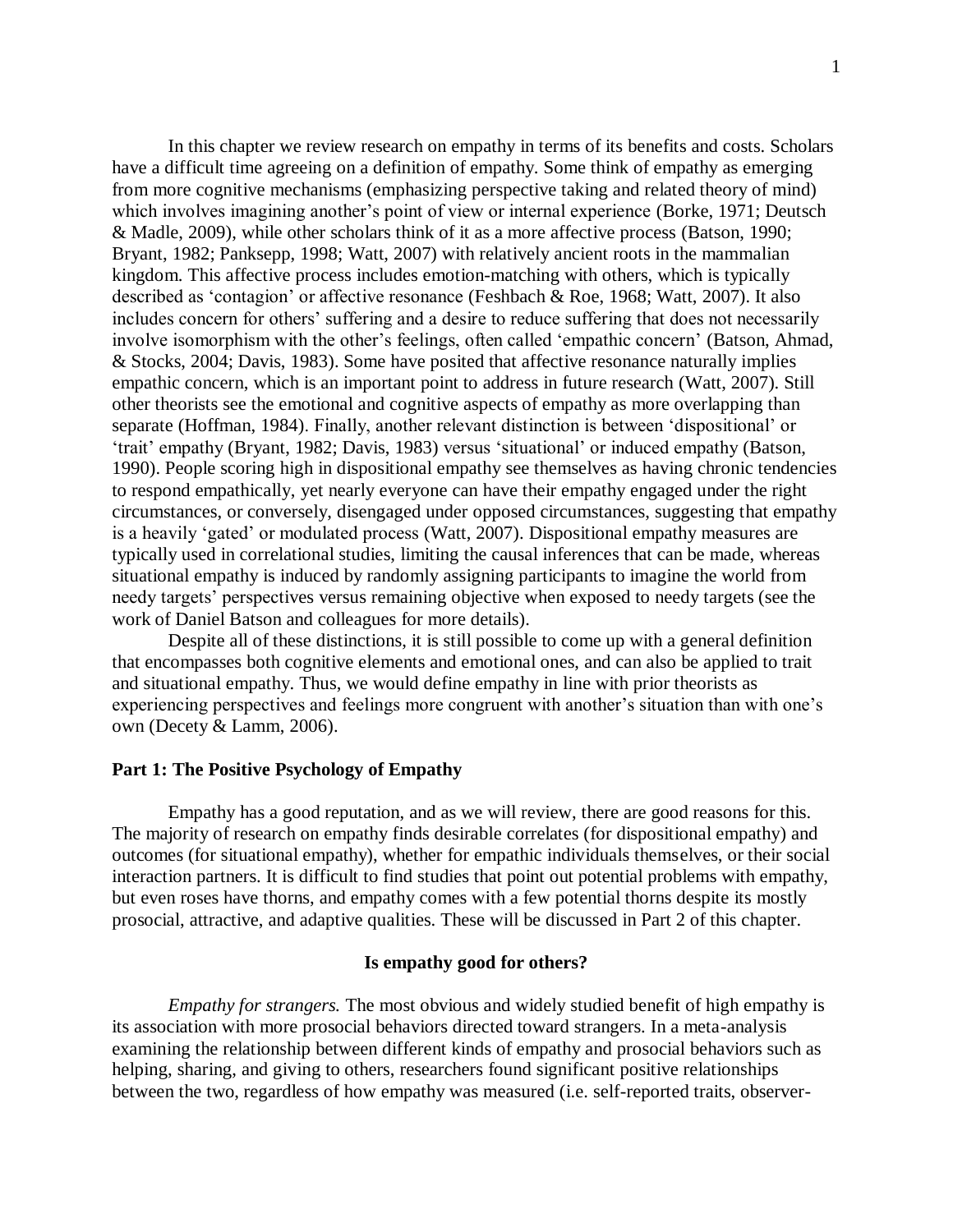reported traits, self-reported empathic emotions, or situational inductions to empathize versus remain objective; [Eisenberg & Miller, 1987\)](#page-32-3).

Moreover, the work of Daniel Batson and his colleagues has tested the limits of such empathy-based prosocial responding (for a detailed overview, see [\(Batson, 2011\)](#page-27-1). Using experimental studies, they have found that when participants are asked to imagine the feelings and perspectives of others they are more likely to demonstrate prosocial behaviors and attitudes even when:

i) escaping from the situation is easy (Appendix B in Batson, 2011),

ii) helping is anonymous and participants cannot receive credit for helping (Appendix C),

iii) there are good reasons to avoid helping; doing so is easily justified (Appendix D),

iv) participants are not given feedback about the effectiveness of their help, thus they are

not motivated by feelings of gratification or self-efficacy (Appendix F), and

v) when not helping leads to a similar mood boost as helping would (Appendix G).

Moreover, increased situational empathy also makes the helping more sensitive and attuned to the recipient's needs. After empathy is induced, participants seem to genuinely care about whether their help actually addresses the other's need, and report feeling bad if their efforts were not helpful, even if it was through no fault of their own [\(Batson et al., 1988;](#page-28-1) [Batson &](#page-29-1)  [Weeks, 1996\)](#page-29-1). This suggests some kind of direct linkage between affective resonance/contagion mechanisms and an intrinsic motivation to reduce suffering (as hypothesized in Watt, 2007). More evidence of their increased sensitivity comes from research finding that empathy-induced participants *are only more likely to help if it is good for the recipient in the long-term*. If there is a short-term benefit of helping the recipient, but at the cost of a long-term harm to this recipient, people induced to be in more empathic states are actually *less* likely to help [\(Sibicky, Schroeder,](#page-40-0)  [& Dovidio, 1995\)](#page-40-0).

Situational empathy also increases people's cooperativeness in *prisoner's dilemma games* ( [Batson & Ahmad, 2001;](#page-28-2) [Batson & Moran, 1999;](#page-28-3) [Cohen & Insko, 2008;](#page-31-1) [Rumble, Van Lange,](#page-39-0)  [& Parks, 2010\)](#page-39-0), which are games in which participants choose to cooperate or defect with partners and receive payoffs based on their decisions. If both participants cooperate, the payoffs are highest, however, individual participants can receive a high payoff if they defect but their partner cooperates, which increases the incentive to defect. If both participants defect though, payoffs are low for both. Remarkably, empathy increases cooperation rates in prisoner's dilemma games even when participants are aware that their partner has already defected ( [Batson](#page-28-2)  [& Ahmad, 2001\)](#page-28-2). For example, in this extreme situation, cooperation rates increased from 5% in the control condition ("remain objective") to 45% in the empathizing condition on a one-shot (single-interaction) prisoner's dilemma game [\(Batson & Ahmad, 2001\)](#page-28-2). Related to this, empathizing has been shown to be helpful in negotiation settings as well, leading to greater gains for *both parties* relative to not empathizing [\(Galinsky, Maddux, Gilin, & White, 2008\)](#page-33-0).

*Empathy in close relationships.* Considering that empathizing makes people kinder and more cooperative, it is not surprising to find that empathy may have positive implications within close relationships. For example, empathy in parents seems to have a noticeable positive effect on their children [\(Feshbach, 1990;](#page-32-4) [Moses, 2012;](#page-37-0) [Rosenstein, 1995\)](#page-39-1). One example of this is a study of pediatric cancer patients in which the researchers found that more empathic parental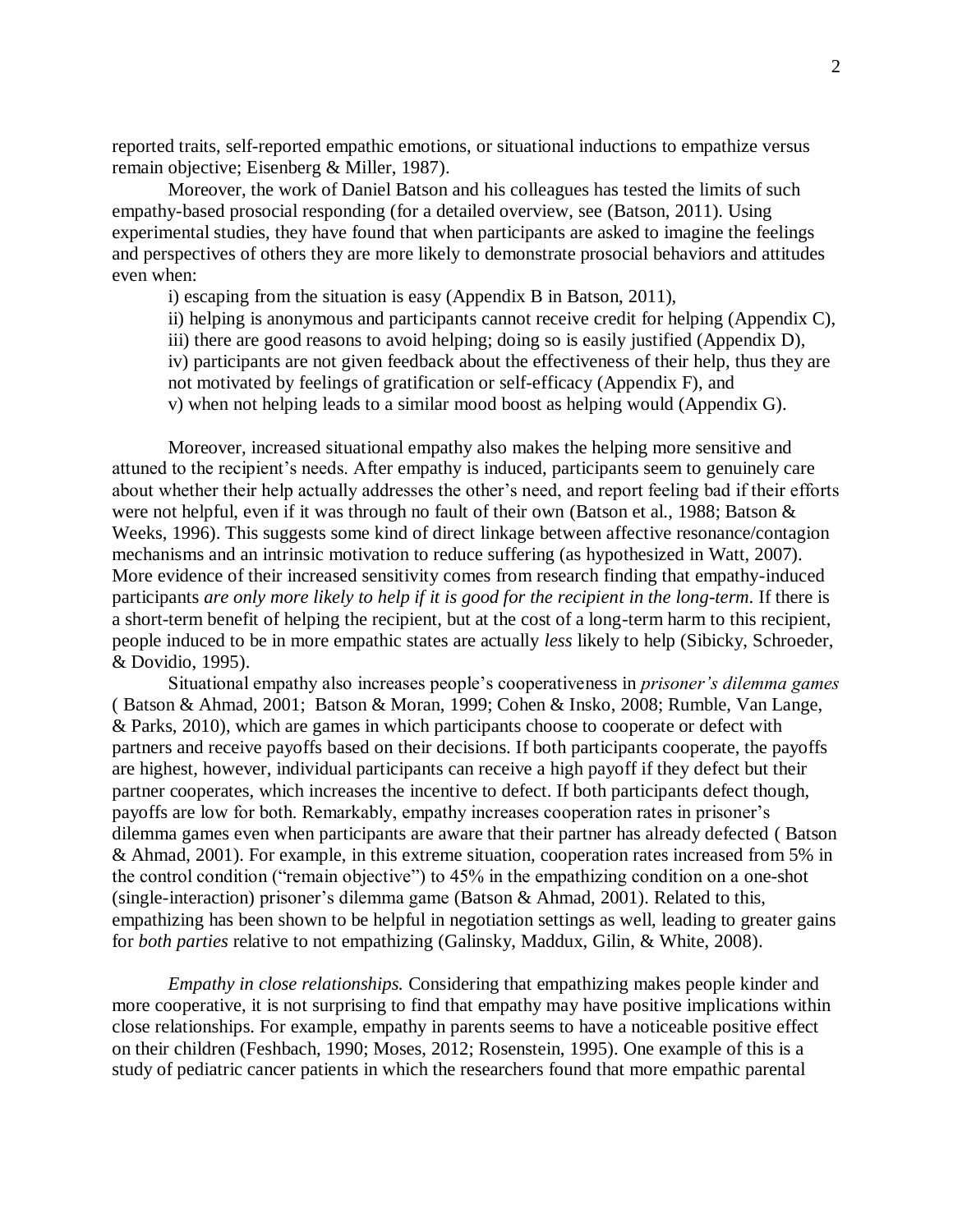responses to their children's pain during a medical procedure was associated with the subjective experience of less pain in the children [\(Penner et al., 2008\)](#page-38-1).

Within romantic relationships, some research has found that people scoring high in perspective taking (cognitive empathy) report being more satisfied with their relationships [\(Franzoi, Davis, & Young, 1985\)](#page-33-1). Of course, this could mean that more relationship satisfaction leads to higher perspective taking, but this explanation is less likely because relationship satisfaction is more likely to fluctuate than a personality trait (as a classic example of state versus trait). Another interesting study found that married people with higher dispositional empathy are less likely to ruminate over perceived transgressions, and more likely to forgive their partners for these transgressions, with downstream consequences on higher marital quality [\(Fincham, Paleari,](#page-33-2)  [& Regalia, 2002;](#page-33-2) [Paleari, Regalia, & Fincham, 2005\)](#page-38-2). Again, the correlational nature of the study makes interpretations difficult, but the same reasoning applies to this study: perceptions of marital quality are also more likely to fluctuate than personality traits.

Longitudinal studies confirm that the direction of causality is likely to go from empathic traits towards better relationships. For example, one recent study found that higher compassionate goals at one time point were associated with increased closeness, trust, and support in relationships at a later time point [\(Crocker & Canevello, 2008\)](#page-31-2). Another study found that people with higher dispositional empathy (measured at baseline) gave more emotional and instrumental support when their relationship partner was put in a stressful situation during a later laboratory session [\(Feeney & Collins, 2001\)](#page-32-5).

Yet here is where things may get more complicated. Most of us enjoy having (and being) empathic partners, but there are certain circumstances where this may not be as desirable. For example, when there is uncertainty or threat in the relationship, being able to accurately read your partner's mind might give you a window into his or her doubt, interest in others, or desire to end the relationship. There are a number of studies that confirm such a possibility, by using a performance-based measure of perspective taking. This involves having Partner A report on what he or she was thinking and feeling during a videotaped segment (e.g. while discussing a relationship problem together), and then having Partner B guess what Partner A was thinking and feeling. The more similar Partner B's guesses are to Partner A's responses, the higher his or her *empathic accuracy* [\(Ickes, 1997\)](#page-34-1).

In long-term dating relationships, which are seen as relatively more secure by virtue of their endurance, higher empathic accuracy is correlated with more relationship satisfaction [\(Thomas & Fletcher, 2003\)](#page-41-0). In other words, more satisfied longer-term couples can more accurately read each others' thoughts and feelings while discussing relationship problems, perhaps because they are experienced in doing so. Yet the opposite pattern is found for shortterm dating relationships, where higher empathic accuracy is correlated with *less* relationship satisfaction [\(Thomas & Fletcher, 2003\)](#page-41-0). In other words, less satisfied shorter-term couples are quite good at reading each others' internal states when discussing relationship problems. This may be because many relationships dissolve within the first few months, and less satisfied new couples may be especially vigilant to potential signs of threat. Other research directly manipulates levels of threat, finding that when couples are discussing problems that are *very threatening* to their relationship, the more empathically accurate perceivers are about their partner's thoughts and feelings, the more their feelings of closeness decline from the beginning to the end of the study [\(Ickes, Oriña, & Simpson, 2003\)](#page-34-2). However, if they are discussing *less threatening* topics, greater empathic accuracy is associated with increased feelings of closeness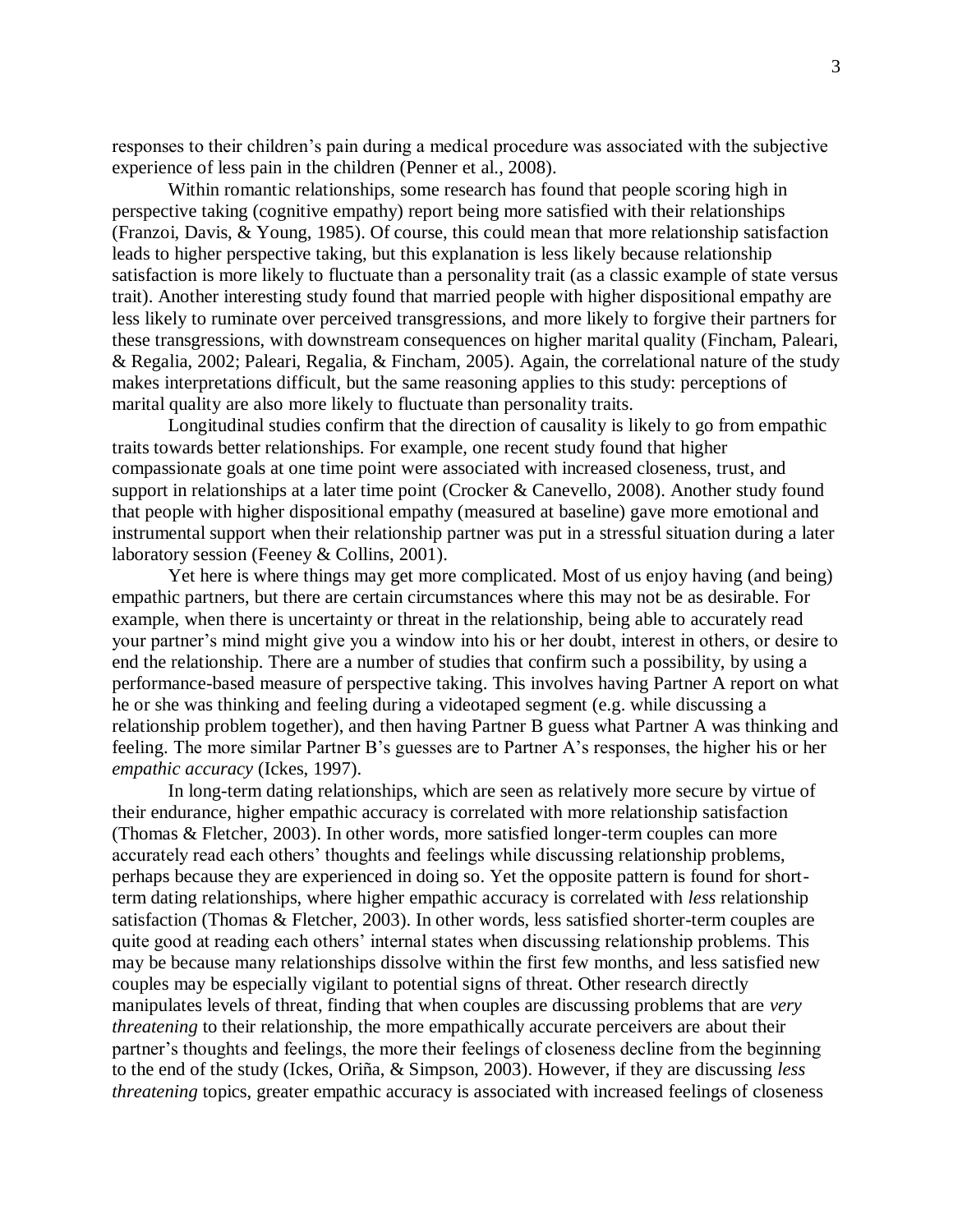with their partner [\(Ickes, et al., 2003\)](#page-34-2). Indeed, some partners may strategically become "mindblind" (lose their theory of mind so to speak) as a relationship-enhancing strategy. People who feel insecure about the stability of their relationship are very poor at accurately reading their partner's feelings and thoughts in high-threat situations (e.g. when their partners are asked to rate the attractiveness levels of attractive members of the opposite sex; Simpson, Ickes,  $\&$ [Blackstone, 1995\)](#page-40-1). It is probably wise to have poor empathic accuracy skills when such skills would reveal their partner's interest in attractive others. Yet, some people cannot seem to inhibit their empathic accuracy in the face of such threats, those with chronic anxious-ambivalent attachment styles [\(Simpson, Ickes, & Grich, 1999\)](#page-40-2). Ultimately this is upsetting both to them (more contagion-based distress) and their relationships (less close, more likely to end; [Simpson,](#page-40-2)  [et al., 1999\)](#page-40-2).

Why have we included these complex results in the section on the "positive" psychology of empathy? This is because it is unclear whether they are truly negative. Being aware that your partner has been experiencing doubts or may be attracted to someone else could facilitate a conversation about it, which could ultimately strengthen the relationship. Or, it might selectively facilitate relationship dissolution in relationships that are unhealthy or otherwise problematic. The long-term implications of empathic accuracy are unclear, even if in certain contexts less (empathic accuracy) is more (for relationships). In any case, there is currently very little experimental research in the domain of empathy and close relationships [\(Batson, 2011\)](#page-27-1). Given these mixed results, examining the effect of randomly assigned empathy interventions (versus control interventions) on relationship outcomes is needed. Such interventions should also consider the moderating role of threat, since some relationships may be destabilized by increased empathy.

*Empathy in professional settings.* There is a robust literature on the role of empathy in professional settings, and especially within caring-related professions such as teaching, medicine, and clinical psychology. Teachers, doctors, and therapists with high empathy may positively influence their students' educational outcomes, and patients' physical health and mental health. For example, studies find associations between empathy in instructors and higher student motivation and effort, using both correlational and longitudinal designs [\(Coffman, 1981;](#page-31-3) [Waxman, 1983\)](#page-42-1). Empathy in instructors is also positively correlated with actual achievement outcomes [\(Aspy & Roebuck, 1972;](#page-27-2) [Chang, Berger, & Chang, 1981\)](#page-30-1), a result that is consistent regardless of the *type of outcome* (i.e. objective outcomes such as multiple choice questions, versus more subjective outcomes such as essays). Results are also similar for objective (e.g. based on observer or student report) versus more subjective (e.g. based on self report) *measures* of empathy. However, there is a need for research that experimentally links enhanced teacher empathy with student outcomes. Interestingly, college students' perceptions of the professor's concern and consideration (i.e. empathy) is the *single largest predictor* of overall teacher evaluations [\(Keaveny & McGann, 1978\)](#page-35-0). Perceived teacher empathy explains 54.1% of the variance, while perceived teacher competence explains only 6.9% of the variance. Perhaps that fact alone would be enough to convince educators to participate in empathy training sessions. Such results may also suggest that students actually need more empathy – and feel more insecurities – than teachers and professors typically anticipate.

Empathy in physicians (as rated by self-report or by observers) is related to a number of patient outcomes including higher patient satisfaction, better recall of medical information,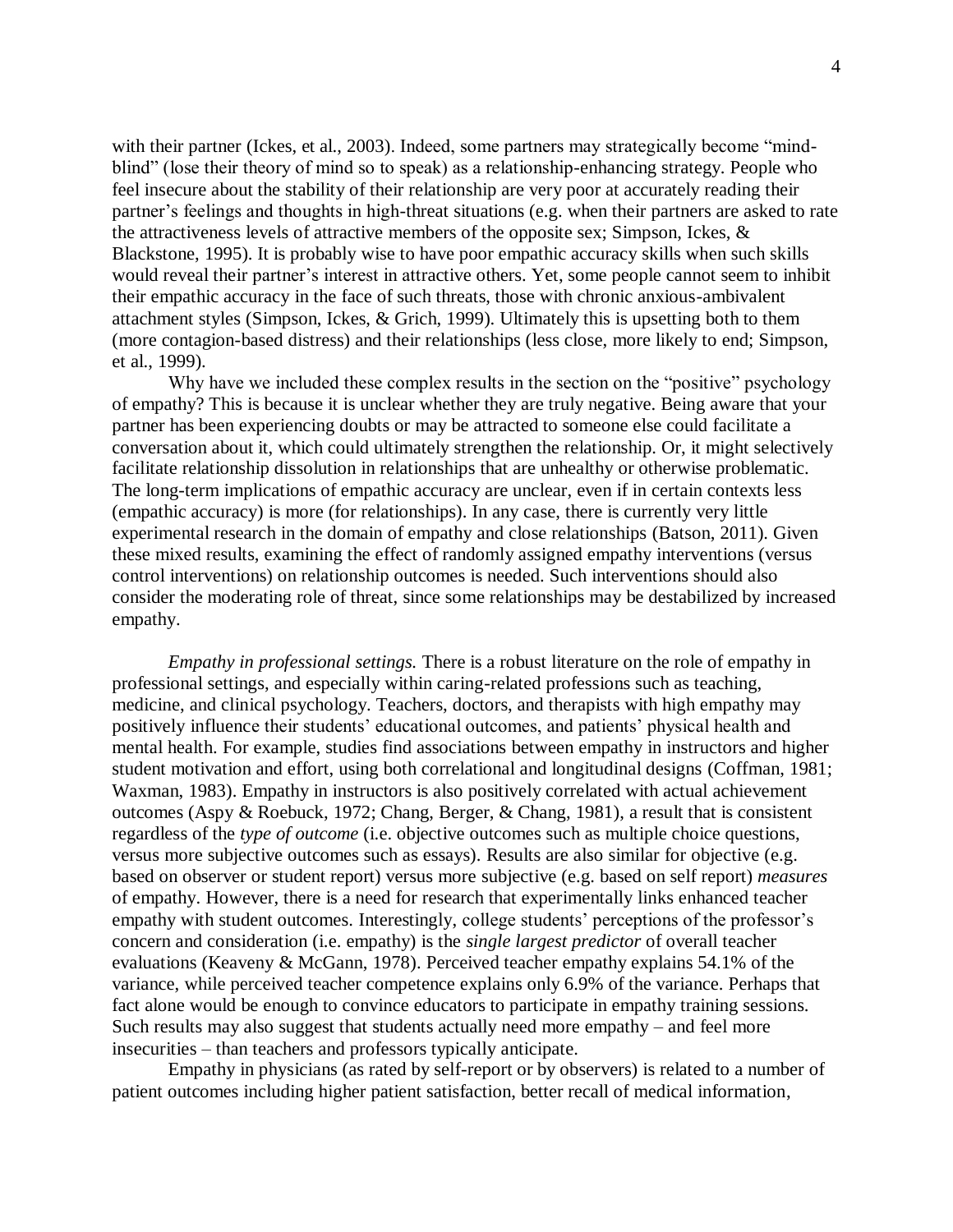improved adherence to physician-recommended protocols (e.g. medication), and more positive health outcomes such as fewer symptoms and improved quality of life [\(Beck, Daughtridge, &](#page-29-2)  [Sloane, 2002;](#page-29-2) [Derksen, Bensing, & Lagro-Janssen, 2013\)](#page-32-6). There are similar associations between empathy in psychologists and therapists and patient mental health outcomes (Kurtz & Grummon, [1972;](#page-36-0) [Truax et al., 1966\)](#page-41-1)*.* It is notable that empathic doctors also report making fewer medical errors, although this may be explained by a self-report bias [\(West et al., 2006\)](#page-42-2).

*Empathy, aggression, and prejudice.* High empathy also seems to have an inhibiting effect on antisocial behaviors such as aggression, bullying, and various types of criminal behavior [\(Batson, et al., 2004;](#page-28-0) [Jolliffe & Farrington, 2004;](#page-35-1) [Miller & Eisenberg, 1988\)](#page-37-1). However, the effect sizes found in meta-analyses are relatively small overall and depend on a number of factors such as the type of measurement of empathy and antisocial behavior (Jolliffe  $\&$ [Farrington, 2004;](#page-35-1) [Miller & Eisenberg, 1988\)](#page-37-1). For example, the effects are strongest in selfreported measures of trait empathy, which may reflect self-perceptions of empathy rather than truly altruistic motivations [\(Batson, Bolen, Cross, & Neuringer-Benefiel, 1986\)](#page-28-4). It is possible that the desire "to look like a nice person" can make people self-report that they are both nice and also low in aggressiveness ( [Batson, et al., 2004\)](#page-28-0) – a selective reporting bias rather than a true association.

In studies where empathy is manipulated, the results are inconsistent. For example, one study found that perspective-taking instructions had no effect on aggressive behavior, but this was possibly because participants received negative feedback from the target of aggression *before* the empathy manipulation [\(Eliasz, 1980\)](#page-32-7). Another study found that perspective-taking instructions did cause a decrease of aggressive behavior, but only under conditions of low threat. After a provocation, participants who received the empathy manipulation responded with similar levels of aggression as those in the control group [\(Richardson, Hammock, Smith, Gardner, &](#page-39-2)  [Signo, 1994\)](#page-39-2). Yet another study has found that perspective-taking instructions led to decreases in aggression-related brain activity after an insult. These decreases corresponded with decreases in self-reported hostility [\(Harmon-Jones, Vaughn-Scott, Mohr, Sigelman, & Harmon-Jones, 2004\)](#page-34-3). Other related research has found that people scoring high in narcissism (a trait characterized by low empathy) are susceptible to increased aggression after they are threatened by insults or rejection [\(Bushman & Baumeister, 1998;](#page-30-2) [Konrath, Bushman, & Campbell, 2006;](#page-35-2) [Twenge &](#page-41-2)  [Campbell, 2003\)](#page-41-2).

Taken together, there is some experimental evidence that empathy may inhibit aggression, but this literature needs further work and development. Yet, when moving beyond general assessments of aggression, there is consistent evidence that empathy interventions do seem to reduce certain specific kinds of aggression in which empathy is directly implicated (e.g. abuse, sexual harassment, and victim blaming; [Aderman, Brehm, & Katz, 1974;](#page-27-3) [Schewe, 2007;](#page-39-3) [Schewe & O'Donohue, 1993\)](#page-39-4). Moreover, there is some evidence that empathy can reduce prejudice against stigmatized people or members of out-groups. Participants who are induced to feel empathy for people from different ethnic backgrounds, disabled people, the elderly, AIDS patients, homeless people, drug dealers, and even murderers report more positive feelings for them [\(Batson, Chang, Orr, & Rowland, 2002;](#page-28-5) [Batson, Polycarpou, et al., 1997;](#page-28-6) [Clore & Jeffery,](#page-31-4)  [1972;](#page-31-4) [Dovidio et al., 2004;](#page-32-8) [Finlay & Stephan, 2000;](#page-33-3) [Galinsky & Moskowitz, 2000;](#page-33-4) [Vescio,](#page-42-3)  [Sechrist, & Paolucci, 2003\)](#page-42-3). Reductions in prejudice after such empathy inductions: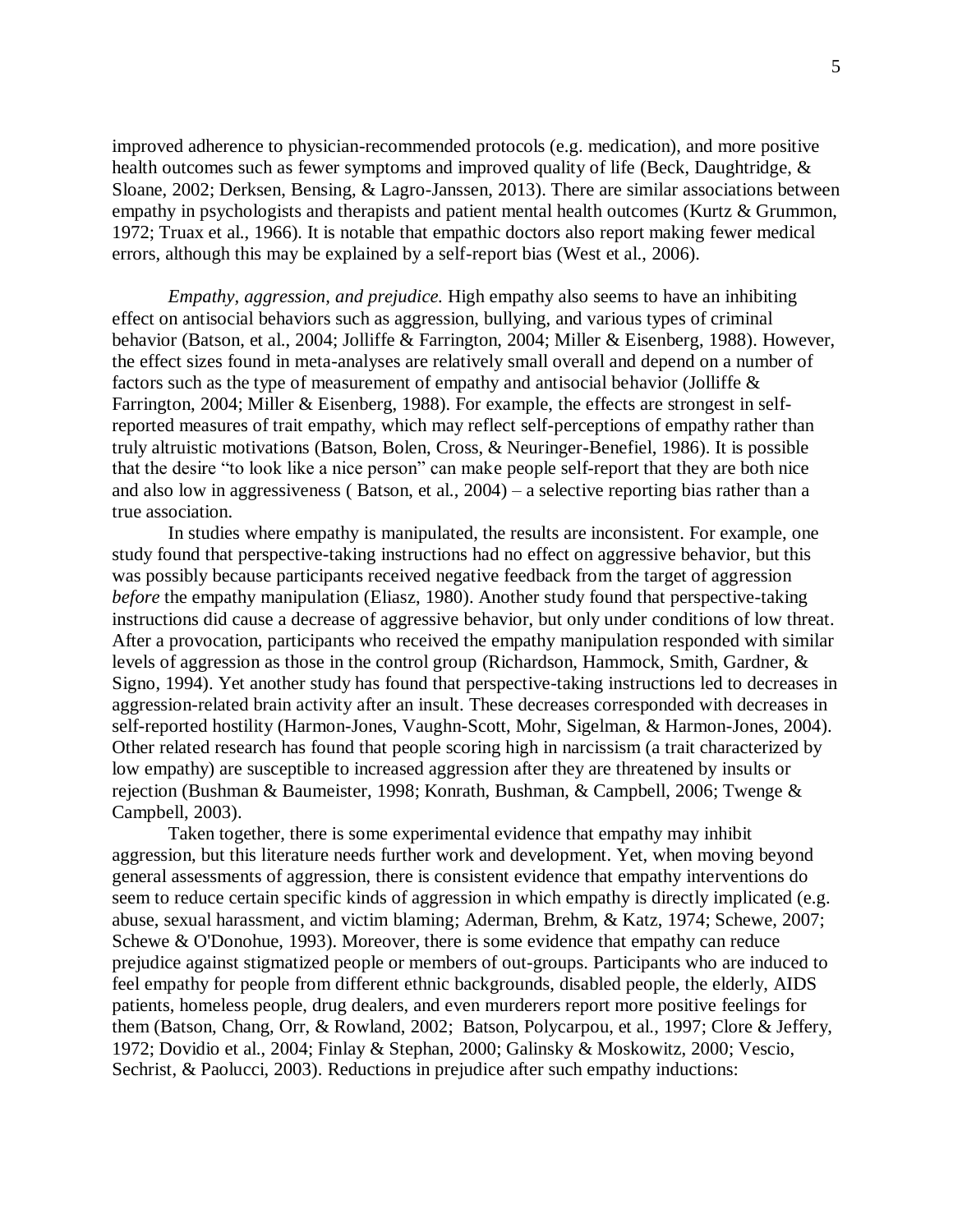i) exist regardless of whether or not targets are stereotypical group members [\(Vescio, et](#page-42-3)  [al., 2003\)](#page-42-3),

ii) increase the likelihood that participants will actually help a member of the stigmatized group [\(Batson, et al., 2002\)](#page-28-5), and

iii) can persist for weeks and months [\(Batson, Polycarpou, et al., 1997;](#page-28-6) [Clore & Jeffery,](#page-31-4)  [1972\)](#page-31-4).

Inducing empathy for stigmatized groups can be a useful prejudice reduction tool because it is easy and inexpensive to administer. However, to date the majority of studies on this topic have examined the role of empathy in changing attitudes or feelings toward these groups. The effect of empathy on prejudice is more complicated when considering how empathy affects actual intergroup social interactions – as we will see in Part 2 (See chapter by Watt and Panksepp in this volume for further discussion of in-group/out-group effects on empathy).

### **Is empathy good for the self?**

Excessively low empathy is a clear mental health risk factor, albeit with relatively broad implications. For example, one of the diagnostic criteria for Narcissistic Personality Disorder is a lack of empathy [\(APA,](#page-27-4) 2000). Similarly, although low empathy is not a directly stated diagnostic criterion for Antisocial Personality Disorder (APD), those with APD show a "lack of remorse, as indicated by being indifferent to or rationalizing having hurt, mistreated, or stolen from another" [\(APA, 2000\)](#page-27-4). This clearly implies low empathy among this population without perhaps making it more explicit. However, the Psychopathy Check List [\(Hare, 1999\)](#page-34-4), which is the most commonly used measure of psychopathy, includes an item related to low empathy. In addition, studies find that among individuals with an antisocial personality, the cognitive factor of empathy is preserved while the affective component is impaired. Individuals with antisocial personality have similar performance on Theory of Mind tasks compared to healthy individuals (e.g., Richell et al., 2003), but show weaker emotional responses when confronted with someone in distress (Blair, 1999; House & Milligan, 1976).

People with autism spectrum disorders (ASD) are also thought to have lower empathy relative to normal controls. These populations indeed report low compassion in general and lower abilities in identifying the mental states of others [\(Bons et al., 2013;](#page-29-3) [Frith, 2001;](#page-33-5) [Mathersul, McDonald, & Rushby, 2013\)](#page-37-2). ASD involve impairments in social functioning, in communication, and is associated with restricted repetitive and stereotyped patterns of behaviors, interests and activities. Individuals with ASD report lower levels of affective and cognitive empathy (e.g., Berthoz, et al., 2008; Frith, 1989) and have lower performance on Theory of Mind tasks (Hill & Frith, 2003). Several studies have found that individuals with ASD have difficulties in understanding others' intentions depicted in vignettes, in correctly identifying the mental states expressed by eye gazes, and in understanding false belief scenarios (Brent, Rios, Happe, & Charman, 2004; Hamilton, 2009; Mitchell, Robinson, Isaacs, & Nye, 1996). Moreover, neuroimaging studies have found anomalies in brain regions that are involved in Theory of Mind (Frith, 2001). For instance, when healthy participants and participants with ASD had to attribute mental states to visual animated triangles acting like humans (e.g., chasing), individuals with ASD showed less activation than healthy participants in the three brain regions involved in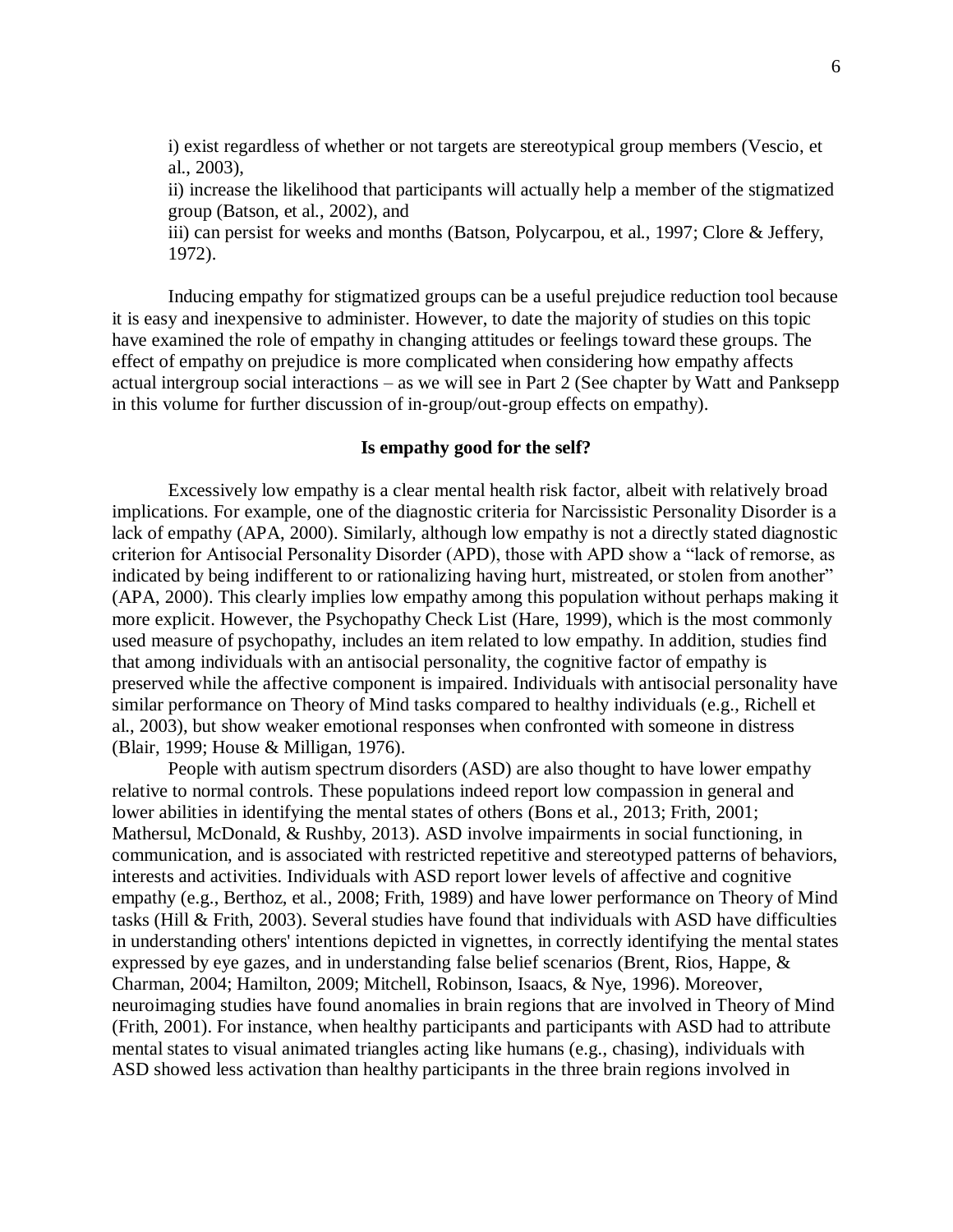Theory of Mind (medial prefrontal cortex, temporal parietal junction, and the temporal poles; Castelli, Frith, Happé, & Frith, 2002).

Within non-clinical populations, there are many studies demonstrating associations between empathy-related traits and behaviors and good mental and physical health (for reviews, see ( [Batson, 2011;](#page-27-1) [Konrath, 2013;](#page-35-3) [Konrath & Brown, 2012;](#page-35-4) [Post, 2007\)](#page-39-5). These studies cover *traits* such as empathy, compassion, altruism, narcissism (low empathy plus inflated selfesteem), and generativity (concern for future generations) and *behaviors* such as giving support to others, volunteering for non-profit organizations, and caring for animals. The trait-based studies tend to be correlational or longitudinal, but across both methods there are relatively consistent results. For example, highly empathic or compassionate people report better mental health (e.g. lower stress, anxiety, hopelessness, and depression), participate in fewer health risk behaviors (e.g. drinking or smoking), and have better physiological indicators of stress regulation (e.g. vagal tone; [Adams, 2010;](#page-27-5) [Au, Wong, Lai, & Chan, 2011;](#page-27-6) [Diamond, Fagundes, &](#page-32-9)  [Butterworth, 2012;](#page-32-9) [Ironson et al., 2002;](#page-35-5) [Kalliopuska, 1992;](#page-35-6) [Steffen & Masters, 2005\)](#page-40-3) even when controlling for potential confounds (e.g. coping, social support: [Au, et al., 2011\)](#page-27-6), and even when considering a wide variety of populations (e.g. high school students, college students, community samples, people with chronic illnesses). Longitudinal studies confirm that having a more altruistic personality at one time point is associated with better mental and physical health outcomes later on [\(Dillon & Wink, 2007;](#page-32-10) [Ironson, 2007;](#page-35-7) [Konrath & Fuhrel-Forbis, 2011;](#page-35-8) [Wink](#page-42-4)  [& Dillon, 2002\)](#page-42-4). However, the role of covariates needs further clarification, with some studies suggesting that social class differences may be important [\(Dillon & Wink, 2007;](#page-32-10) [Stellar, Manzo,](#page-40-4)  Kraus,  $\&$  Keltner, 2012) and others finding that the results are robust to a number of plausible confounds such as baseline health [\(Konrath & Fuhrel-Forbis, 2011;](#page-35-8) [Wink & Dillon, 2002\)](#page-42-4).

Our research examines change in empathy and related traits over time by using the method of *cross-temporal meta-analysis*, which is a meta-analysis that tracks trends in selfreported traits over time. We have found that scores on the empathic concern and perspective taking subscales of the Davis (1983) Interpersonal Reactivity Index have been declining over the past 30 years in the United States [\(Konrath, O'Brien, & Hsing, 2011\)](#page-36-1). In addition, scores on the Narcissistic Personality Inventory, which assesses high self-focus in combination with low empathy, have been increasing across the same time period [\(Twenge, Konrath, Foster, Campbell,](#page-41-3)  [& Bushman, 2008\)](#page-41-3). Given these changes, the relationship between empathy and health may become more important in the future if measures of empathy and related traits continue to show parallel trends.

When reviewing the altruism-health literature it is important to consider the specific definition of empathy that some scholars use, which may not represent true other-orientedness. Personal distress is a more self-oriented reaction to others' suffering. It can be assessed at the *trait* level, with sample items such as "*When I see someone who badly needs help in an emergency, I go to pieces*" [\(Davis, 1983\)](#page-31-0), or as an immediate *situational* response to others in distress, by asking participants the extent to which they feel emotions like *alarmed, distressed, disturbed,* and *upset*, in response to others' distress ( [Batson, Fultz, & Schoenrade, 1987\)](#page-28-7). When assessed this way, personal distress and empathic concern are two nearly orthogonal factors [\(Batson, et al., 1987;](#page-28-7) [Davis, 1983\)](#page-31-0). Although only calloused people could observe extreme suffering without having any distress response, people with unmitigated personal distress responses may be more motivated to help others in order to relieve their own distress, rather than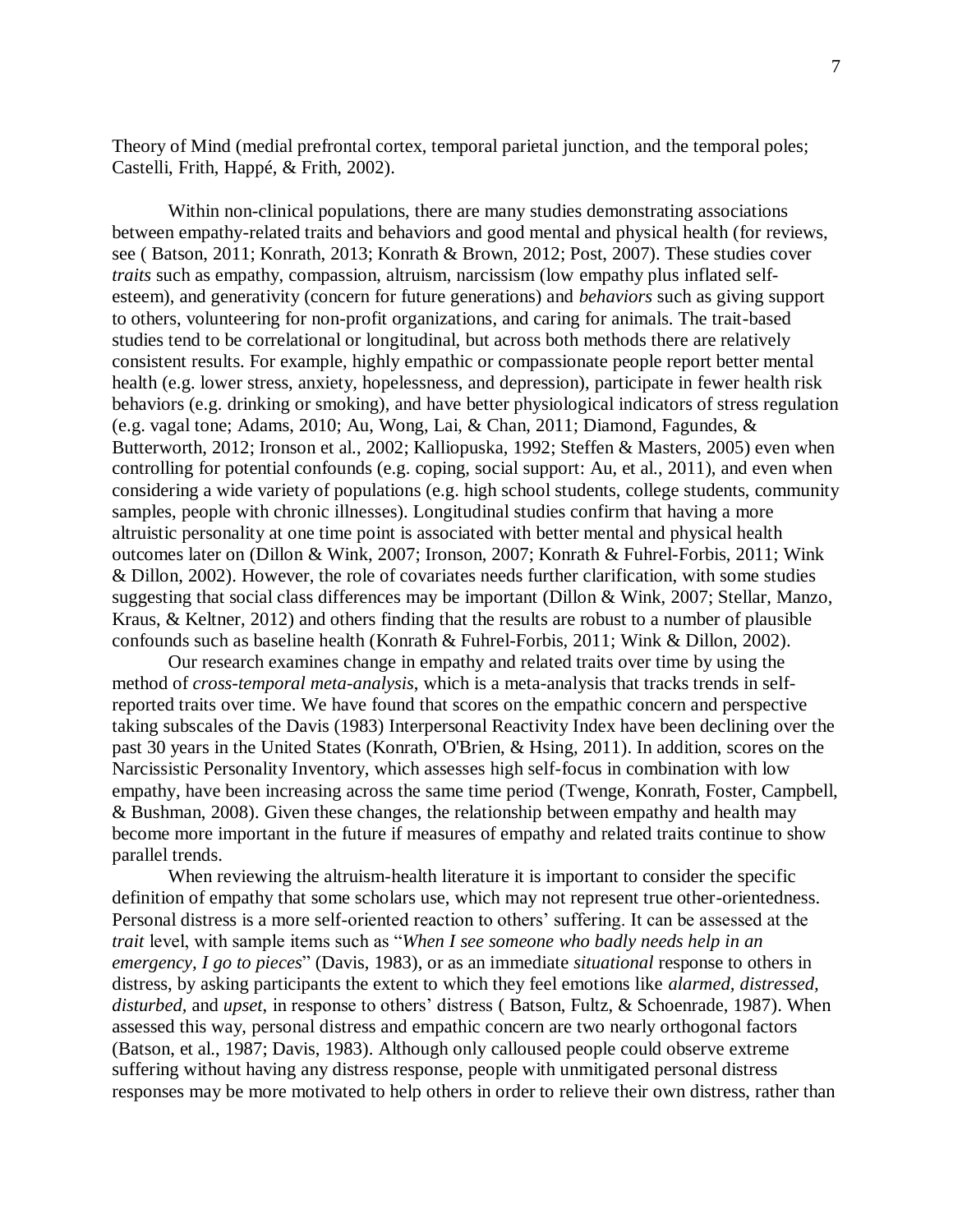to relieve the other's distress ( [Batson, et al., 1987;](#page-28-7) [Davis, 1983\)](#page-31-0). As such, they are likely to seek other opportunities to relieve their distress, such as escaping the situation instead of helping, when possible ( [Batson, 2011\)](#page-27-1). Another way to think of this is that in order to be truly empathic, people will indeed suffer with those who are suffering (and thus feel some distress on behalf of them), but we must also have "intact affective regulation abilities such that the suffering of the other party does not flood us, and we are thus able to maintain our own affective equilibrium and largely positive state while we are motivated to reduce the suffering of the other party" (p. 21; [Watt, 2007\)](#page-42-0). Personal distress often includes unmitigated contagion with the suffering person, along with over-identification and poor personal boundaries. Thus, it is not surprising that within the context of mental health, personal distress is found to be associated with poor functioning [\(O'Connor, Berry, Weiss, & Gilbert, 2002\)](#page-38-3).

To date, very few studies have examined how situational empathizing affects the empathizers themselves. This is an important direction for future research because it can help unravel issues of causality in this literature. In our lab we have been studying the direct physiological consequences of empathizing for those who are asked to empathize versus remain objective in response to others' suffering [\(Konrath et al., 2012\)](#page-36-2). We elaborate on some of these issues in Part 2.

There are actually similar results when examining how empathy-related *behaviors* are associated with psychological and physical health. For example, it is difficult to randomly assign people to regularly volunteer for non-profit organizations, although in recent years some scholars have done just that (e.g. Experience Corps; [Fried et al., 2004;](#page-33-6) [Hong & Morrow-Howell, 2010\)](#page-34-5). Yet there is consistent evidence that people who regularly volunteer for non-profit organizations have better psychological and physical health, even when considering a variety of potential confounds [\(Konrath, 2013;](#page-35-3) [Konrath & Brown, 2012\)](#page-35-4). Importantly, a recent study found that in order to receive a health benefit of volunteering, people had to be motivated by care for others. Those who were motivated by potential ways they could personally benefit from volunteering (e.g. learning something new; feeling good) did not experience a later health benefit [\(Konrath,](#page-36-3)  [Fuhrel-Forbis, Lou, & Brown, 2012\)](#page-36-3). Although this study did not assess empathy directly, it does imply that empathically-motivated giving is likely to be better for one's health than personallymotivated giving.

When it comes to the empathy-related behavior of giving social support to others (e.g. time, money, errands, emotional support), it is possible to randomly assign people to give versus receive support, and thus causal inferences can be stronger within this part of the literature. Yet the majority of studies still rely on correlational and longitudinal methods [\(Konrath & Brown,](#page-35-4)  [2012\)](#page-35-4). Several correlational studies find that giving social support to others is associated with better mental and physical health [\(Brown, Consedine, & Magai, 2005;](#page-30-3) [De Jong Giefveld &](#page-31-5)  [Dykstra, 2008;](#page-31-5) [Dunn, Aknin, & Norton, 2008;](#page-32-11) [Ironson, et al., 2002;](#page-35-5) [N. Krause & Shaw, 2000;](#page-36-4) [Schwartz, Keyl, Marcum, & Bode, 2009;](#page-39-6) [Schwartz, Meisenhelder, Ma, & Reed, 2003\)](#page-39-7). These results are confirmed in longitudinal studies [\(Brown, Brown, House, & Smith, 2008;](#page-29-4) [S. Brown,](#page-30-4)  [Nesse, Vinokur, & Smith, 2003;](#page-30-4) [Gleason, Iida, Bolger, & Shrout, 2003;](#page-33-7) [Ironson, 2007;](#page-35-7) [McClellan, Stanwyck, & Anson, 1993;](#page-37-3) [Piferi & Lawler, 2006;](#page-38-4) [Schwartz & Sendor, 1999;](#page-39-8) [Vaananen, Buunk, Kivimaki, Pentti, & Vahtera, 2005\)](#page-41-4). Experimental and quasi-experimental studies find that people who are randomly assigned to such diverse behaviors as caring for animals or plants, giving money to others, random acts of kindness, or giving massages to infants, all experience increased psychological well-being and better physiological outcomes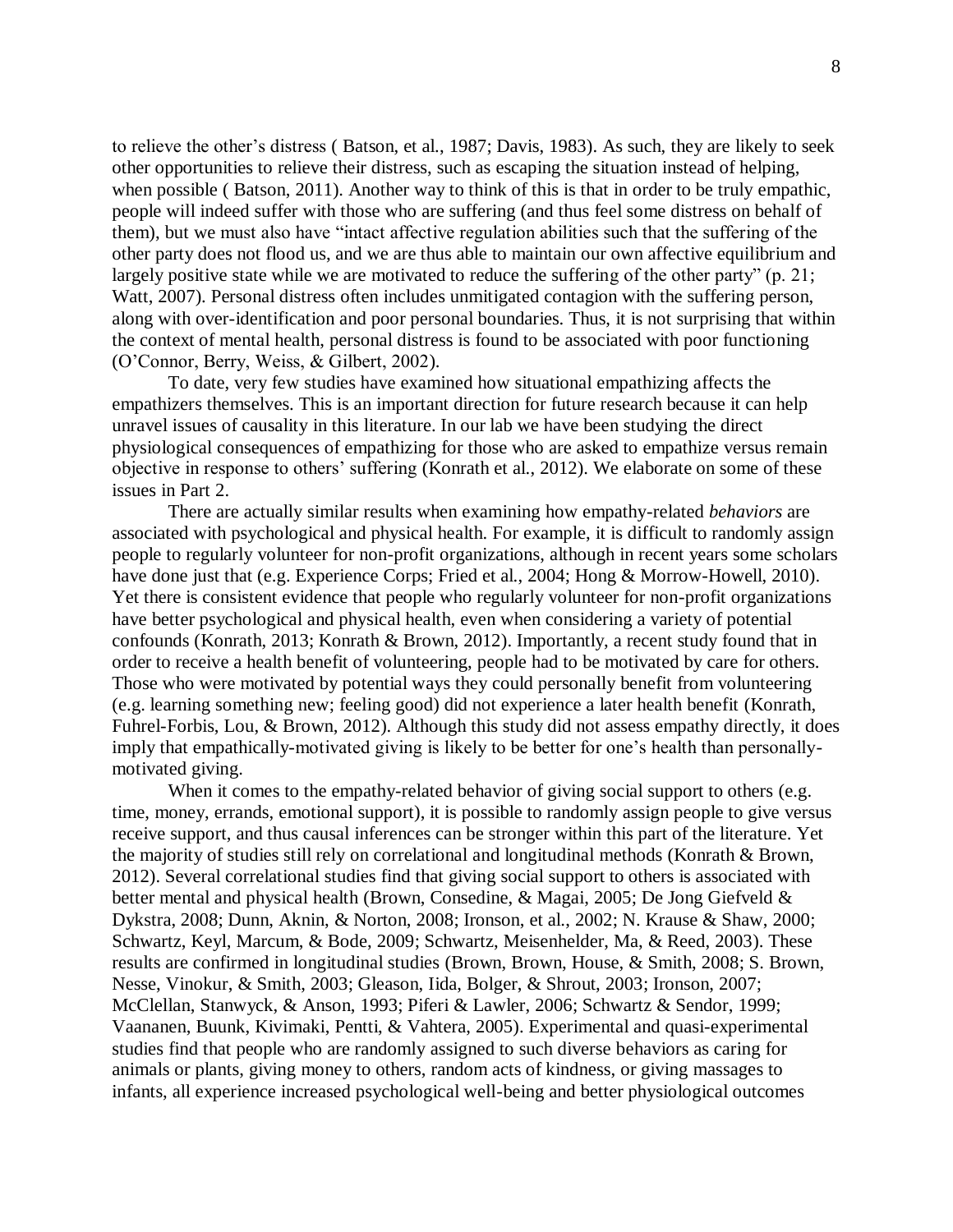such as lower stress hormones [\(Aknin et al., 2013;](#page-27-7) [Brown, Konrath, Seng, & Smith, 2011;](#page-30-5) [Field,](#page-33-8)  [Hernandez-Reif, Quintino, Schanberg, & Kuhn, 1998;](#page-33-8) [Langer & Rodin, 1976;](#page-36-5) [Mugford &](#page-37-4)  [M'Comisky, 1975;](#page-37-4) [Smith, Loving, Crockett, & Campbell, 2009;](#page-40-5) [Tkach, 2005\)](#page-41-5). However, inconsistent results have been reported in the literature: sometimes benefits only apply to certain groups of people, sometimes null relationships exist, and sometimes giving support can be associated with poor mental and physical health, especially when giving too much support or receiving too little in return [\(Buunk, Doosje, Jans, & Hopstaken, 1993;](#page-30-6) [Fujiwara, 2009;](#page-33-9) [Liang,](#page-36-6)  [Krause, & Bennett, 2001;](#page-36-6) [Lu, 1997;](#page-37-5) [Lu & Argyle, 1992;](#page-37-6) [Schwartz, et al., 2009;](#page-39-6) [C. Schwartz, et](#page-39-7)  [al., 2003;](#page-39-7) [Strazdins & Broom, 2007\)](#page-41-6).

Taken together, we can tentatively conclude that at least in some circumstances empathetic traits and behaviors are associated with good mental and physical health. However, there are a number of remaining questions: How can these results be explained? Why is empathy sometimes beneficial, yet other times costly for the self? Is there an optimal level of empathy, and if so, can too much empathy be more costly than beneficial?

### **Part 2: The Negative Psychology of Empathy**

These questions naturally bring us to the second part of this chapter, delving into a topic that has received some attention in recent times [\(Batson, et al., 2004;](#page-28-0) [Bloom, 2013;](#page-29-5) [Oakley,](#page-38-5)  [Knafo, & Madhavan, 2011;](#page-38-5) [Prinz, 2011\)](#page-39-9). Can empathy at times be harmful? We now review research that suggests that empathy may have a 'dark' or at least 'costly' side and may be maladaptive in some specific contexts.

#### **Can empathy be bad for the self?**

As reviewed in Part 1, *low* empathy is a feature of some psychological disorders. However, some disorders may actually be associated with *excessive* empathy. One example is the case of the Williams Syndrome, which is a genetic developmental disorder associated with mental retardation and characterized by distinctive facial features (elfin). In terms of interpersonal behaviors, Williams Syndrome individuals are described as hypersociable, overly friendly, and affectionate [\(Jones et al., 2000\)](#page-35-9). They also show unreserved approach behaviors towards strangers compared to healthy individuals [\(Gosch & Pankau, 1994\)](#page-33-10), and greater evaluation of trustworthiness in faces [\(Bellugi, Lichtenberger, Mills, Galaburda, & Korenberg,](#page-29-6)  [1999\)](#page-29-6). Paradoxically, preliminary findings suggest that despite their hypersociability, these individuals are often socially-isolated and report having fewer friends than individuals with mental retardation due to nonspecific causes [\(Dykens & Rosner, 1999\)](#page-32-12). Williams Syndrome individuals are also described as empathetic [\(Riby, Bruce, & Jawaid, 2012\)](#page-39-10). However, evidencebased studies suggest that their empathic profile is complex. It has been hypothesized that individuals with Williams Syndrome might show a dissociation between cognitive and affective components. That is, their emotional responses to someone else's feelings (such as affective resonance and concern for suffering) on the one hand and their abilities to understand others' mental states on the other hand may not be well correlated [\(Riby, et al., 2012\)](#page-39-10).

Several studies suggest that individuals with Williams Syndrome have greater emotional responses to other people's negative feelings than individuals with other developmental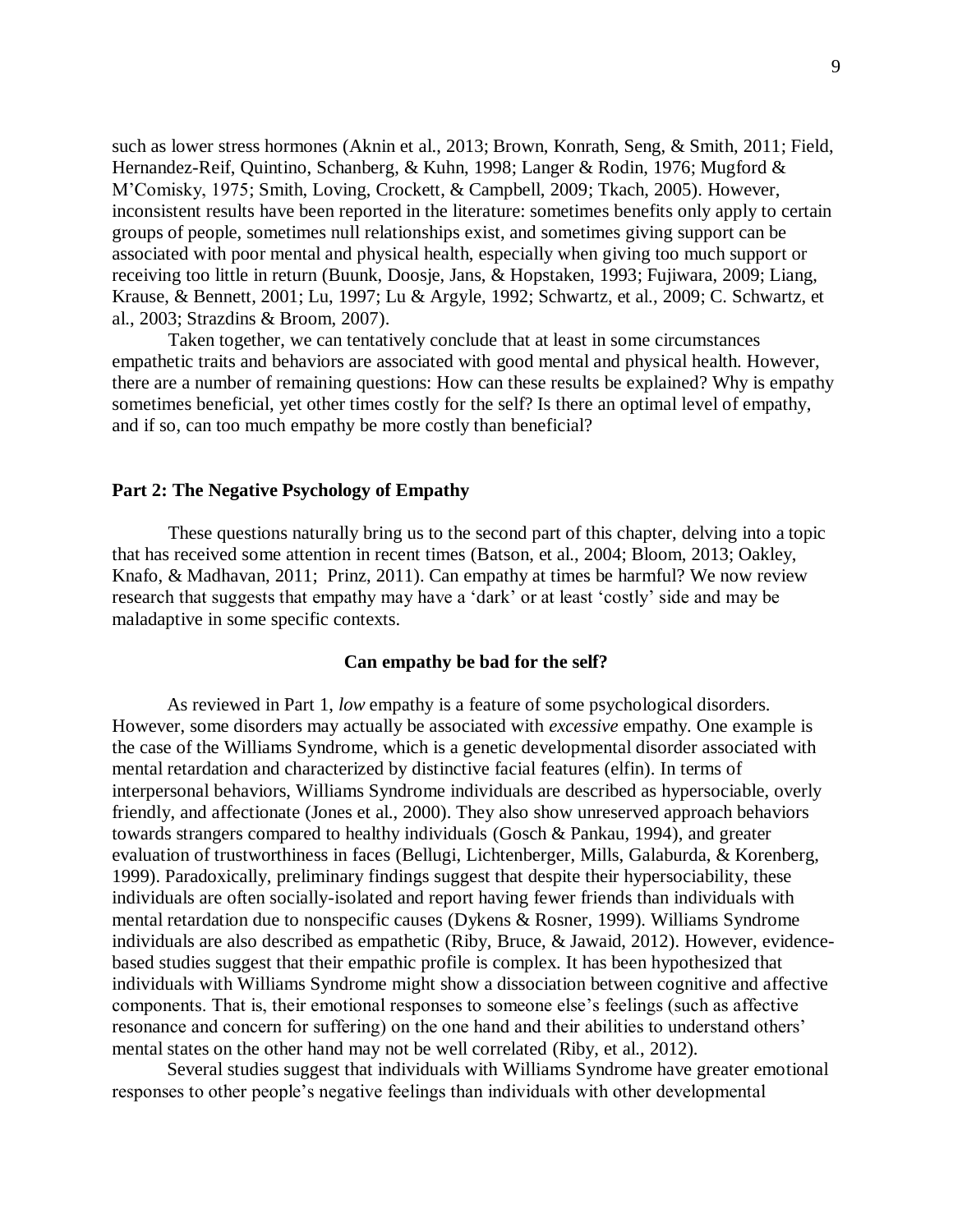disorders. For example, children with Williams Syndrome show greater empathic concern for an experimenter who pretended to hurt her knee compared to children with another developmental disorder (Prader-Willi Syndrome; [Tager-Flusberg & Sullivan, 2000\)](#page-41-7). Furthermore, Williams Syndrome children are more inclined to mimic facial expressions than matched control children with other developmental disorders [\(Fidler, Hepburn, Most, Philofsky, & Rogers, 2007\)](#page-32-13), consistent with the distinction between contagion and theory of mind. Parents also report that their Williams Syndrome children experience more empathic emotional responses to others' distress compared to other children [\(Dykens & Rosner, 1999;](#page-32-12) [Klein-Tasman & Mervis, 2003\)](#page-35-10). Yet when examining physiological indices of emotional arousal, individuals with Williams Syndrome actually show *lower* skin conductance amplitude in response to emotional faces compared to age-, IQ- and language-matched controls who present learning or intellectual disabilities [\(Plesa Skwerer et al., 2009\)](#page-38-6). However, the findings should be taken with caution as the authors have calculated the physiological responses without differentiating the emotional facial expressions that were accurately and inaccurately identified.

In terms of mentalizing or perspective taking (i.e., identifying others' mental states) the data are not consistent [\(Kennedy & Adolphs, 2012\)](#page-35-11). While some studies find that Williams Syndrome children can recognize emotional facial expressions as well as mental-age matched controls [\(Gagliardi et al., 2003;](#page-33-11) [Porter, Coltheart, & Langdon, 2007\)](#page-38-7), others have found deficits in the ability to recognize facial and vocal emotional expressions compared to matched controls, which might explain the previously noted lack of physiologic arousal [\(Lacroix, Guidetti, Roge,](#page-36-7)  [& Reilly, 2009;](#page-36-7) [Plesa-Skwerer, Faja, Schofield, Verbalis, & Tager-Flusberg, 2006;](#page-38-8) [Porter, et al.,](#page-38-7)  [2007\)](#page-38-7). Taken together, these studies suggest that it is not only empathy deficits that signal clinical problems within individuals; excessive empathy (specifically, emotional empathy) can also be indicative of certain psychological disorders. In Williams Syndrome, the data support a dissociation between the affective and cognitive components of empathy, such that Williams Syndrome is characterized by increased emotional empathy, yet lower abilities to identify others' emotional expressions. This thus suggests that Williams Syndrome is characterized by a cognitive empathy deficit and thus more related to problems in theory of mind. If future studies support this dissociation between the two components of empathy, this may shed light on why individuals with Williams Syndrome are generally socially isolated. They might respond too much to others' feelings relative to their ability to actually understand these feelings.

Moving beyond the clinical domain to general populations, an extreme level of empathy may be dangerous if it motivates us to care for strangers – before establishing their safety or trustworthiness – at a potentially keen risk to our own personal safety and survival. It is likely that empathically-motivated and emotionally naïve 'rescuing' has prematurely shortened many lives in human history. And of course extending care to others leaves fewer resources (time, money, energy) for the self. Most genetic selection theories assume that organisms prioritize "selfishness" in order to increase evolutionary fitness by surviving and reproducing [\(Dawkins,](#page-31-6)  [1976\)](#page-31-6). However, this is a very utilitarian point of view that may not accurately reflect the human experience of and motivation to care and empathize [\(Brown, Brown, & Penner, 2011\)](#page-30-7). It also clearly does not reflect the survival value provided by intimate, socially bonded groups, and the fact that our preference for such groups appears to have been heavily selected in hominid lines [\(Panksepp, 1998;](#page-38-0) [Watt, 2007\)](#page-42-0). Moreover, surviving just long enough to reproduce would not necessarily increase evolutionary fitness – for maximal fitness parents must effectively care for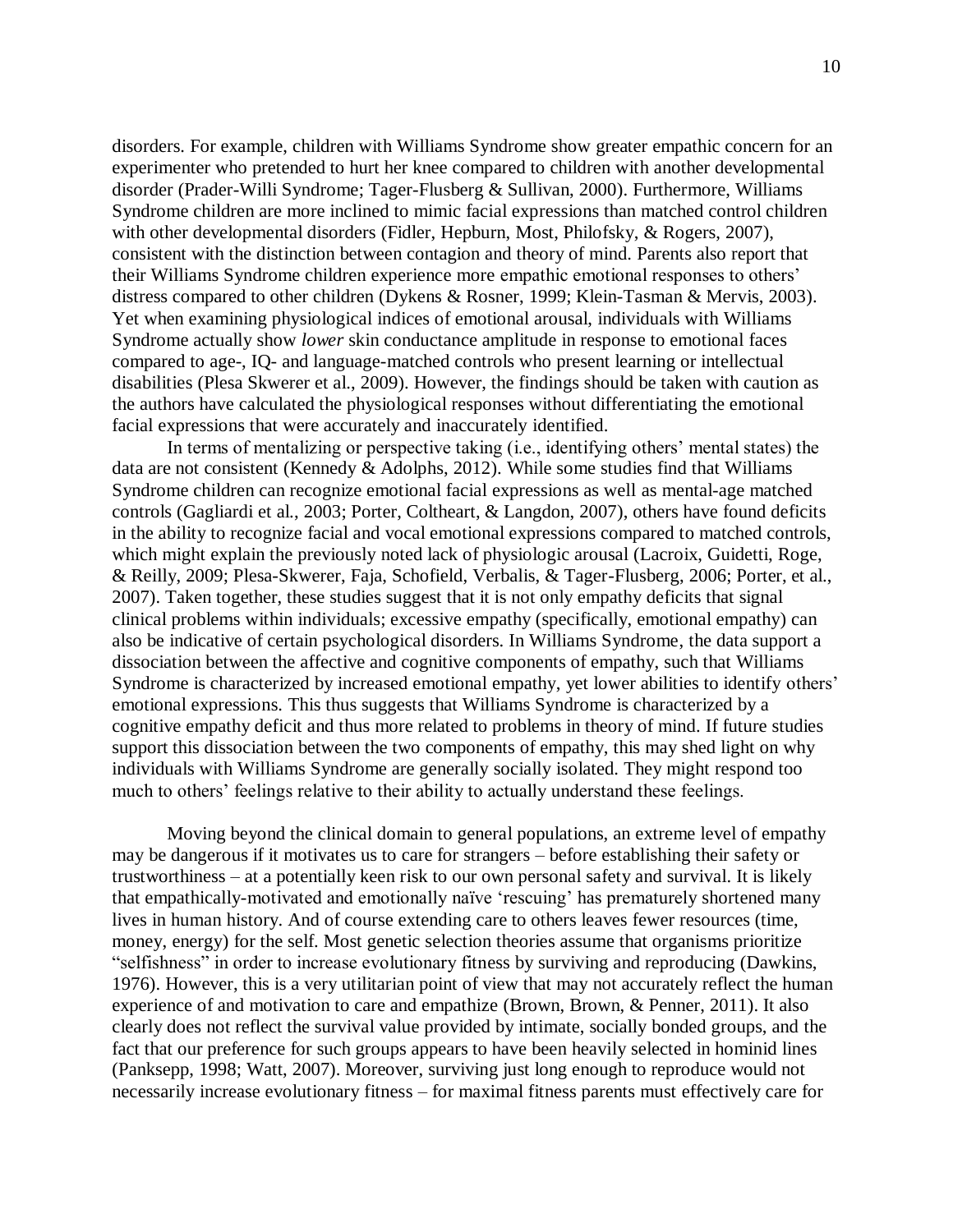their children and grandchildren so that they in turn will survive and reproduce [\(Hawkes,](#page-34-6)  [O'Connell, Jones, Alvarez, & Charnov, 1998;](#page-34-6) [Lahdenperä, Lummaa, Helle, Tremblay, &](#page-36-8)  [Russell, 2004;](#page-36-8) [Liu & Konrath, 2013\)](#page-37-7).

Moving beyond extreme situations of empathy such as altruistic rescuing, it may still be possible for normal levels of empathy to be problematic at times. Caring and giving can sometimes be stressful, difficult, and draining, and concern for others can sometimes overtake people's efforts at self-care, through caretaker fatigue and caretaker burden. Professionals who work in human service occupations can suffer from mental and physical health problems associated with the strain of giving as a full-time occupation [\(Figley, 1995\)](#page-33-12). These problems are common in medical professionals, psychologists, social workers, lawyers, and corrections professionals, among others, in which regular exposure to highly stressful and traumatic incidents – either directly or indirectly – is part of the job description. Consistent with these notions, "*compassion fatigue*" is defined as the experience of "stress resulting from helping or wanting to help a traumatized or suffering person" (Figley, 1995, p. 7). These feelings of stress are normal and experienced by almost everyone within helping professions at some point in their careers [\(Mathieu, 2007\)](#page-37-8). Compassion fatigue refers to the immediate feelings of stress that occur in such situations, however, these feelings can be chronically present among helping professionals because of the nature of their jobs. Indeed, between 42-70% of social workers experience ongoing high levels of personal and emotional distress as a result of their work [\(Adams, Boscarino, & Figley, 2006;](#page-27-8) [Bennett, Plint, & Clifford, 2005;](#page-29-7) [Bride, 2007;](#page-29-8) [Pooler, 2008;](#page-38-9) [Tehrani, 2010\)](#page-41-8). *"Vicarious trauma*" occurs after repeated exposures to others' traumas, which causes a change in the helper's view of themselves and the world. It is "a transformation of the helper's inner experience, resulting from empathic engagement with clients' trauma material" [\(Saakvitne & Pearlman, 1996,](#page-39-11) p. 40). As such, it affects many different aspects of helpers – their emotions, their behaviors, their relationships, and their professional accomplishments. The term "*burnout*" is often used interchangeably with the above two terms, but we understand it to reference a longer-term result of chronic experiences of compassion fatigue that have shifted into vicarious traumatization. Often these experiences occur in combination with heavy caseloads, overwork and caregiver burden. The three commonly used dimensions to define and describe burnout are feelings of exhaustion in combination with a sense of cynicism and a feeling of ineffectiveness in one's work [\(Maslach, Jackson, & Leiter, 1996\)](#page-37-9).

There are many risk factors that predict increased compassion fatigue, vicarious trauma, and burnout. For example, a number of individual differences seem to matter. People have a higher risk of compassion fatigue (or a related outcome) if they tend to be very self-critical [\(Osofsky, 2011\)](#page-38-10), if they cannot emotionally distance when appropriate [\(Krause, 2009\)](#page-36-9), and if they have conflicting feelings about their job role [\(Holt & Blevins, 2011\)](#page-34-7). Younger and less experienced professionals [\(Baird & Jenkins, 2003;](#page-27-9) [Hawkins, 2001\)](#page-34-8), those without specialized training in trauma exposure [\(Sprang, Clark, & Whitt-Woosley, 2007\)](#page-40-6), and those who have experienced prior abuse or trauma [\(Nelson-Gardell & Harris, 2003\)](#page-38-11) are also more susceptible to compassion fatigue. Good relationships with coworkers [\(Armstrong & Griffin, 2004;](#page-27-10) [Choi, 2011;](#page-31-7) [Fielding & Fielding, 1987\)](#page-33-13) and high social support [\(Conrad & Kellar-Guenther, 2006;](#page-31-8) [B.](#page-41-9)  [Thomas, 2012\)](#page-41-9) buffers the stresses of caring professions, as do flexible and supportive institutional environments and policies [\(Brady & Growette-Bostaph, 2012;](#page-29-9) [Brough & Frame,](#page-29-10)  [2004;](#page-29-10) [Choi, 2011;](#page-31-7) [Gershon, Barocas, Canton, Li, & Vlahov, 2009;](#page-33-14) [Violanti & Aron, 1995\)](#page-42-5) and smaller caseloads [\(Noblet, Rodwell, & Allisey, 2009;](#page-38-12) [Udipi, Veach, Kao, & LeRoy, 2008\)](#page-41-10).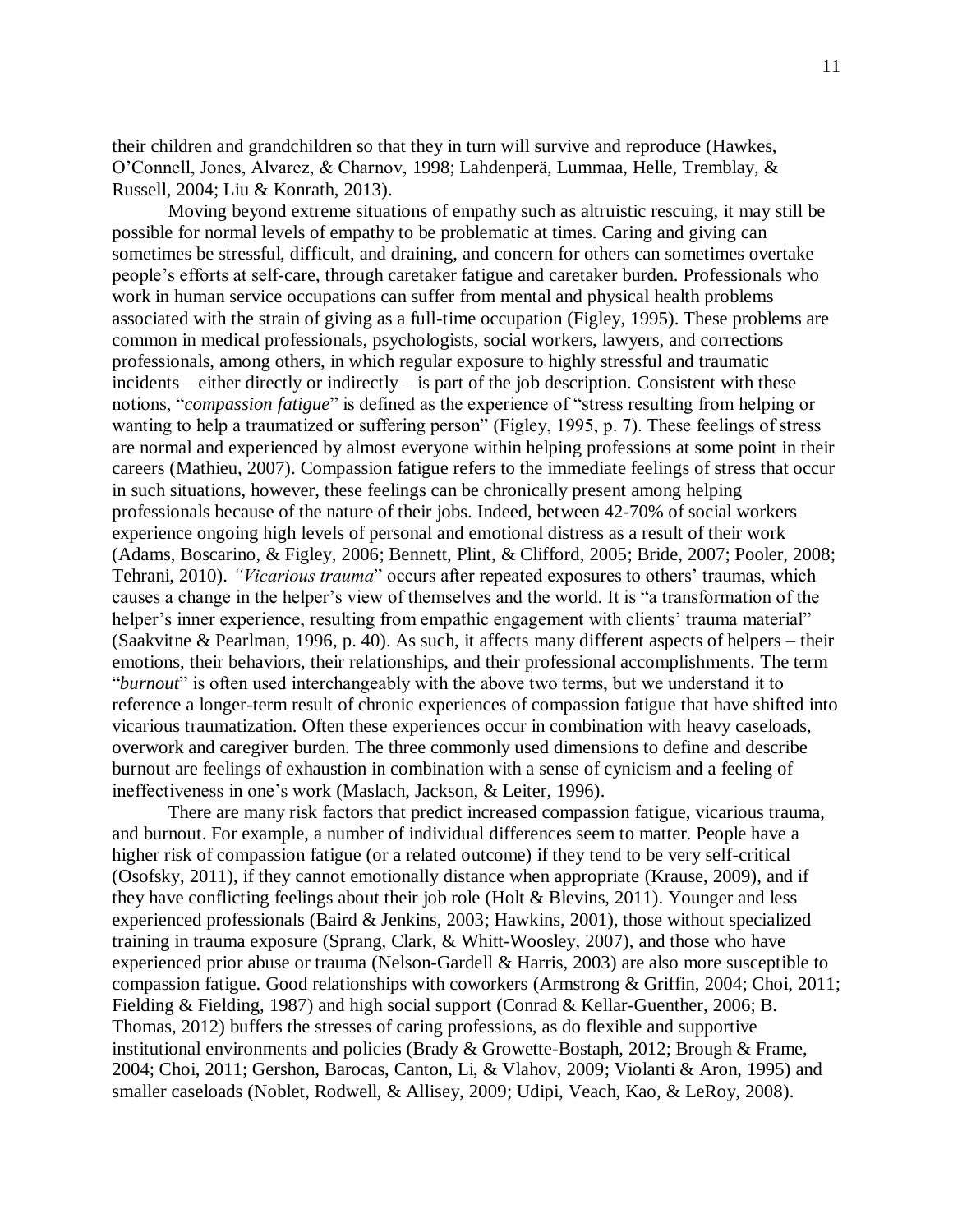Yet "compassion" fatigue may be a misnomer, since studies have found that higher feelings of empathy and compassion actually buffer people in caring professions from such negative psychological states [\(Burtson & Stichler, 2010;](#page-30-8) [Dyrbye et al., 2010;](#page-32-14) [Gleichgerrcht &](#page-33-15)  [Decety, 2013;](#page-33-15) [Shanafelt et al., 2005\)](#page-40-7). Indeed, some scholars have suggested that the term should be replaced by "*empathic distress fatigue*," since "burnout in caregivers and empathic [or personal] distress are characterized by the experience of negative emotions, which lead to a selforiented response with the desire to alleviate one's own distress and both have negative effects on health" [\(Klimecki & Singer, 2011,](#page-35-12) p. 285). What is currently missing in this literature is experimental studies that examine the effect of empathy training on the later well-being and health of people in caring professions. With empathy training programs for people in caring professions becoming more common in recent years [\(Barkai & Fine, 1983;](#page-27-11) [Herbek &](#page-34-9)  [Yammarino, 1990;](#page-34-9) [Riess, Bailey, Dunn, & Phillips, 2012\)](#page-39-12), this evidence is likely close at hand.

Personal distress involves feelings of being worried, perturbed, or upset, *for oneself*, while empathic concern involves feelings of compassion, tenderness, or warmth, combined with distressed feelings *for the suffering other* ( [Batson, Early, & Salvarani, 1997;](#page-28-8) [Batson, et al.,](#page-28-7)  [1987\)](#page-28-7). These terms are regularly used in order to measure subjective reports of personal distress and empathic concern in response to others' suffering. Based on the valence of these terms and on evidence presented on compassion fatigue and burnout, one may hypothesize that individuals who experience more personal distress (i.e., unrestrained contagion mechanisms and poor boundaries), might also report greater physiological arousal and/or an enhanced stress response compared to individuals who experience more empathic concern or feelings of compassion.

Greater arousal or increased stress activates the central nervous system, measured by skin conductance [\(Critchley, Elliott, Mathias, & Dolan, 2000;](#page-31-9) [Lackner et al., 2010\)](#page-36-10) and heart rate and blood pressure [\(Lackner, et al., 2010\)](#page-36-10). The stress hormone cortisol is also released during acute stressful events, especially those that are uncontrollable and that lead to negative social evaluation [\(Dickerson & Kemeny, 2004\)](#page-32-15). Therefore, one may hypothesize that personal distress feelings might be related to greater central nervous system activation and a greater release of stress hormones compared to more modulated empathic concern reactions.

So far, few studies have examined this research question, but it has important applied implications. One study found that when mothers observed their child performing a difficult task, changes in the children's cortisol levels were associated with changes in their observing mothers' cortisol levels [\(Sethre-Hofstad, Stansbury, & Rice, 2002\)](#page-40-8). This was especially true for more sensitive/attuned mothers. Another study found that when experimenters observed participants giving a stressful speech (the classic Trier Social Stress Task), changes in the their cortisol levels were associated with changes in the participants' cortisol levels [\(Buchanan, Bagley, Stansfield,](#page-30-9)  [& Preston, 2012\)](#page-30-9). This was especially true for experimenters who scored higher in dispositional empathy. Another study found that the more empathically accurate perceivers were about targets' feelings of distress, the greater their CNS activation as indexed by skin conductance and cardiovascular activity [\(Levenson & Ruef, 1992\)](#page-36-11).

Taken together, these studies indicate that observing another person in distress may affect one's own physiological reactivity, and especially in the presence of higher (dispositional or situational) empathic concern. This would suggest higher capacities for, or alternatively lower thresholds for, contagion type/affective resonance responses. These studies thus indicate that empathic concern is associated with an emotional resonance with others' distress. Yet resonance means that highly empathic people actually had lower stress responses if the distressed other had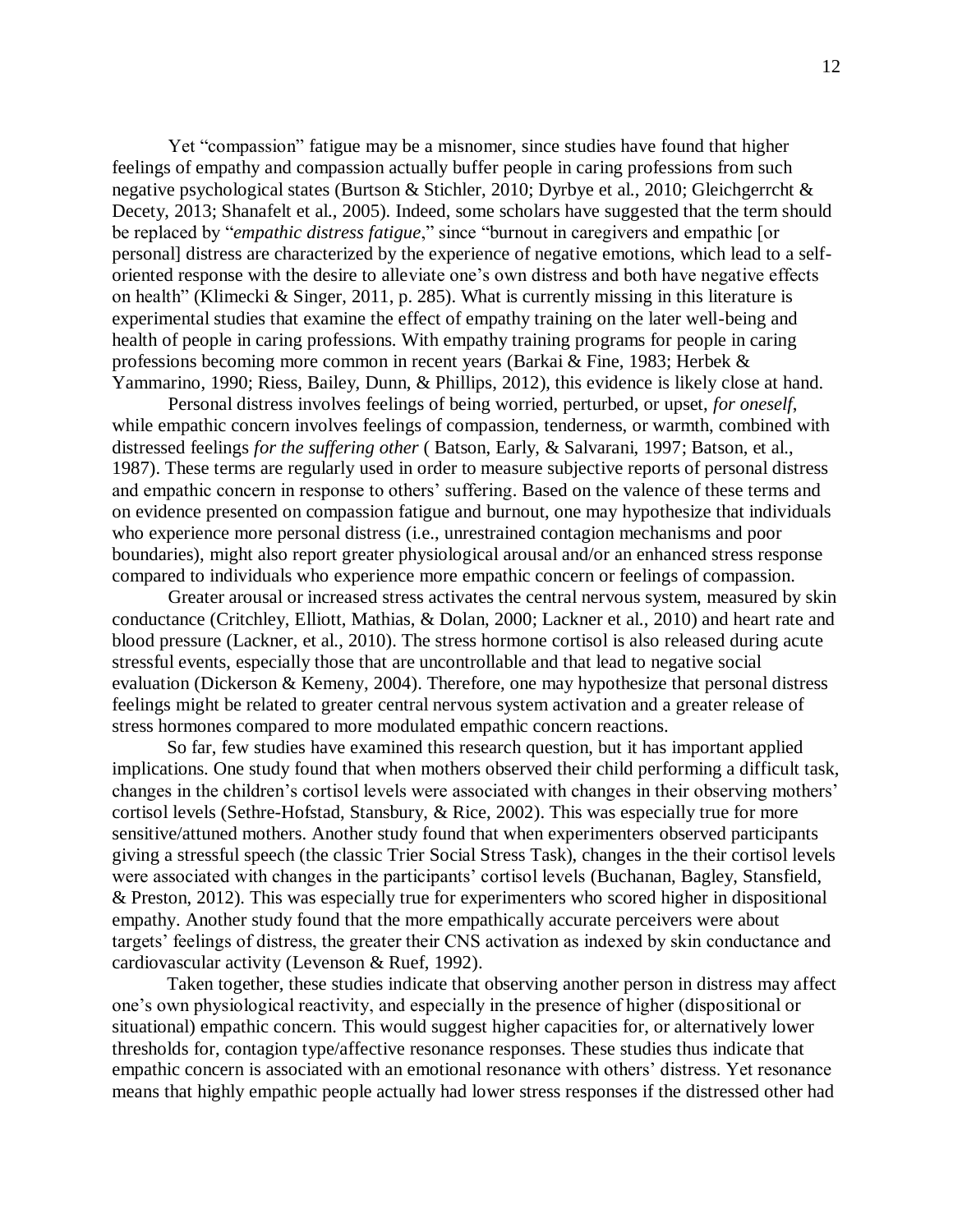low stress responses, and only had higher stress responses if the speech-giver had high stress responses. This is different than saying that empathizing itself activates a stress response. The design of these studies does not allow us to determine what would happen in a more controlled setting, that is, if the target of distress remained constant.

However, another study that did just that found that empathic concern is correlated with the release of cortisol when witnessing someone in distress [\(Barraza & Zak, 2009\)](#page-27-12). This study assessed the endocrine responses of participants before and after they watched an evocative video depicting a father talking to his 2 year old child who had cancer. The researchers also measured subjective reports of state empathic concern and personal distress in response to the video. When controlling for feelings of personal distress, higher feelings of empathic concern were associated with a *rise* in cortisol after viewing the video. Moreover, the opposite pattern was found for personal distress: when controlling for empathic concern, higher feelings of personal distress were related to a *decline* in cortisol after viewing the video. Yet this study is still correlational, and the effects were not found at the raw correlational level – only after controlling for either high personal distress or empathic concern feelings. Thus, it is difficult to know how to interpret the results. An experimental research design can control for other confounding factors that might be associated with natural variations in empathic feelings. Ideally, participants would be randomly assigned to empathize versus remain objective in response to observing a target in distress, and physiological assessments would be taken before and after the observation.

In our lab, we are examining this very research question. The empathy protocol that we use is taken from widely used and validated empathy inductions [\(Batson, 2011;](#page-27-1) [Batson, et al.,](#page-28-1)  [1988;](#page-28-1) [Batson, Sager, et al., 1997\)](#page-28-9). Participants in our studies are exposed to a distressed target (e.g. a radio program about Katie Banks, who is supposedly another student who has recently lost her parents in a car accident). Using standard instructions, participants are either asked to "*try to imagine how the person being interviewed feels about what has happened and how it has affected his or her life, from his or her own perspective*" or to "*try to remain objective about the person being interviewed and try not to get caught up in any emotions*." We hypothesize that empathizing (versus remaining 'objective' and more detached) in response to a distressed other may actually help to attenuate stress responses.

Some background research supports this hypothesis. One study found that participants who were randomly assigned to give social support to a partner experiencing stress within a laboratory paradigm experienced declines in cortisol levels during the experiment [\(Smith, et al.,](#page-40-5)  [2009\)](#page-40-5). Although 'giving support' is not exactly the same as 'empathizing', this study does suggest that focusing on others' needs may help to attenuate stress responses. Another recent study examined the cortisol responses of participants who completed the standard Trier Social Stress Task (job interview speech) compared to those who also gave a job interview speech, but were asked to focus on how they could help others if they got the job [\(Mayer et al., 2011\)](#page-37-10). The researchers found that although participants in the compassionate condition reported similar levels of subjective anxiety during the task, they showed attenuated cortisol responses compared to those completing the standard task. Moreover, other studies have found moderate stressbuffering effects of compassionate traits or training programs [\(Cosley, McCoy, Saslow, & Epel,](#page-31-10)  [2010;](#page-31-10) [Kok et al., 2013;](#page-35-13) [Pace et al.,](#page-38-13) 2009).

Clearly, more research is needed in this domain before we can determine the role of empathy in causing better or worse psychological health, stress responses, and ultimately,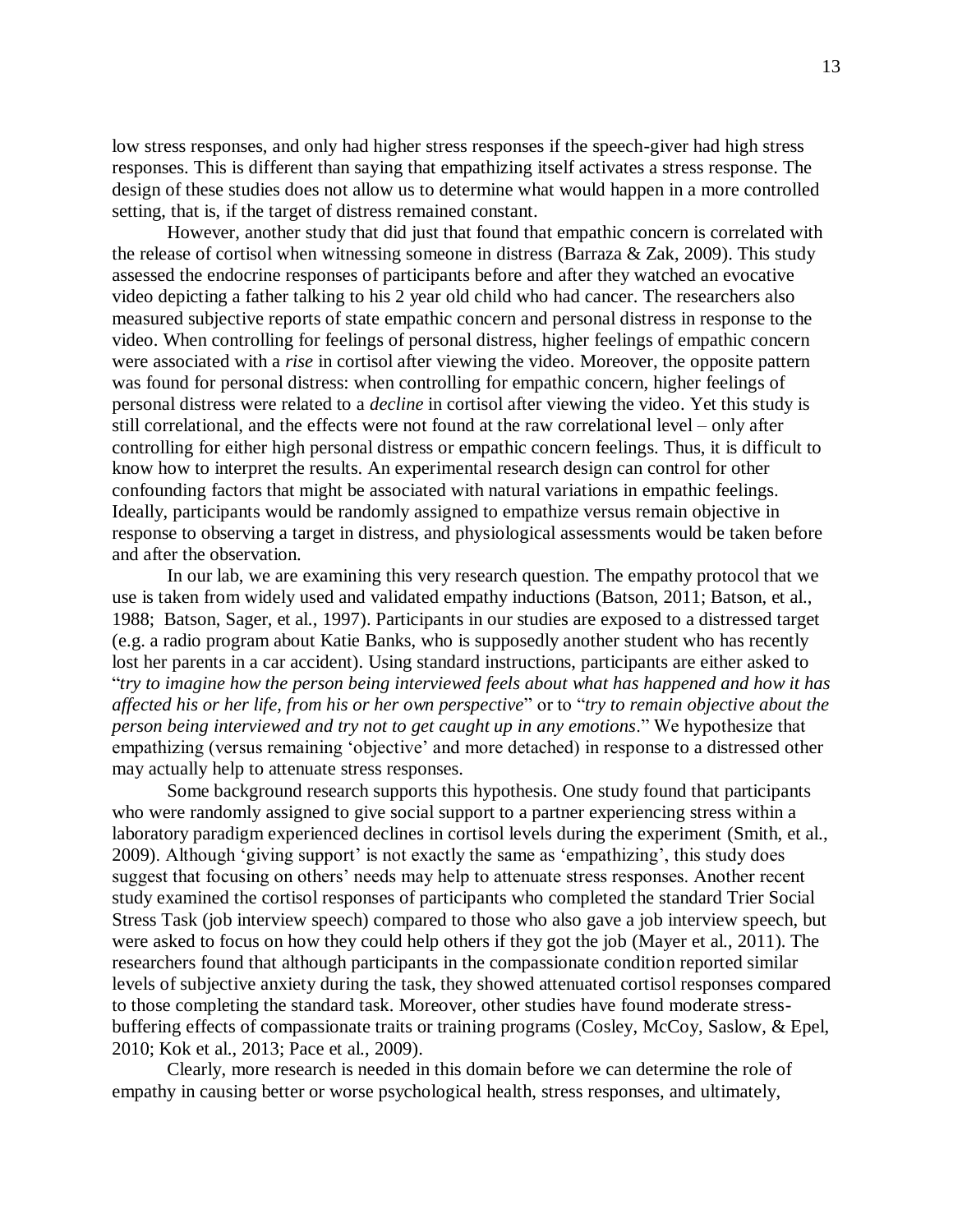physical health outcomes. For now, we cautiously include this topic in Part 2 until more conclusive research is available.

### **Can empathy be bad for others?**

When held up to scrutiny, the evidence that empathy may be bad for the self looks weak. But the 'dark' side of empathy may lie in the interpersonal domain.

*Empathizing with undesirable targets.* Imagine that you are walking down the street and you suddenly see a person being beaten up by another person. It is likely that if you feel empathy for anyone, it will be for the person who was beaten up. Instinctively, it is easy to believe that there are no situations that would make people empathize with aggressors or understand their actions. Yet several studies suggest that some people are surprisingly willing to empathize with certain undesirable targets (e.g., rapists, unfair or immoral people). For instance, one paper found that males report higher empathy for rape perpetrators compared to females [\(Smith & Frieze,](#page-40-9)  [2003\)](#page-40-9). In two studies, participants completed a questionnaire assessing empathy for victims and perpetrators of rape. Results showed that men reported lower empathy for victims, and higher empathy for perpetrators, compared to females. However, because items were written to be gender neutral, authors could not evaluate if the gender of the target might influence the level of participants' empathy. A recent study thus went in more depth and examined the association between empathy, type of target (i.e. victim versus perpetrator), participants' previous life experience (i.e. sexually perpetration or victimization), and the gender of targets and participants [\(Osman, 2011\)](#page-38-14). Participants completed an adapted version of the questionnaire from Smith and Frieze (2003), which assessed how much emotional empathy they might feel (emotional sharing with the victim) for a female versus male victim of a female versus male rapist. They also reported how much they took the perspective of the rapist (e.g. understanding of how powerful the rapist might feel). Participants also reported whether they had been victims or perpetrators of sexual aggression in the past.

Of interest to the current discussion is the degree of empathy that participants felt for perpetrators specifically. When the victim was male, participants felt more empathy for female rather than male perpetrators, but only among participants who had never perpetrated sexual aggression. However, males with perpetration experience (sexual offenders) experienced more empathy for male rapists compared to male non-offenders and female offenders. This study thus suggests that it is possible, under some circumstances, to feel empathy for undesirable targets. More specifically, this study showed that some factors either related to the *empathizer* (e.g. sharing similarities with perpetrators because of prior similar sexual offending experience), or the *perpetrator* (e.g. gender of perpetrator) might moderate empathic responses for rapists.

Although examining a less serious behavior, a well-known study suggests that it is possible to have empathy for people who are deliberately unfair [\(Singer et al., 2006\)](#page-40-10). The researchers examined empathy for a target's pain after the target had been fair versus unfair on an economic game. In the Ultimatum Game (UG), participants have to accept or reject monetary offers from other participants. One player, the proposer, proposes a certain amount of money to the responder who can either accept or reject the proposal. If the responder accepts, the amount is divided according to the proposer's proposal. If the responder rejects, both receive nothing. Fair offers approach 50% of what the proposer is given. In this study, all participants were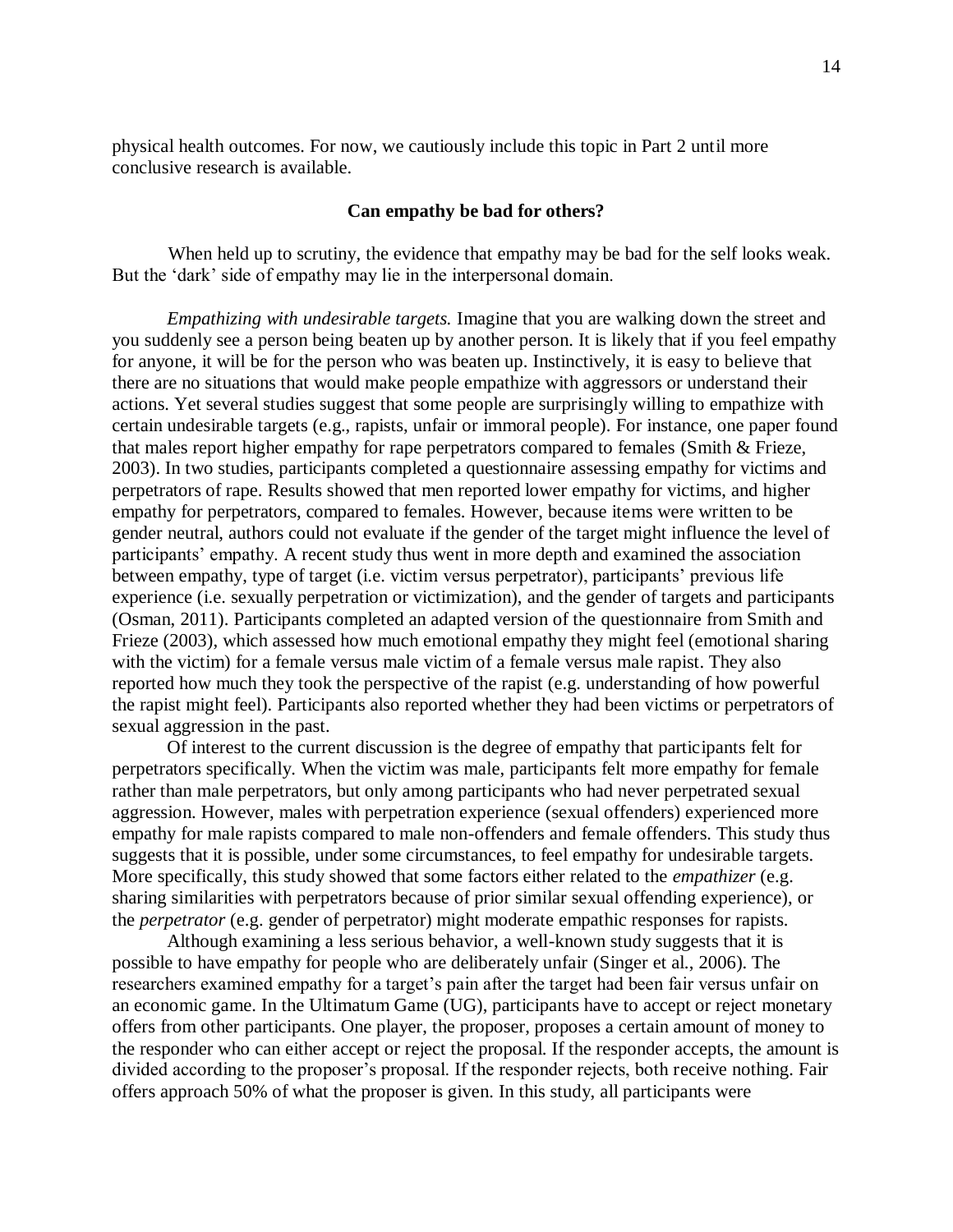responders, but the fairness of the offers by the proposers was varied by the researchers. Some participants received fair offers from proposers and others received unfair offers. Results indicated that there were gender differences in empathic responses to proposers making unfair offers. Among males, there was lower activity in the brain areas associated with empathic concern in response to unfair players' painful experiences, compared to fair players, suggesting a clear attenuation of empathic response. There was even some activation of reward areas in males' brains when viewing the pain of their unfair partners, suggesting 'schadenfreude' (the sense that someone is getting their 'just desserts' and does not deserve empathy for a painful outcome). However, females showed similar empathic-related neural activity in response to both fair and unfair players. This suggests that while males are influenced by the fairness of their partners, and may be less likely to empathize with undesirable (i.e. unfair) partners, females might be more likely than males to empathize with unfair others who are in pain. In other words, females may be genuinely more forgiving of unfair players while males take transgressions against principles of fairness more seriously.

Another study examined the effect of manipulating empathy levels on cooperation with unfair others [\(Batson & Ahmad, 2001\)](#page-28-2). Participants were randomly assigned to empathize (versus remain objective) with a partner who they learned would not cooperate with them in a prisoner's dilemma game (see page 2 for a description of the game). The results revealed that participants who imagined their partner's feelings were more likely to cooperate with their partner, even when they knew that their partner would not cooperate with them (i.e. would defect). This study revealed that not only is it possible to empathize with undesirable others, feeling empathy for them might lead to increased prosocial responses directed toward these undesirable targets. Although prosocial behavior is typically seen as desirable (hence, this study was discussed in Part 1), the desirability of prosocial behavior directed toward known cheaters is more debatable.

Why does empathizing with unfair targets increase cooperation levels? There is some evidence that it changes people's perception of the relative unfairness of offers, especially in the presence of high serotonin levels [\(Crockett, Clark, Hauser, & Robbins, 2010\)](#page-31-11). Serotonin is a hormone that indirectly promotes prosocial behaviors and seems to inhibit aggressive behaviors [\(Crockett, 2009;](#page-31-12) [Krakowski, 2003\)](#page-36-12). Serotonin is critically involved in affect regulation [\(Selvaraj](#page-39-13)  [et al., 2012\)](#page-39-13). People with better affect regulation (due to higher serotonin levels) might be more prosocial while people with more impaired affect regulation might be more likely to retaliate for unfair play. In their study, Crockett and colleagues (2010) used the same game that was used by Singer et al. (2006): the Ultimatum Game. In high empathy scorers only (based on a median split of trait empathy), the administration of a serotonin reuptake inhibitor (relative to a placebo or norepinephrine reuptake inhibitor) caused participants to judge more unfair offers as more acceptable, and thus, to be more likely to accept them. Taken together, these studies suggest that empathy is not associated with adaptive behavior only. Instead, they suggest that perhaps empathy should also be perceived as a social risk factor: greater empathy for undesirable people might make empathic people see unfair actions as more acceptable, which could make empathic people more vulnerable to exploitation and less able to set limits on unfair players or even antisocial individuals. This may be one circumstance in which empathizing may be bad for the self.

Empathy (in terms of perspective taking) for undesirable persons might also have negative consequences for the empathizer's own moral behaviors. Research has also examined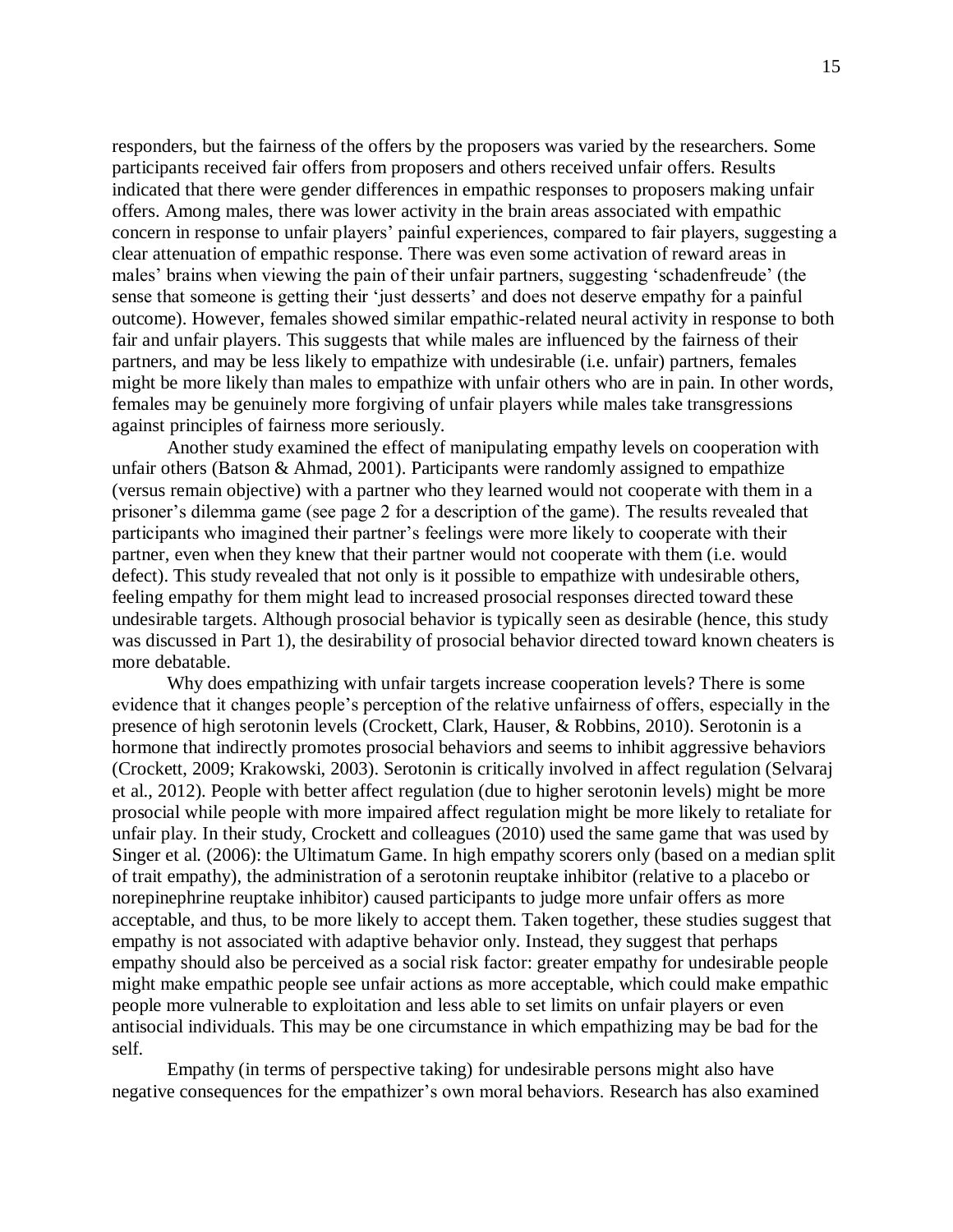how taking the perspective of unethical or unfair partners in economics games influences participants' judgment of their partners' unethical behaviors and also how it influences their own behaviors [\(Gino & Galinsky, 2012\)](#page-33-16). Participants who imagined the perspective of their unfair partners rated the behaviors as less immoral, shameful, and embarrassing compared to control participants. Furthermore, they themselves were also more likely to engage in unethical or unfair acts. These results may initially appear to contradict the above studies, which found that empathy for unfair actors was associated with increased prosocial behavior. However, in Gino & Galinsky's studies the object of participants' empathy and the recipient of the later unethical action were different people. Either way, empathizing with undesirable targets is problematic (although it bears mention here that empathizing in this context means perspective taking). On the one hand, it can make people more likely to cooperate with untrustworthy others, and on the other hand, it can make people internalize the undesirable behaviors of those untrustworthy others and recapitulate those actions on some other unfortunate person(s). Overall, empathy – again defined here as perspective taking in relationship to an antisocial player – might have negative consequences at cognitive and behavioral levels when one empathizes with someone who is unethical or immoral.

Other research supports the conclusion that empathy directed towards certain undesirable targets can be morally problematic [\(Happ, Melzer, & Steffgen, 2011,](#page-34-10) [2013\)](#page-34-11). In these studies, researchers manipulate perspective taking levels, and then have participants play either a good (e.g. Superman) or bad (e.g. Joker) character in a violent videogame. Participants who are assigned to take the perspective of the 'bad' character (e.g., by reading a fake Wikipedia article that depicted Joker as having had a violent childhood and an aggressive father) exhibit less prosocial behaviors (e.g. lower donations to a charity after the task), perceive neutral facial expressions as more hostile, are more likely to endorse violent behaviors as justifiable, and report more aggressive behavioral intentions (using scenarios) compared to participants who are assigned to take the perspective of a 'good' character (e.g., by reading a fake Wikipedia article that described Superman as coming from a loving family). These results are in line with the other results described above that contradict the assumption that being empathic always increases altruistic behavior, and is always a preferred and positive response. Rather, these two studies suggest that empathizing with (i.e. adopting the perspective of) 'bad,' antisocial and aggressive characters can increase one's own aggressive and antisocial tendencies.

In conclusion, research suggests that under specific circumstances, it is clearly possible to take the perspective of or have empathy for unfair people or even sexual offenders and that having empathy for these undesirable people might have negative consequences for the self and others. However, it bears mentioning that the majority of this research operationally defines empathy in the more cognitive way, as perspective taking, and we noted earlier, even people with antisocial personalities have intact cognitive aspects of empathy (i.e. Theory of Mind; Richell et al., 2003).

*Empathy can be biased.* Imagine that you are walking down the street and you suddenly see someone being beaten up by someone else. Which victim would you be more likely to feel empathy for – someone who was part of your own group or someone who clearly was not? What if the victim was a woman rather than a man? An attractive woman rather than an unattractive one? What about a child or infant compared to an adult? What about a puppy rather than a person?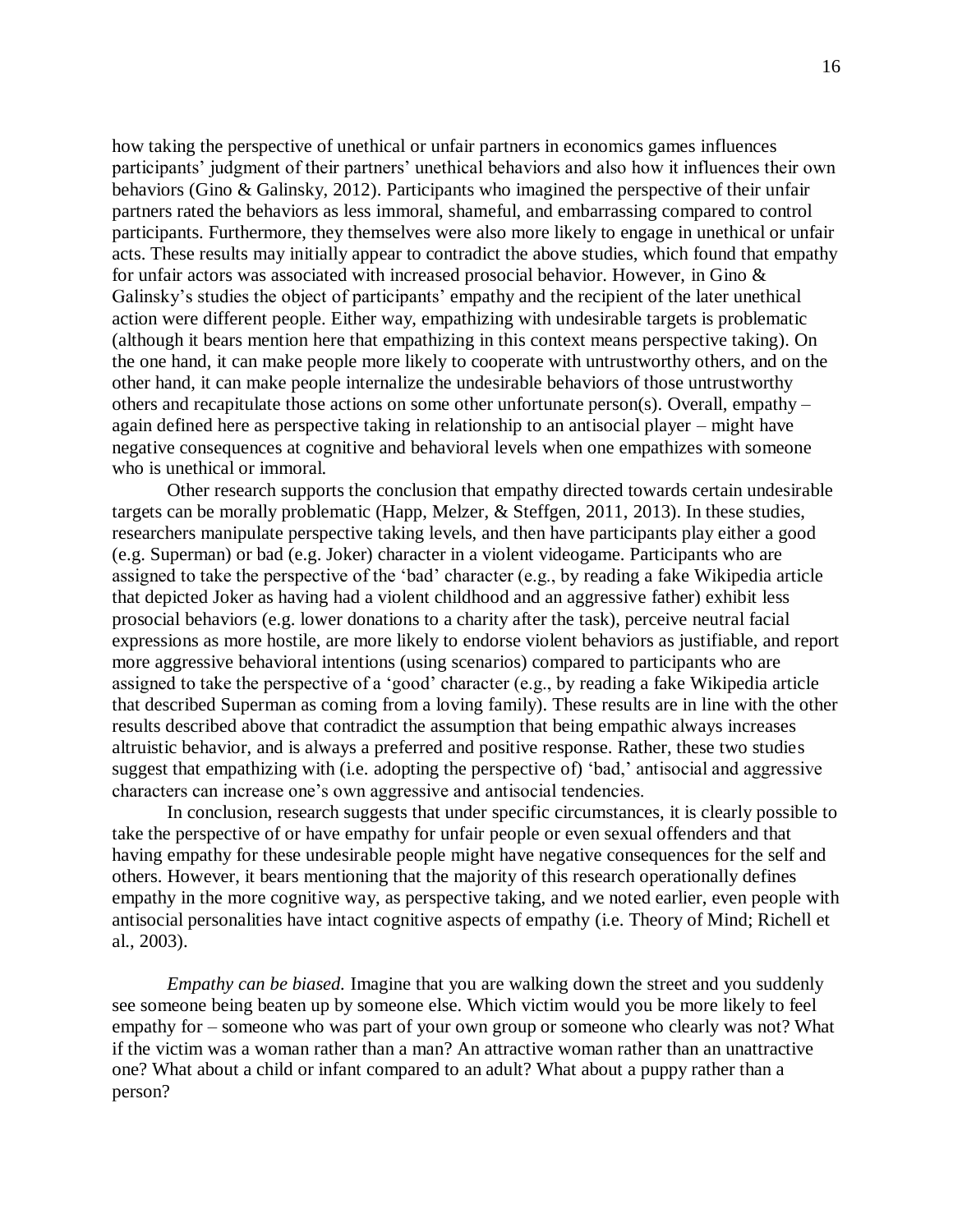As reviewed in Part 1, empathy instructions or training can help to reduce prejudice toward stigmatized others, yet, these instructions would not be needed if we already naturally empathized toward these groups. Instead, people have a tendency to feel more empathy more quickly for people who they see as similar to themselves (i.e. in-group members). For example, one study asked participants to observe a target who was randomly assigned to either have similar or different traits and values from the participant. The researchers then measured participants' physiological reactivity while they observed their partner getting a shock. Participants had higher reactivity for similar others [\(Krebs, 1975\)](#page-36-13). Other experimental research has found that participants report more empathic feelings and direct more helping behaviors toward targets who are more similar to them [\(Batson, Turk, Shaw, & Klein, 1995\)](#page-28-10). This concurs with the meta-analytic finding that targets who are more similar to participants receive more prosocial behavior, on average (z=.15, Eisenberg & Miller, 1987). Moreover, several studies find that activity in empathy-related brain regions is attenuated for out-group members experiencing pain, relative to in-group members [\(Mathur, Harada, Lipke, & Chiao, 2010;](#page-37-11) [Xu, Zuo, Wang, &](#page-42-6)  [Han, 2009\)](#page-42-6). Finally, emotionally close others also tend to receive more empathy than more emotionally distant people [\(Beeney, Franklin Jr, Levy, & Adams Jr, 2011;](#page-29-11) [Cialdini, Brown,](#page-31-13)  [Lewis, Luce, & Neuberg, 1997;](#page-31-13) [Norscia & Palagi, 2011\)](#page-38-15). In other words, similarity, familiarity, and social attachment also modulate empathic feelings (Watt, 2007).

Other recipient characteristics also seem to influence the likelihood of receiving empathic responses from others. Although similarity to self does seem to matter in terms of predicting empathic responses, an even stronger influence is the extent to which targets are cute or babylike. One series of studies directly pitted similarity and "nurturance" against each other in terms of the likelihood of each evoking empathy [\(Batson, Lishner, Cook, & Sawyer, 2005\)](#page-28-11). Participants were introduced to Kayla, who had a broken leg that required surgery and intensive rehabilitation. By random assignment, Kayla was either a 20 year old student (similar to participants), a 3 year old child, a 5 year old dog, or a 4 month old puppy. The results indicated that participants felt the least empathy for the most similar target (the student) and the most empathy for the cutest / most vulnerable ones (i.e. the child and the dogs). This suggests that some modulating variables for empathy inductions 'trump' others and thus becomes further evidence that empathy is fundamentally tied to the mammalian prototype of maternal nurturance and caretaking for relatively helpless infants, as suggested originally in [\(Panksepp, 1998\)](#page-38-0), and developed further in [Watt, \(2005](#page-42-7); 2007) and [Preston, \(2013\)](#page-39-14).

This can also play out along gendered lines. For example, a meta-analysis found that females (traditionally seen as the "weaker" sex) are more likely than males to be recipients of help [\(Eagly & Crowley, 1986\)](#page-32-16), although it is unclear whether this is specifically driven by increased empathy. In addition, the attractiveness of potential recipients seems to influence whether they will receive empathy. People with higher trait empathy are more likely to spontaneously and unconsciously mimic others' motor actions and facial expressions [\(Chartrand](#page-30-10)  [& Bargh, 1999;](#page-30-10) [Sonnby-Borgström, Jönsson, & Svensson, 2003;](#page-40-11) [Sonnby–Borgström, 2002\)](#page-40-12), whereas lower empathy people tend to show spontaneous *counter*-empathic responses (e.g. smile in response to angry faces). However, recent research has found that empathic individuals are only more likely to mimic targets if they are attractive, but not if they are unattractive [\(Müller,](#page-37-12)  [Leeuwen, Baaren, Bekkering, & Dijksterhuis, 2013\)](#page-37-12). Taken together, there is a tendency to empathize with weaker, more vulnerable, yet also more attractive recipients. It is no wonder that the cultural archetype of the "damsel in distress" is so evocative.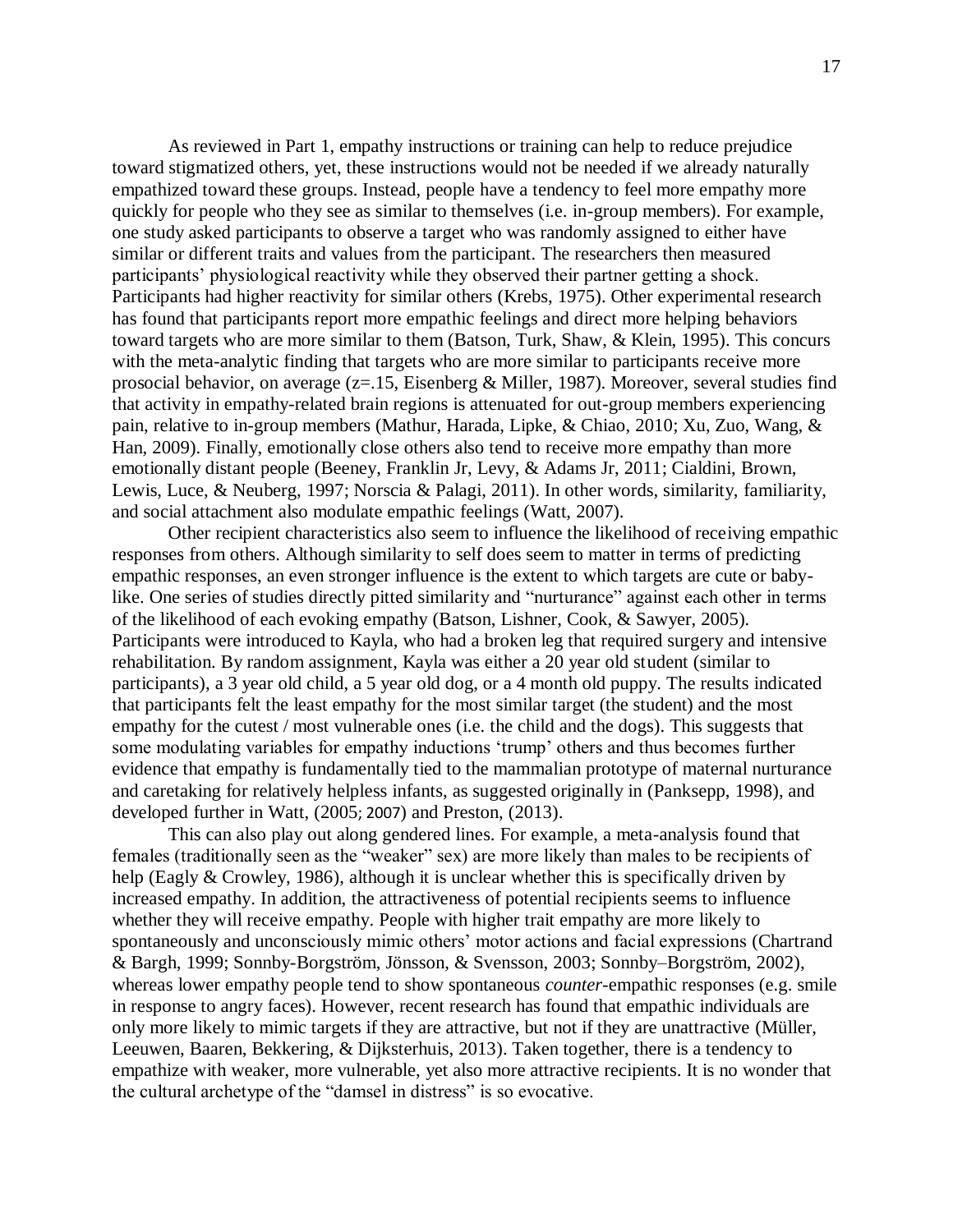Researchers have also found that participants who learn about single named individuals experience more emotional arousal than after learning about unnamed individuals or groups of people. This is called the "identifiable victim effect" [\(Kogut & Ritov, 2005\)](#page-35-14), and it underscores the fact that empathy is in a real sense 'personal' and enhanced by making suffering parties appear to be real and identifiable people. However, it is unclear whether the emotional arousal that is experienced is empathic concern (i.e. feelings of compassion, tenderness, warmth, and feelings of distress *for the victims*) as one might assume. Research finds that participants feel *equal* amounts of compassionate emotions for both types of recipients. However, they experience increased feelings of personal distress (i.e. feelings of being upset, worried, disturbed, and troubled) after learning about the plight of single named individuals [\(Kogut & Ritov, 2005\)](#page-35-14). However, researchers do not tend to distinguish between feelings of distress for the self and feeling distress for the victims, the latter of which is clearly empathic ( [Batson, Early, et al.,](#page-28-8)  [1997\)](#page-28-8). Future studies could help to clarify the specific role of empathic emotions in the identifiable victim effect.

*Empathy and moral reasoning.* The research reviewed above indicates that empathy can at times be 'biased' – favoring vulnerable, cute, attractive, similar, or close others, consistent with the 'gating' model of empathy proposed by Watt [\(2007\)](#page-42-0). But can it negatively affect our moral judgments in certain circumstances? In the past decades, there has been much scholarly interest on the effect of emotions on moral judgments. For instance, researchers have found that presenting disgusting smells or tastes results in hasher judgments of moral dilemmas [\(Inbar,](#page-35-15)  [Pizarro, & Bloom, 2012\)](#page-35-15), consistent with unpleasant sensory stimuli clearly biasing affective activation in a negative direction. In addition, more feelings of anger can lead participants to say it is acceptable to kill one person to test a vaccine in order to save millions of people ( [Choe &](#page-31-14)  [Min, 2011\)](#page-31-14). These examples show that there are obviously emotional components to moral decisions, particularly in relationship to moral dilemmas.

Other research has suggested that empathy may also influence moral judgments. For instance, psychopaths and people with antisocial personalities, who are characterized by lower emotional responses [\(Pham, Philippot, & Rime, 2000\)](#page-38-16) and lower levels of empathic concern [\(Mullins-Nelson, Salekin, & Leistico, 2006\)](#page-37-13), show less severe judgments of moral transgressions such as taking money from a wallet found on the ground [\(Bartels & Pizarro, 2011;](#page-27-13) [Blair, 1995\)](#page-29-12). Thus, lower empathy clearly leads to less concern about harming others, and thus to less severe judgments (or personal distress) when harm actually occurs. Although it is true that other emotional responses may also predict moral judgments (e.g. disapproval – [Prinz, 2011\)](#page-39-15), empathy may still play an important role in moral decisions when there are direct victims of transgressions. For instance, empathy is unlikely to predict moral judgments when there are victimless moral transgressions or when there are no salient victims [\(Prinz, 2011\)](#page-39-15). But feeling empathic concern for victims of a transgression may help prevent harm to these people. For example, one might readily consider it inappropriate to steal money from the found wallet because one feels empathy for the owner of the wallet.

However, research has revealed inconsistencies in the association between empathy and moral judgments involving victims. Some studies have indeed shown correlations between empathy and moral judgments that involved transgressions with victims (e.g. stealing; [Kalliopuska, 1983\)](#page-35-16), while others have found no association [\(Lee & Prentice, 1988\)](#page-36-14). These inconsistencies might result from the fact that empathy may affect only certain moral dilemmas. More specifically, empathy may play a particularly salient role in limiting *utilitarian moral*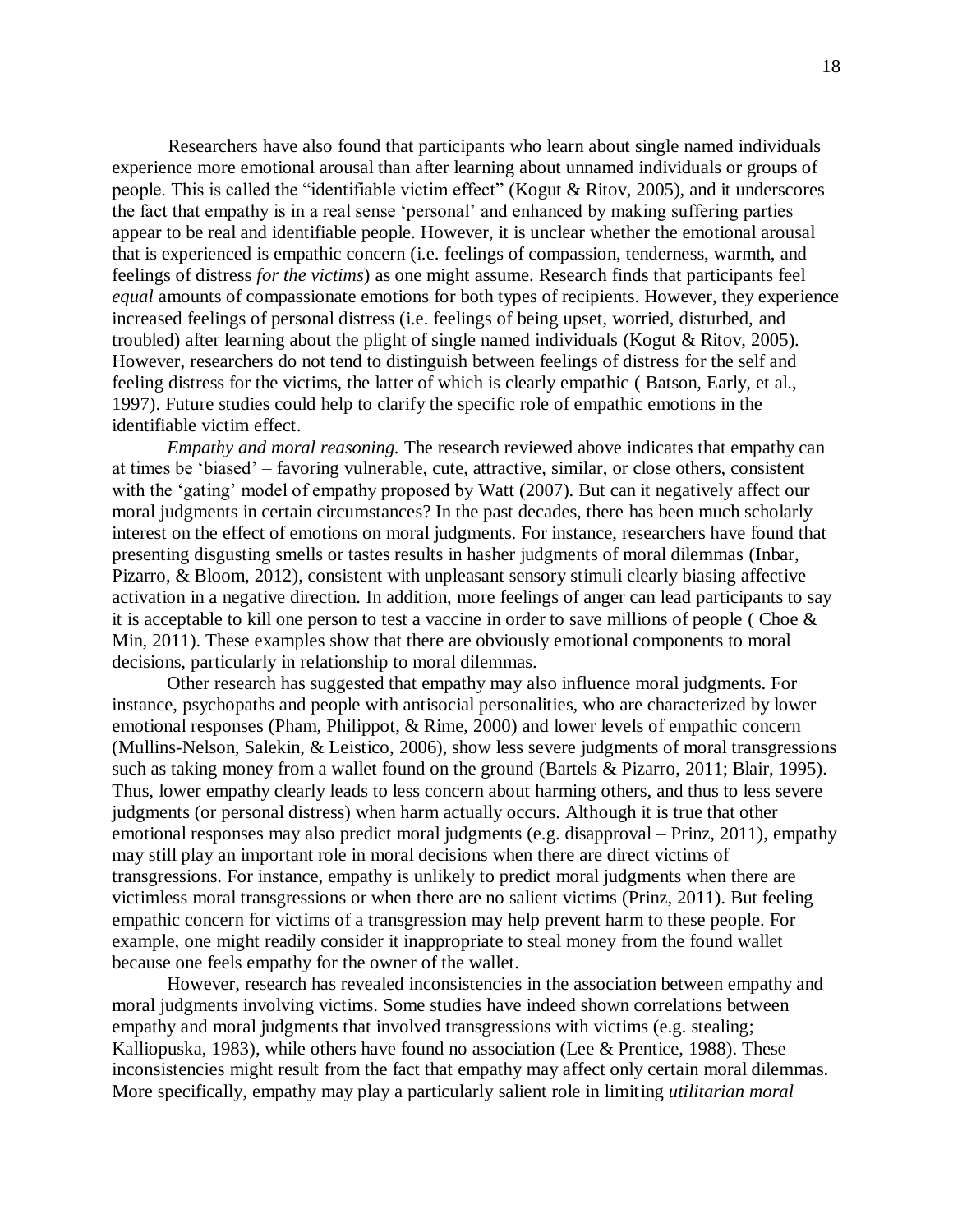*reasoning*, or choosing to harm one individual in order to save many individuals (Greene, [Nystrom, Engell, Darley, & Cohen, 2004\)](#page-34-12). Imagine that a trolley containing five people is heading for a broken track which will make it derail, killing all individuals aboard. The only way to save these five people is to kill a stranger by pushing him on the rails or by modifying the trajectory of the trolley so that it drives over a stranger lying on the rails (adapted from [Thomson,](#page-41-11)  [1986\)](#page-41-11). The decision is difficult because one must decide whether to harm and kill one person in order to save five, either personally (i.e. by pushing the stranger), or impersonally (i.e. by pulling a lever to redirect the trolley; [Greene, Sommerville, Nystrom, Darley, & Cohen, 2001;](#page-34-13) [Thomson,](#page-41-11)  [1986\)](#page-41-11). Although it is unclear whether responses to such hypothetical dilemmas correlate with real-world moral behaviors, it is still important to understand factors that influence people's moral reasoning – since milder and more realistic versions of ethical dilemmas are common.

Feeling empathy for the stranger who would be killed in order to save the others might make people less likely to harm this person, which would thus prevent saving more people. One study has examined how people who make utilitarian moral decisions are perceived by others in terms of their empathy levels [\(Uhlmann, Zhu, & Tannenbaum, 2013\)](#page-41-12). Targets who choose to throw an injured man overboard in order to save a boat full of people from sinking are viewed as less empathic by raters than those who decide to not throw the injured man (thus causing the whole boat to sink, and all the people to die). Therefore, making 'utilitarian' moral decisions is perceived as an intrinsically low empathy response.

In another study, researchers assessed the relationship between trait empathic concern and responses to utilitarian moral dilemmas [\(Gleichgerrcht & Young, 2013\)](#page-33-17). Importantly, the authors distinguished between two kinds of dilemmas: more *personal* dilemmas (i.e. harming someone directly, such as pushing a stranger onto the rails in the trolley scenario) versus more *impersonal* dilemmas (i.e. harming someone in an indirect way, such as modifying the trolley's trajectory so that it ran over a stranger lying on the rails). More empathic concern was associated with less 'utilitarian' moral decisions in personal dilemmas only. In other words, high empathy people might not believe that one person should be sacrificed to promote the general good. Thus, this is a case where high empathy may be good for specific individuals at the expense of others. This inhibitory influence of empathy on personal 'utilitarian' moral decisions was replicated in another study using a different measure of trait empathy [\(Choe & Min, 2011\)](#page-31-15). Yet another study that used virtual reality to increase the dramatic realism of these scenarios found that participants who responded with more autonomic arousal (perhaps an index of empathic arousal) were less likely to pull the switch that would cause the single individual to die, and the others to be saved (Navarrete, 2012). Taken together, higher empathic responses may result in less 'utilitarian' moral judgments (i.e., save as many people as possible), but especially when empathic people might be personally involved in causing someone's death (i.e., directly harming or killing one person).

The influence of empathic concern on moral decisions has also been supported among clinical populations. For instance, patients who have frontotemporal dementia (FTD), which is associated with deficits in empathic concern, are unable to rate the seriousness of moral transgressions [\(Lough et al., 2006\)](#page-37-14), consistent with evidence for orbital-frontal involvement in FTD [\(Rosen et al., 2002\)](#page-39-16). Furthermore, relative to patients with other dementing illnesses (e.g. Alzheimer's disease) and to healthy controls, patients with a frontotemporal dementia make more 'utilitarian' decisions in personal moral dilemmas [\(Mendez & Shapira, 2009\)](#page-37-15). Other research finds that patients with lesions in the ventromedial prefrontal cortex, which is also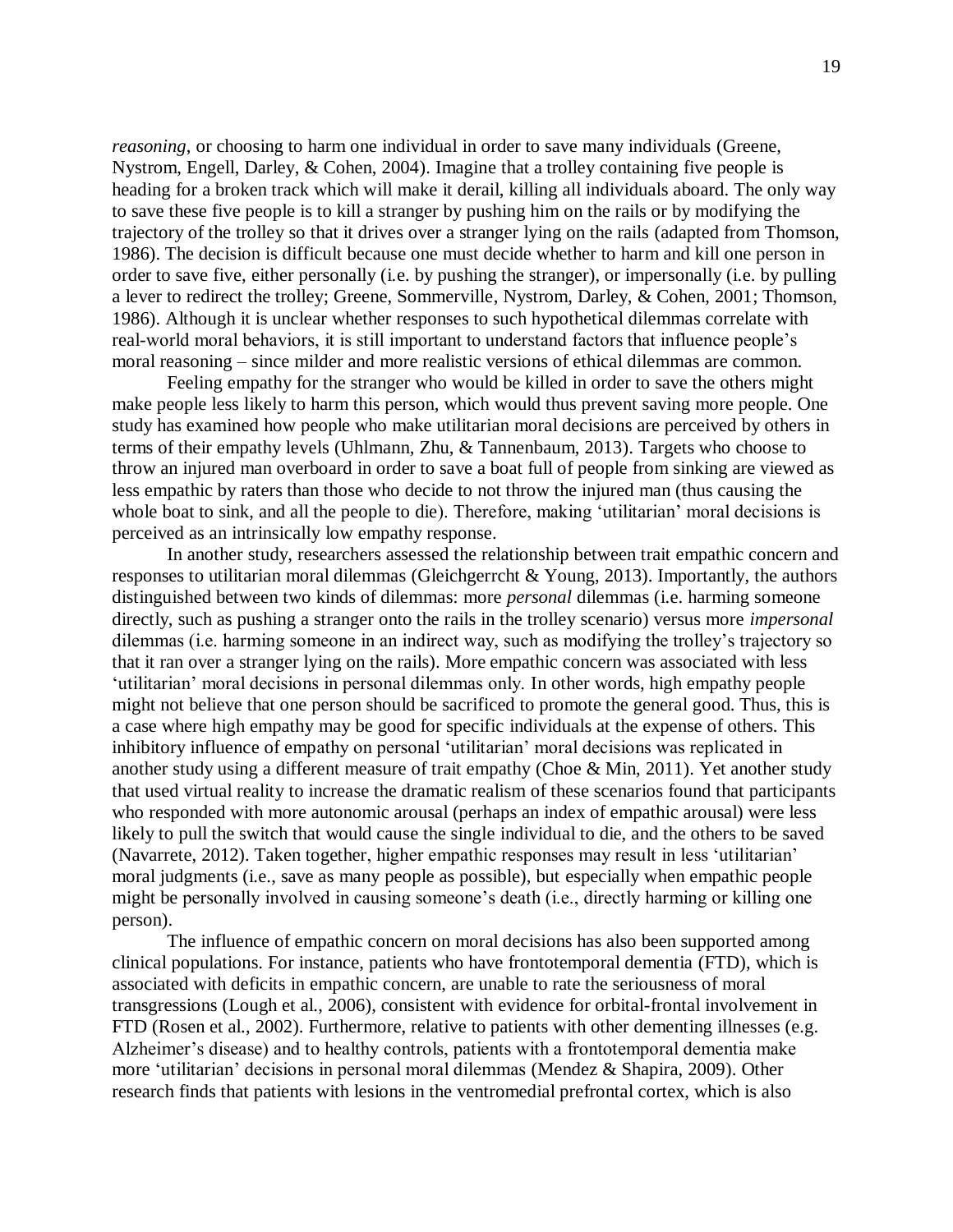involved in empathic responses [\(Shamay-Tsoory, Tomer, Berger, & Aharon-Peretz, 2003\)](#page-40-13), make more 'utilitarian' moral decisions than neurologically normal subjects [\(Koenigs et al., 2007;](#page-35-17) [Moretto, Ladavas, Mattioli, & di Pellegrino, 2010\)](#page-37-16).

Taken together, there is consistent evidence that inhibition of more 'utilitarian' personal moral decisions is at least in part driven by capacities for empathic concern. When one tends to generally feel empathic concern for people who might undergo intense suffering, one prefers not to personally cause the death of a single individual in order to save more people from death. This thus suggests that being empathic might make it less likely that people will serve the common interest by saving as many people as possible in these moral dilemma scenarios. While this may appear maladaptive, it underscores that empathy is a proximal and 'short-range' pro-social mechanism concerned with immediate suffering that is directly in front of someone, as opposed to hypothetical suffering that might happen 'down the road' in the context of a particular contingency (see discussion of this in chapter by Watt and Panksepp in this volume). Therefore, more empathic individuals might disagree with the assumption that "the ends justify the means." They might also not believe that one person can be or should be sacrificed in order to promote the general good. Future studies should investigate whether responses to such dilemmas correspond with real-world prosocial behavior.

Other studies also suggest that the mandates of empathy sometimes contravene what we might conceptualize as 'the common good.' There are many situations when one's empathy for a loved one might potentially conflict with one's larger social responsibility. For example, "a father may resist contributing to public TV, not to buy himself a new shirt, but because he feels for his daughter, who wants new shoes" [\(Batson, et al., 2004,](#page-28-0) p 378). Or an aunt may be empathetically motivated to preferentially hire her less qualified nephew over a more qualified job candidate, and thus negatively impact her company's bottom line. In addition, many occupations could be conceptualized as destructive to the environment or to notions of larger social benefit, but the motives for keeping those jobs may be in part empathic (e.g. to provide for one's family). Indeed, two papers find that when people are assigned to empathize with specific targets, they preferentially allocate resources to this target at the expense of the larger group [\(Batson et al., 1999;](#page-28-12) [Batson et al., 1995\)](#page-28-13). In this regard, empathy can be viewed as potentially threatening to larger notions such as 'the common good' as much as frank egotism. And yet these studies also underscore the intrinsically 'short-range' and proximal focus and social attachment 'base' of empathy – that we will readily sacrifice a larger and more abstract social good in order to preserve our 'home base.' Appreciation of such intrinsic trade-offs may make the 'costs' or 'downsides' of empathy in these contexts appear less obviously maladaptive. Indeed from the perspective of what has been selected evolutionarily (see discussion of this in final section), preservation of the family, one's small group, and the immediate social 'home base' has been clearly prioritized.

Clearly, there are intrinsic trade-offs in terms of our potential personal allegiances versus larger social needs, and yet empathy can also motivate a variety of larger pro-environmental attitudes and behaviors with clear implications for the long-term common good [\(Allen &](#page-27-14)  [Ferrand, 1999;](#page-27-14) [Preylo & Arikawa, 2008;](#page-39-17) [Sevillano, Aragonés, & Schultz, 2007;](#page-40-14) [Shelton &](#page-40-15)  [Rogers, 1981;](#page-40-15) [Taylor & Signal, 2005;](#page-41-13) [Walker, Chapman, & Bricker, 2003\)](#page-42-8). Moreover, low empathy traits such as narcissistic entitlement are associated with exploitative approaches to natural resources [\(Campbell, Bonacci, Shelton, Exline, & Bushman, 2004\)](#page-30-11). Given this, it is possible that empathy may sometimes promote and other times oppose what one may construe as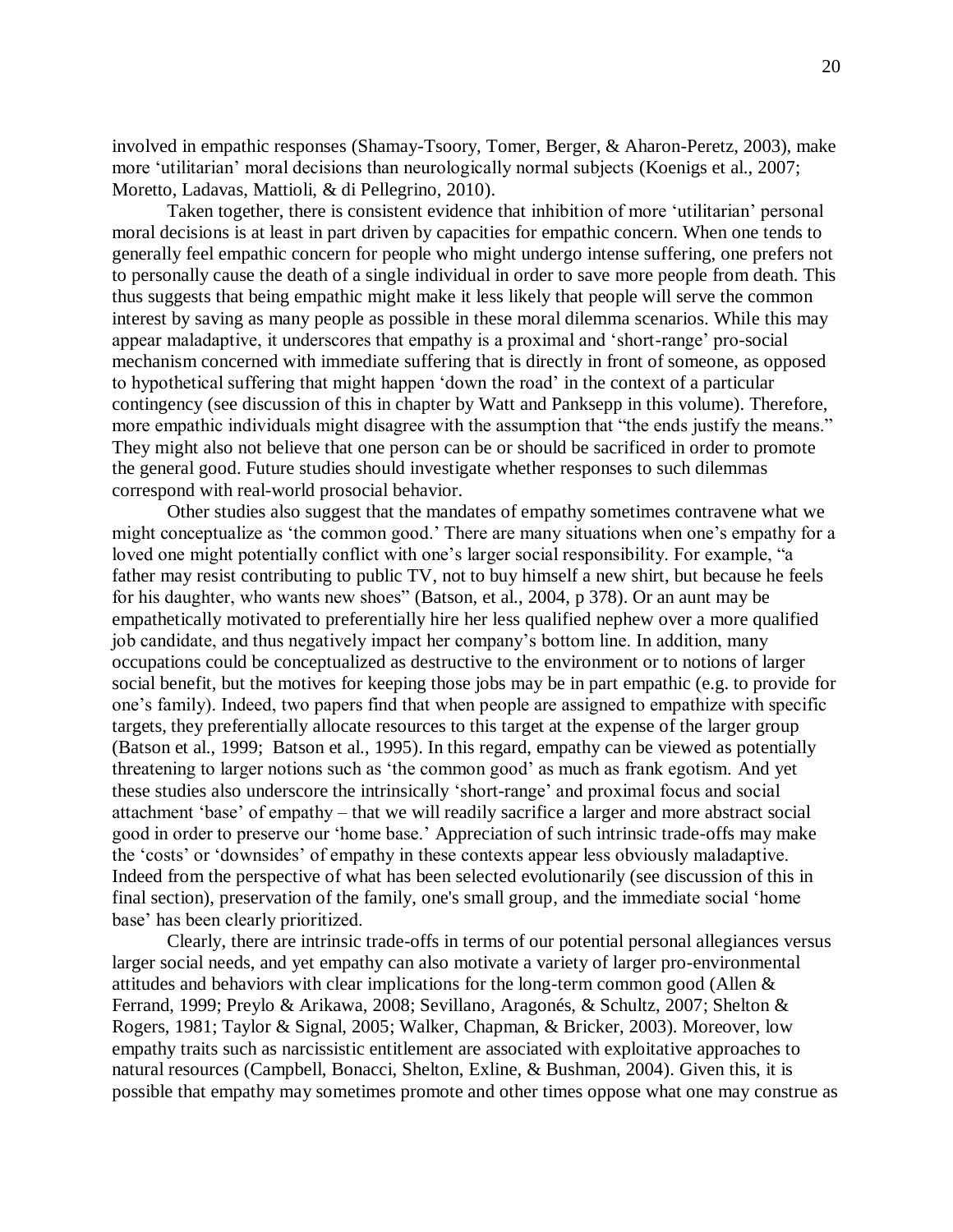"the common good," depending upon the target of empathy and other social contingencies. If individuals empathize with targets that represent the common good (e.g. animals, nature) then empathy might help to preserve it. But to the extent that they empathize with other more intimate conspecifics, they may allocate their limited resources toward these targets at the expense of the common good.

Research suggests that at times empathy can apparently contravene another basic moral principle: concepts of fairness or justice. For example, studies have found that participants who are induced to feel empathy for certain individuals (e.g. a terminally ill child) are more likely to unfairly allocate resources to this individual (e.g. move her off a waiting list and into immediate treatment, which means that others on the waiting list do not get the treatment they need; [Batson,](#page-28-14)  [Klein, Highberger, & Shaw, 1995\)](#page-28-14). This occurs even though participants readily admit that their actions are unfair. This demonstrates that at times, empathic feelings can motivate unfair partiality, and thus at times lead to behaviors that might clearly violate concepts of fairness and equal allocation of resources. This again underscores the proximal, short range and intimate/conspecific activation locus of empathy.

*Aggression and prejudice.* It is possible that empathy inhibits some types of aggression (see Part 1), but may accentuate others. High empathy may mitigate aggression in response to personal threats, but at the same time, it might accentuate aggression in response to threats to loved ones. This is a topic that has received virtually no research attention. Yet recent work on empathically motivated anger and punishment is an intriguing beginning [\(Haas, de Keijser, &](#page-34-14)  [Bruinsma, 2012;](#page-34-14) [Vitaglione & Barnett, 2003\)](#page-42-9). Moreover, there is a strong theoretical reason to predict that empathy might increase this type of protective aggression. Studies in non-human mammals have found that oxytocin, a bonding hormone, causes an increase in defensive maternal aggression [\(Campbell, 2008\)](#page-30-12). One recent study found that breastfeeding human mothers exhibited higher aggression after provocation compared to bottle-feeding mothers and never-pregnant women [\(Hahn-Holbrook, Holt-Lunstad, Holbrook, Coyne, & Lawson, 2011\)](#page-34-15). The specific role of empathy is unknown in this study, but future research can clarify whether people induced to feel empathy for others would act aggressively on their behalf in order to protect them from threat. This set of findings again confirms and is consistent with theoretical articulations of empathy as emerging from the mammalian affective prototype of maternal care and nurturance [\(Panksepp, 1998;](#page-38-0) Preston, 2013), and also consistent with empathy models coming from an affective neuroscience background (such as [Watt, 2005,](#page-42-7) [2007\)](#page-42-0). These models predict that empathy drives intensely protective behavior in relationship to relatively helpless infants and children, and that such protective behavior would be powerfully selected. Indeed, any species where infants are *both* relatively helpless and at the same time not powerful solicitors of protective responses from adult caretakers would likely quickly go extinct.

With respect to prejudice, when people are specifically instructed to empathize with outgroup members, attitudes toward out-group members become more positive (see Part 1), yet empathy may not have a uniformly positive response on intergroup relations. Until recently, research on this topic has examined the effect of empathy outside of the context of actual intergroup social interactions. In contrast to abstract group rating tasks that do not involve expectations of social contact, intergroup interactions can evoke salient evaluative concerns, which are worries about how social interaction partners evaluate the self [\(Vorauer, Hunter, Main,](#page-42-10)  [& Roy, 2000;](#page-42-10) [Vorauer, Main, & O'Connell, 1998\)](#page-42-11). Of particular concern to many Caucasian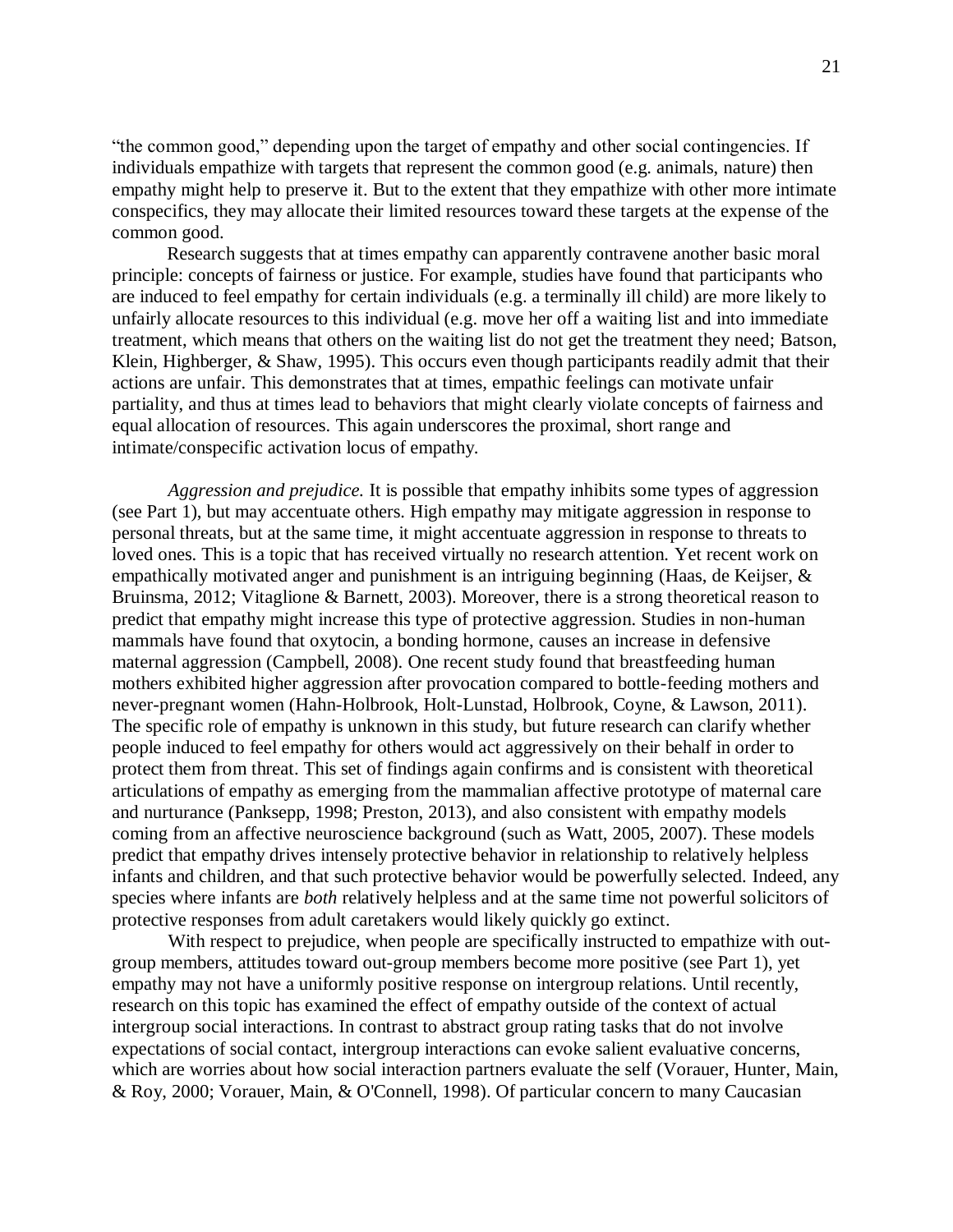people is the concern that other-race social partners may see them as 'racist' [\(Vorauer, et al.,](#page-42-10)  [2000;](#page-42-10) [Vorauer, et al., 1998\)](#page-42-11). Therefore, it is important to examine the role of empathy in contexts whether there is anticipated or actual social contact and the potential for evaluation.

Research on this topic finds that efforts to empathize can have an ironic effect. When Caucasians try to take the perspective of other-race interaction partners, what they "see" through the other's eyes is not always positive. Indeed several studies have shown that efforts to empathize (typically operationalized as perspective taking) may make Caucasians preoccupied with how others evaluate them and their group members [\(Lau, Falk, & Konrath, 2013;](#page-36-15) Vorauer [& Sasaki, 2009,](#page-42-12) [2012\)](#page-42-13). This makes them less likely to self-disclose [\(Lau, et al., 2013;](#page-36-15) [Vorauer,](#page-42-14)  [Martens, & Sasaki, 2009\)](#page-42-14), and even more so if they value being low in prejudice. In other words, being low in prejudice makes participants ironically less socially sensitive when they are asked to empathize with out-group targets, perhaps because their relatively progressive attitudes make them feel more complacent during these interactions [\(Vorauer, et al., 2009\)](#page-42-14). Moreover, minority group social interaction partners report being less satisfied with social interactions after their Caucasian interaction partners are asked to empathize with them [\(Vorauer, et al., 2009\)](#page-42-14). Taken together, it would be naïve to assume that empathy is always an inhibitor of aggression or always beneficial for intergroup relations. A deeper understanding of triggers of empathic aggression and problematic intergroup interactions is needed for both theoretical and practical reasons, and recent research suggests that harsh in-group out-group distinctions – potent variables in empathy induction and empathy inhibition – were selected to promote group cohesion (see extended discussion of this in chapter by Watt and Panksepp in this volume).

# **Part 3: Reconciling the Positive and Negative Aspects of Empathy– Even 'Great Things' Have a Cost?**

From this review we can still conclude that the majority of research on empathy finds desirable correlates and outcomes. However, any theory of the origins of empathy needs to explain both the good and the bad (see Table 1 for a summary). We believe that the positives and negatives of empathy can best be understood within an evolutionary framework in which empathy evolved to enhance survival and reproduction – the central mechanism of all genetic selection. Many scholars see empathy as specifically originating in the parent-infant dyad, which then generalizes more broadly to other in-group members, then even broader still [\(Batson, et al.,](#page-28-11)  [2005;](#page-28-11) [De Waal, 2008;](#page-31-16) [McDougall, 1908;](#page-37-17) Panksepp, 1998; Preston, 2013; [Sober & Wilson, 1998;](#page-40-16) [Swain et al., 2012\)](#page-41-14). "If mammalian parents were not intensely interested in the welfare of their young—so interested as to put up with endless hassles, exhaustion, and even risks to their personal safety—these species would quickly die out" [\(Batson, et al., 2005,](#page-28-11) p. 20).

Although the ultimate foundation of empathy and altruism extended to strangers may be parental caregiving, the proximal, or day-to-day mechanism is likely the enhancement of social stability and the promotion of deep emotional bonds, which are typically stronger for one's own offspring and kin, but can be evoked by nearly anyone under the right circumstances. This is an old idea: "Tender emotion and the protective impulse are, no doubt, evoked more readily and intensely by one's own offspring… but the distress of any child will evoke this response to a very intense degree in those in whom the instinct is strong…. In a similar direct fashion the distress of any adult (towards whom we harbor no hostile sentiment) evokes the emotion" [\(McDougall,](http://www.ncbi.nlm.nih.gov/pmc/articles/PMC3437260/#R34)  [1908,](http://www.ncbi.nlm.nih.gov/pmc/articles/PMC3437260/#R34) p. 72–74). These feelings of connection motivate us to suppress our own self-interest to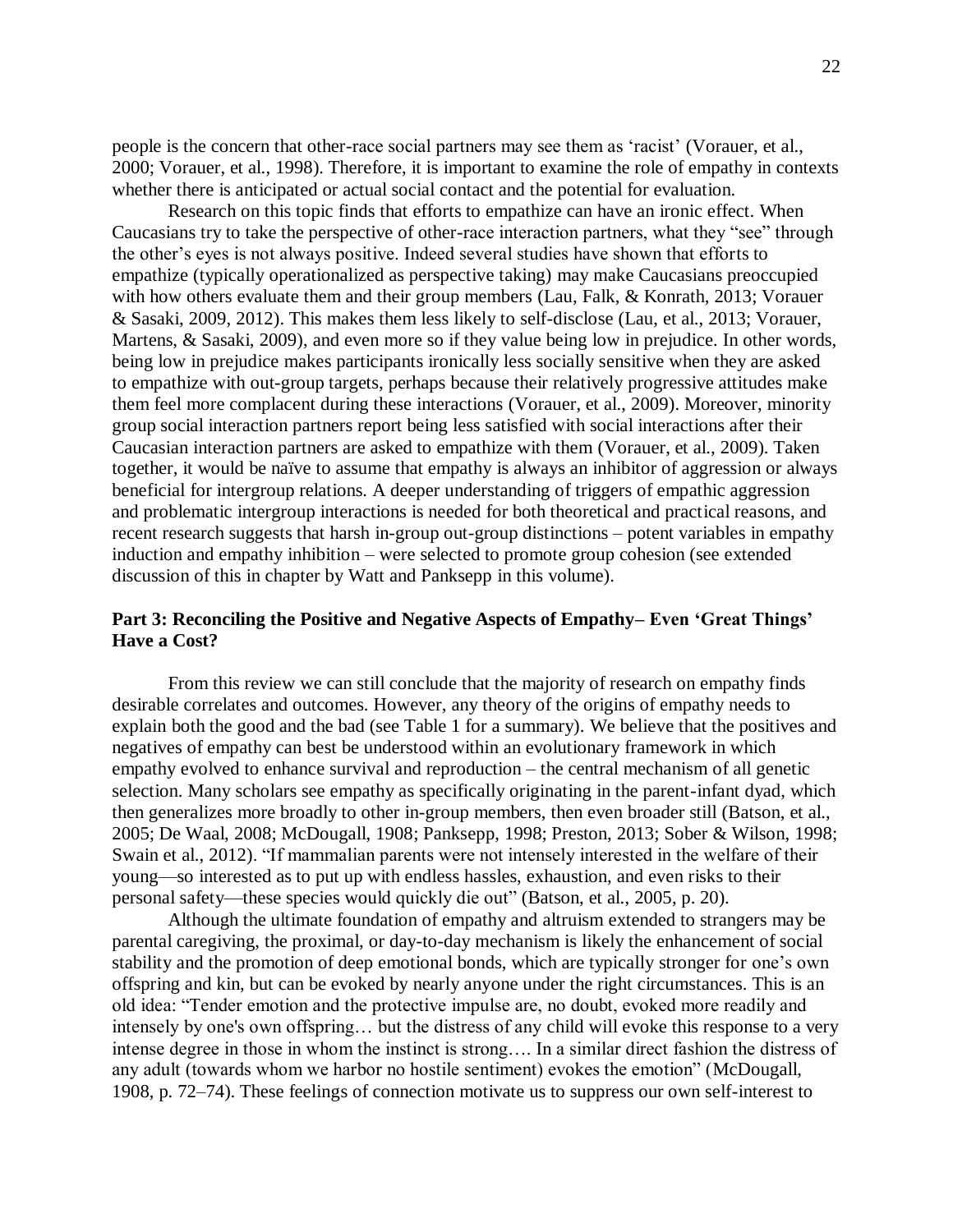promote the well-being of others, and are facilitated by a number of neural and hormonal mechanisms that underlie both empathy and non-kin empathy and prosocial behavior – called the "caregiving system" [\(Brown, Brown, & Preston, 2012;](#page-29-13) [Preston, 2013\)](#page-39-14), and also the system for maternal nurturance/care [\(Panksepp, 1998\)](#page-38-0). For example, there is evidence that certain brain areas (e.g. the anterior insula) and various peptide hormones (e.g. oxytocin, opioids, and prolactin) are implicated in both parenting and empathically-driven prosocial responses [\(Swain,](#page-41-14)  [et al., 2012;](#page-41-14) For a more detailed summary of neurological perspectives on empathy, see chapter by Watt and Panksepp in this volume).

#### *Explaining the positives of empathy.*

We reviewed evidence that empathy motivates more sensitive parenting, and also more sensitive and effective caring within the helping professions. Beyond this, empathy increases the likelihood that individuals will help those who are in need, and decreases the likelihood of certain types of aggressive responses. It helps people to see others, including those who are not part of their group, in a more positive light. Each of these findings could stem from the 'parental instinct' and emotional systems originally selected for maternal care being generalized to any needy or vulnerable target within reach, as argued by a number of theorists [\(McDougall, 1908;](#page-37-17) [Panksepp, 1998;](#page-38-0) [Preston, 2013;](#page-39-14) [Swain, et al., 2012\)](#page-41-14). When specifically considering the parental context, it is difficult to come up with any way in which increased empathy might be harmful to one's own offspring, and easy to imagine how low empathy can decrease the probability of the offspring's survival. If empathically driven aggression exists, it likely emerges from the obvious need for parents to protect their offspring from predators and would be highly selected. The more empathic these parents are, the more likely they should be to defend their child. Similar reasoning could apply to most of the positives associated with empathy.

What about the potential that empathy can help to promote optimal mental and physical health outcomes? More experimental evidence is needed to verify the causal role of empathy in creating such benefits, yet there are theoretical reasons to predict such outcomes in many circumstances, based on the caregiving system model. Parental behavior involves both approaching distressed offspring while simultaneously regulating one's own personal distress responses [\(Swain, et al., 2012\)](#page-41-14). Clearly the caretaker cannot be flooded and immobilized by their own distress, but if a parent is not distressed by a significant injury to a child that would actually predict a relative *absence* of empathy, not its presence. Indeed intimately tied to effective parenting responses are a cascade of neurophysiological signals that help dampen stress responses [\(S. Brown, et al., 2012\)](#page-29-13). For example, oxytocin is a hormone that is best known for its role in reproductive behaviors. It is released during childbirth, breastfeeding, sexual activity, and maternal caregiving behaviors [\(Carter, 1992,](#page-30-13) [1998\)](#page-30-14). It has been shown to simultaneously increase prosocial behaviors and inhibit stress responses such as cardiovascular reactivity and cortisol surges [\(Bartz et al., 2010;](#page-27-15) [Cardoso, Ellenbogen, Orlando, Bacon, & Joober, 2012;](#page-30-15) [Domes et al., 2007;](#page-32-17) [Kosfeld, Heinrichs, Zak, Fischbacher, & Fehr, 2005;](#page-36-16) [Kubzansky, Mendes,](#page-36-17)  [Appleton, Block, & Adler, 2012;](#page-36-17) [Uvnäs-Moberg, 1998;](#page-41-15) [Zak, Kurzban, & Matzner, 2004;](#page-42-15) [Zak,](#page-42-16)  [Stanton, & Ahmadi, 2007\)](#page-42-16). Oxytocin also promotes positive physical health outcomes (e.g. inhibiting inflammation, while promoting wound healing; [Clodi et al., 2008;](#page-31-17) [Gouin et al., 2010\)](#page-34-16). Taken together, oxytocin is one potential neurophysiological mechanism of empathic responses,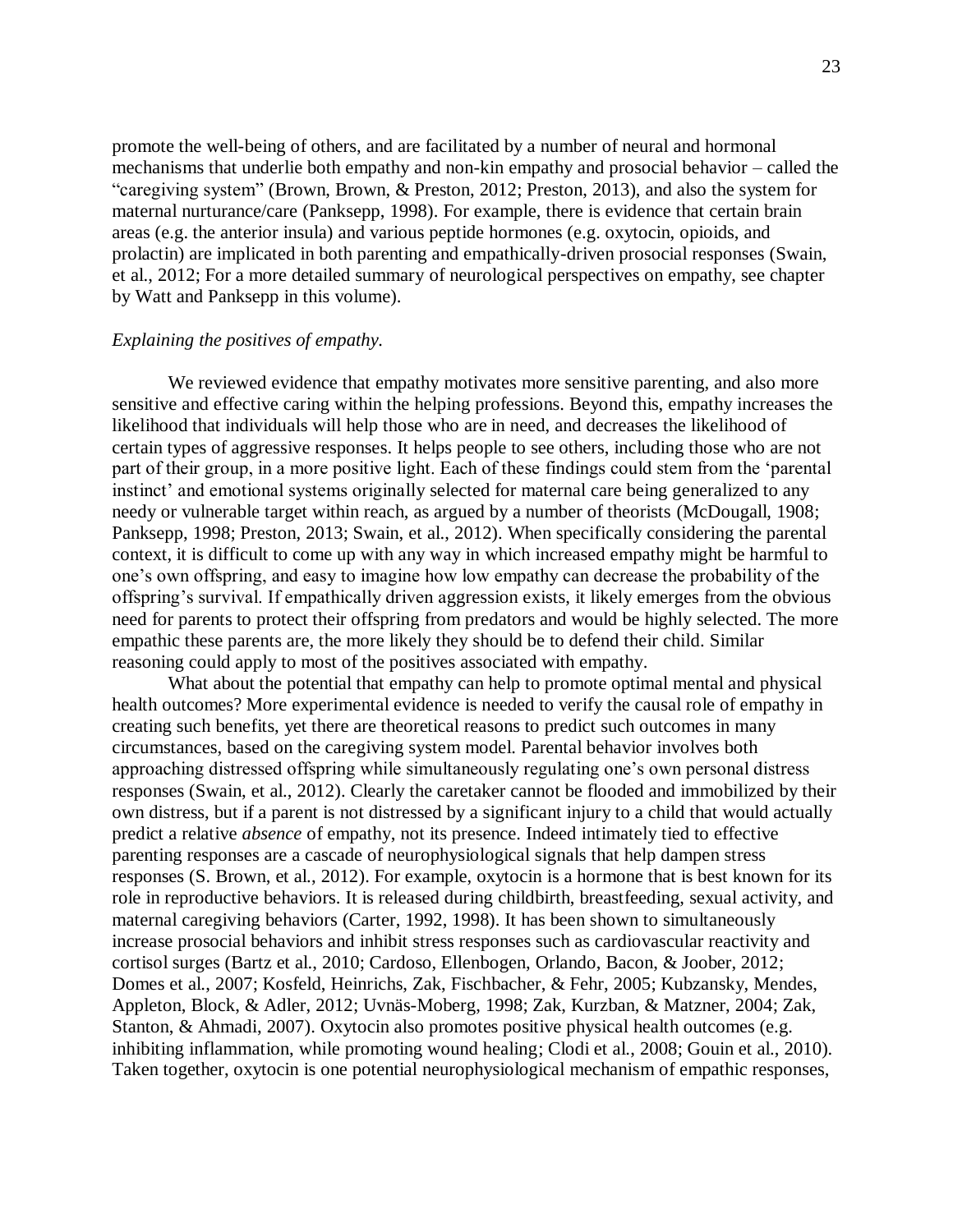and a potential contributor to how empathy might have salubrious effects on general health, although this has been minimally studied [\(Barraza et al., 2013\)](#page-27-16).

*Explaining the 'negatives' of empathy.* Perhaps one overall perspective on the apparent negatives of empathy is simply that there is no 'free lunch' so to speak, and that selection effects upon behavioral mechanisms always reflect a prioritizing of certain needs over others  $-$  a prioritizing that may be highly protective overall but may have downsides and adaptive costs in some specific contexts. We reviewed evidence that empathy can negatively affect relationship satisfaction in high threat contexts, can make people act in accordance with undesirable targets of empathy, can be biased and suffer from partiality, can negatively affect some types of moral reasoning, and may at times lead to compassion fatigue. In terms it being associated with poorer relationship outcomes in higher-threat relationships, it might be a good thing for empathy to function as a double-edged sword. Being able to accurately infer what one's partner is thinking can serve to maintain relationships that are positive, and end relationships that are more negative. This may facilitate caregiving behaviors from relatively stable and happy caregivers, by encouraging the less stable and less happy among them to find greener pastures.

How do we potentially reconcile findings around empathizing with 'bad' targets (antisocial actors)? People tend to naturally empathize with "moral" people. This is likely an evolved mechanism designed to protect us from exploitation and to protect others from copycat bad behaviors. But there are times that we may identify with 'bad' antisocial parties – and those times can be problematic, both in terms of making it more likely that we will foolishly cooperate with untrustworthy or dangerous others, but also that we may become more like them than we ultimately might want to. Our capacity to empathize does not seem to have strict limits or absolute boundaries, which is desirable in terms of widening our circles of compassion to include more and more people, but possibly problematic in terms of the potential practical effects of empathizing with undesirable others. Imagine for a moment an extreme case of a Jewish person empathizing with Hitler's sense of an aggrieved and devalued Germany in the 1930s. This would be hazardous, to say the least, and might inhibit a healthy sense of self protection and mistrust of Hitler's aims. This chapter cannot fully resolve the tension between the two poles – that we are able to empathize freely with anyone, but that it may not be advisable in all circumstances – but it just points out that these issues need to be addressed within evolutionary/biologically based models of empathy (see chapter by Watt and Panksepp in this volume).

Evolutionary models of empathy do illuminate empathy's tendency to be biased, partial, and morally problematic at times. Infants are needy, cute, and easily distressed: they are masters at 'pushing our empathy buttons.' But so can any needy person (and any manipulative person who knows how to 'push empathy buttons'). And so can any cute, infant-like person or animal. And by definition, members of our in-group are more similar to ourselves than out-group members. But that does not mean that it is impossible to empathize with less appealing others, or people on the other side of the world who might initially seem so different from us. Empathy may have evolved because more attuned mothers had infants who were more likely to survive and reproduce, but clearly its pro-survival comforts can readily be applied to anyone. We also need to be more aware of the variables modulating empathy if we want to know where barriers to empathy may lie.

Parental responses to infants are necessarily biased and partial. Most parents would never sacrifice their own child to save five other people, as in the classic 'utilitarian' moral dilemma.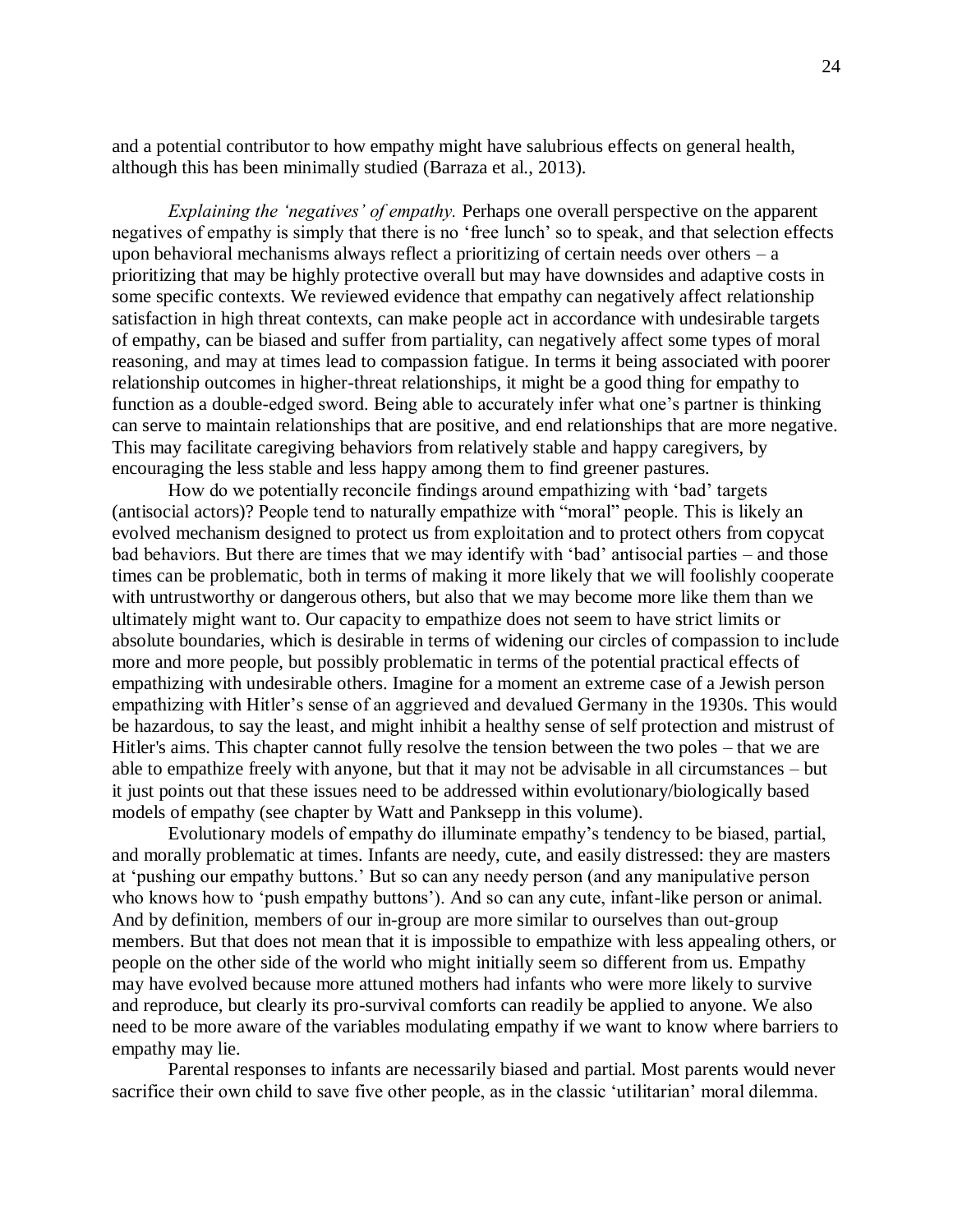And parents devote so much time and energy into their children that is clearly at the expense of many other needy children. It is likely that if parents of a sick child were allowed to choose whether their child should be pushed higher on a waiting list, they would not feel too conflicted about the other children who would be pushed lower on the list as a result. Successful parenting requires a level of dedication and commitment that has made some theorists aptly compare healthy parental behaviors to obsessive-compulsive disorder symptoms [\(Swain, Lorberbaum,](#page-41-16)  [Kose, & Strathearn, 2007\)](#page-41-16). Committed parental care was likely selected by a dangerous early evolutionary environment in which extremely sensitive parents had offspring with greater odds of survival – and evidence suggests also that this appeared well prior to the emergence of primate and our own hominid lines, clearly being a shared feature of our mammalian heritage [\(Panksepp,](#page-38-0)  [1998\)](#page-38-0). So, if empathy indeed evolved from parental caregiving behaviors, many of its negative attributes are perhaps less surprising.

The capacity for empathy also clearly contributes to the risk of compassion fatigue and burnout. Evidence is still needed to better understand the specific and causal role of empathy, but it is possible that in cases where parents give more than their resources allow, this could be dangerous. If a parent has only one piece of bread to eat, many would instinctively give the bigger half to his or her child. There is a reason why airlines have to remind us to "put on your own air mask first." Within the evolutionary context, giving the child the larger portion in a scarce environment is giving the child a chance to survive and then later reproduce, even if one decreases one's own chance of survival, yet with young children or infants, the death of a parent poses grave risks to the survival of any offspring. This suggests caution about uncritically embracing notions of 'selfish genes' [\(Dawkins, 1976\)](#page-31-6), since powerful emotional bonds to offspring may motivate us to sacrifice ourselves to attempt to preserve loved and valued others. But as the air mask example suggests, it is possible for both parent and child to die if parents ignore their own fundamental needs. Thus, ideally parenting optimizes the resources between the parent and child, with a tendency to give a little more to the child if resources are scarce. To the extent that compassion fatigue and burnout are intrinsic vulnerabilities of empathy, the risk for this emerges in more extreme contexts, particularly where empathic responses yield little improvement in suffering. More research is clearly needed to understand the boundaries and limits of optimal empathy for one's own well-being as well as empathy's costs.

## *Concluding remarks.*

To our knowledge, this is one of the most comprehensive reviews to date on the potential liabilities associated with empathy (and we also refer readers to the excellent reviews of [Batson,](#page-27-1)  [2011;](#page-27-1) [Batson, et al., 2004\)](#page-28-0). Overall, we would situate this review within an evolutionary/ biological framework that may help to reconcile some apparently contradictory results. Empathy is nearly always a desirable attribute in relationship to our loved ones and other social interaction partners, but it comes with a few 'thorns' that need to be reconciled with its otherwise highly adaptive nature. Roses have thorns because thorns were protective and perpetuated their survival, and the adaptive costs and downsides of empathy are likely explained in a similar way. An awareness of the limits of empathy can help us to better regulate it and ourselves to mitigate its costs and enhance its benefits.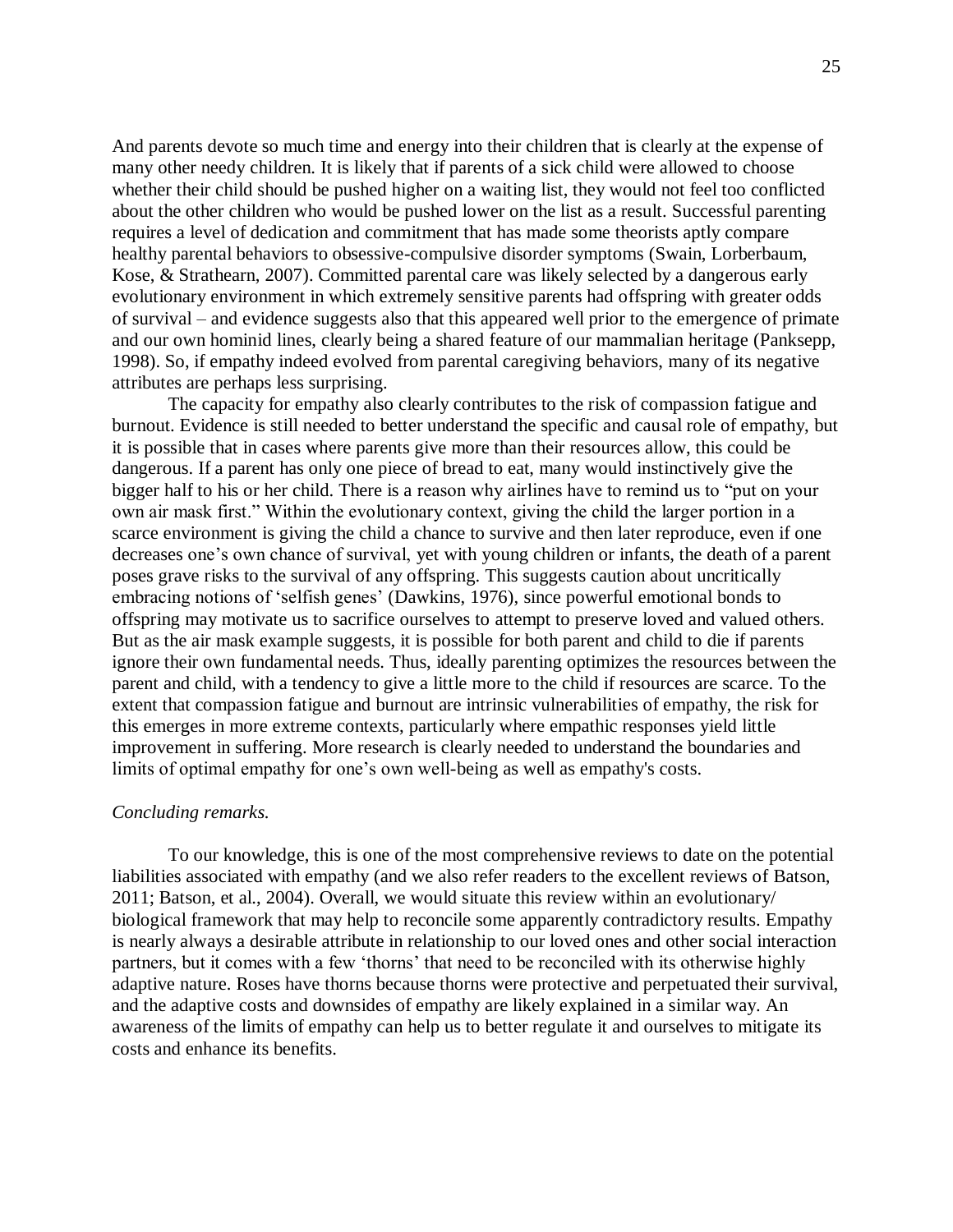|                              | Positive                                                                                                                                                                                                                                                                           | Negative                                                                                                                                                                                                                                                                                                                                                                                                                               |
|------------------------------|------------------------------------------------------------------------------------------------------------------------------------------------------------------------------------------------------------------------------------------------------------------------------------|----------------------------------------------------------------------------------------------------------------------------------------------------------------------------------------------------------------------------------------------------------------------------------------------------------------------------------------------------------------------------------------------------------------------------------------|
| <b>INTERPERSONAL</b>         |                                                                                                                                                                                                                                                                                    |                                                                                                                                                                                                                                                                                                                                                                                                                                        |
| Prosocial behavior           | Evidence that empathy inductions increase<br>altruistic motivation to help strangers and<br>cooperate, even under duress.                                                                                                                                                          | Evidence that empathizing with undesirable<br>targets makes people act in accordance with<br>them, which at times can reduce prosocial<br>behavior.                                                                                                                                                                                                                                                                                    |
| Close relationships          | High empathy is associated with more<br>sensitive parenting, and more relationship<br>satisfaction in romantic relationships.<br>Experimental evidence needed.*                                                                                                                    | In high-threat contexts, empathy is<br>associated with less relationship<br>satisfaction. Experimental evidence<br>needed.*                                                                                                                                                                                                                                                                                                            |
| Professional contexts        | High teacher, doctor, and therapist empathy<br>is associated with better outcomes for<br>students and patients, respectively.<br>Experimental evidence needed.*                                                                                                                    | Need more research on potential negative<br>consequences of teacher, doctor, and<br>therapist empathy for student and patient<br>outcomes.                                                                                                                                                                                                                                                                                             |
| Aggression                   | Some evidence that empathy associated with<br>less aggressive traits and behaviors, such as<br>aggression in response to personal threats or<br>aggression directed toward vulnerable<br>targets.                                                                                  | The possibility that empathy might be<br>associated with increases in other types of<br>aggression, such as aggression in response<br>to threats to loved ones, has not adequately<br>been explored in the literature.                                                                                                                                                                                                                 |
| Prejudice                    | Empathy inductions improve attitudes,<br>feelings, and prosocial behaviors toward<br>stigmatized groups.                                                                                                                                                                           | People are naturally more likely to<br>empathize with in-group members and close<br>others. Empathy inductions increase<br>evaluative concerns during actual<br>intergroup social interactions, thereby<br>reducing self-disclosure and increasing the<br>awkwardness of the interactions.                                                                                                                                             |
| Moral reasoning              | Weak or non-existent evidence that empathy<br>can improve moral reasoning, although that<br>depends upon the definition of moral. For<br>example is it moral to kill one person to save<br>more people (i.e. to be utilitarian)? Also,<br>prosocial behavior is morally desirable. | It is possible to empathize and identify with<br>immoral others, which may impact moral<br>reasoning. High empathy people make less<br>utilitarian moral judgments (e.g. are more<br>likely to save a single individual at the<br>expense of a group of individuals). Empathy<br>inductions for intimates and other<br>conspecifics also lead to unfair preferential<br>treatment of specific individuals at the<br>expense of others. |
| <b>INTRAPERSONAL</b>         |                                                                                                                                                                                                                                                                                    |                                                                                                                                                                                                                                                                                                                                                                                                                                        |
| Psychological<br>disorders   | Low empathy is a feature of some<br>psychological disorders (e.g. Narcissistic<br>Personality Inventory, Antisocial Personality<br>Disorder, Autism Spectrum Disorders). This<br>indicates that high empathy may be<br>protective from such disorders.                             | Excessive empathic concern and<br>unregulated emotional contagion is a feature<br>of some psychological disorders (e.g.<br>Williams Syndrome).                                                                                                                                                                                                                                                                                         |
| Psychological well-<br>being | Higher psychological well-being among<br>people with higher empathy and related traits<br>and behaviors. Additional evidence needed.*                                                                                                                                              | Weak evidence that empathizing is<br>associated with poor psychological well-<br>being. Experimental evidence needed.*                                                                                                                                                                                                                                                                                                                 |
| Physical health              | At times improved physiological and<br>physical indicators of health for people with<br>higher empathy and related traits and<br>behaviors. Experimental evidence needed.*                                                                                                         | Empathic people experience physiological<br>resonance with others' experiences, which<br>can be bad if exposed to others' stresses.<br>However, experimental research is needed.*                                                                                                                                                                                                                                                      |

Table 1. Summary of the positive and negative correlates of empathy

*\*Indicates that experimental evidence is rare. Most studies are correlational so far.*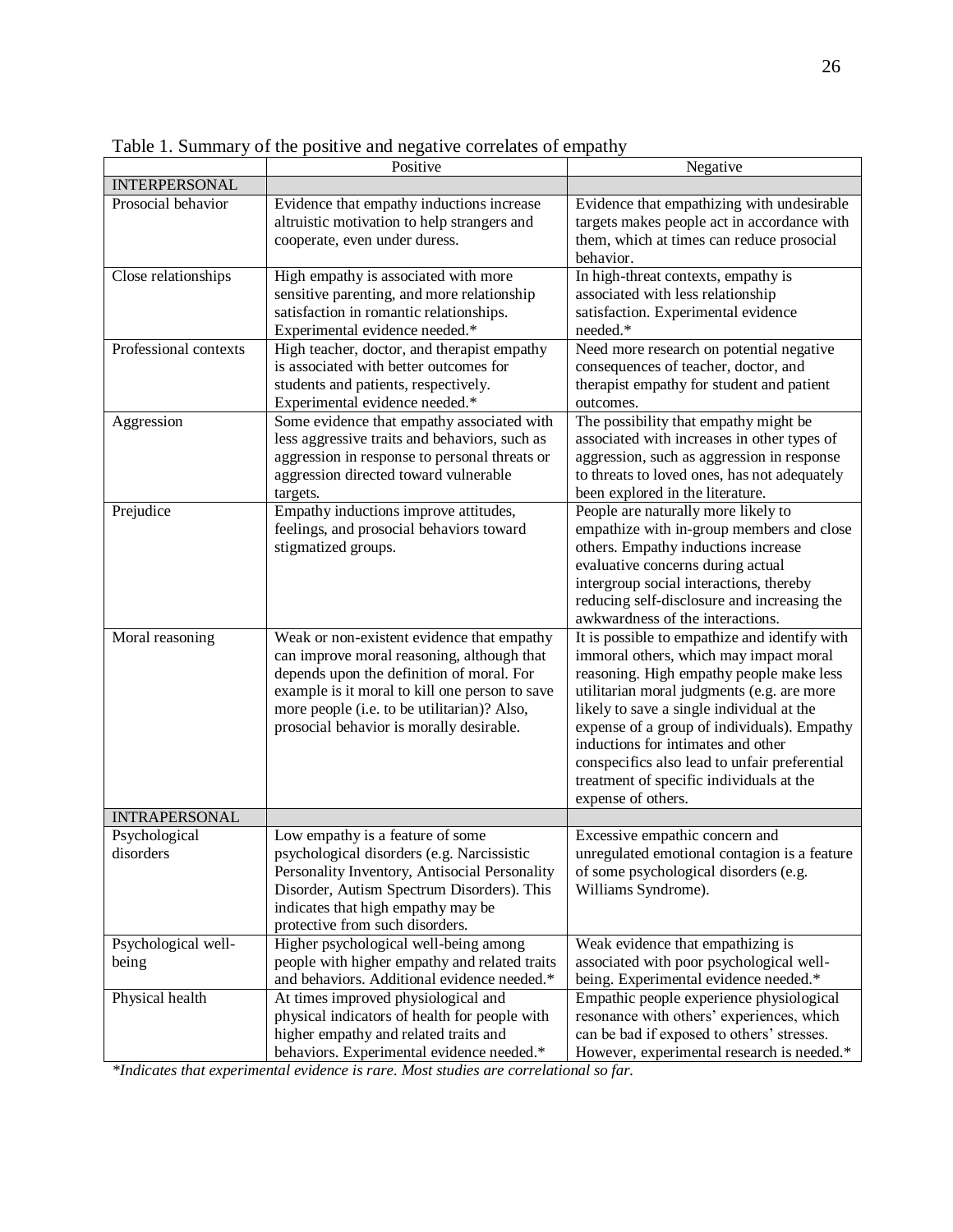## **References**

- <span id="page-27-5"></span>Adams, A. (2010). *The relationship among illness representations, risk representations, empathy, and preventive health behaviors.* Marywood University.
- <span id="page-27-8"></span>Adams, R. E., Boscarino, J. A., & Figley, C. R. (2006). Compassion fatigue and psychological distress among social workers: A validation study. *American Journal of Orthopsychiatry, 76*(1), 103-108.
- <span id="page-27-3"></span>Aderman, D., Brehm, S. S., & Katz, L. B. (1974). Empathic observation of an innocent victim: The just world revisited.
- <span id="page-27-7"></span>Aknin, L., Barrington-Leigh, C. P., Dunn, E. W., Helliwell, J. F., Biswas-Diener, R., Kemeza, I., et al. (2013). Prosocial Spending and Well-Being: Cross-Cultural Evidence for a Psychological Universal. *Journal of Personality and Social Psychology, 104*(4), 635-652.
- <span id="page-27-14"></span>Allen, J. B., & Ferrand, J. L. (1999). Environmental Locus of Control, Sympathy, and Proenvironmental Behavior A Test of Geller's Actively Caring Hypothesis. *Environment and behavior, 31*(3), 338-353.
- <span id="page-27-4"></span>APA. (2000). *Diagnostic and statistical manual of mental disorders*. 4th edition, TR; Washington, DC.
- <span id="page-27-10"></span>Armstrong, G. S., & Griffin, M. L. (2004). Does the job matter? Comparing correlates of stress among treatment and correctional staff in prisons. *Journal of Criminal Justice, 32*(6), 577-592.
- <span id="page-27-2"></span>Aspy, D. N., & Roebuck, F. N. (1972). An investigation of the relationship between student levels of cognitive functioning and the teacher's classroom behavior. *The Journal of Educational Research*, 365-368.
- <span id="page-27-6"></span>Au, A. M. L., Wong, A. S. K., Lai, M. K., & Chan, C. C. H. (2011). Empathy, coping, social support, and mental health in local and migrant adolescents in Beijing. *International Journal on Disability and Human Development, 10*(3), 173-178.
- <span id="page-27-9"></span>Baird, S., & Jenkins, S. R. (2003). Vicarious traumatization, secondary traumatic stress, and burnout in sexual assault and domestic violence agency staff. *Violence and Victims, 18*(1), 71-86.
- <span id="page-27-11"></span>Barkai, J., & Fine, V. (1983). Empathy training for lawyers and students. *Southwestern University Law Review, 13*, 505-529.
- <span id="page-27-16"></span>Barraza, J. A., Grewal, N. S., Ropacki, S., Perez, P., Gonzalez, A., & Zak, P. J. (2013). Effects of a 10-day oxytocin trial in older adults on health and well-being. *Experimental and clinical psychopharmacology, 21*(2), 85.
- <span id="page-27-12"></span>Barraza, J. A., & Zak, P. J. (2009). Empathy toward strangers triggers oxytocin release and subsequent generosity. *Ann N Y Acad Sci, 1167*, 182-189.
- <span id="page-27-13"></span>Bartels, D. M., & Pizarro, D. A. (2011). The mismeasure of morals: antisocial personality traits predict utilitarian responses to moral dilemmas. *Cognition, 121*(1), 154-161.
- <span id="page-27-15"></span>Bartz, J., Zaki, J., Bolger, N., Hollander, E., Ludwig, N. N., Kolevzon, A., et al. (2010). Oxytocin selectively improves empathic accuracy. *Psychological Science, 21*(10), 1426- 1428.
- <span id="page-27-0"></span>Batson, C. D. (1990). Self-report ratings of empathic emotion. In N. Eisenberg & J. Strayer (Eds.), *Empathy and its development* (pp. 356-360). New York: Cambridge University Press.
- <span id="page-27-1"></span>Batson, C. D. (2011). *Altruism in humans*: Oxford University Press.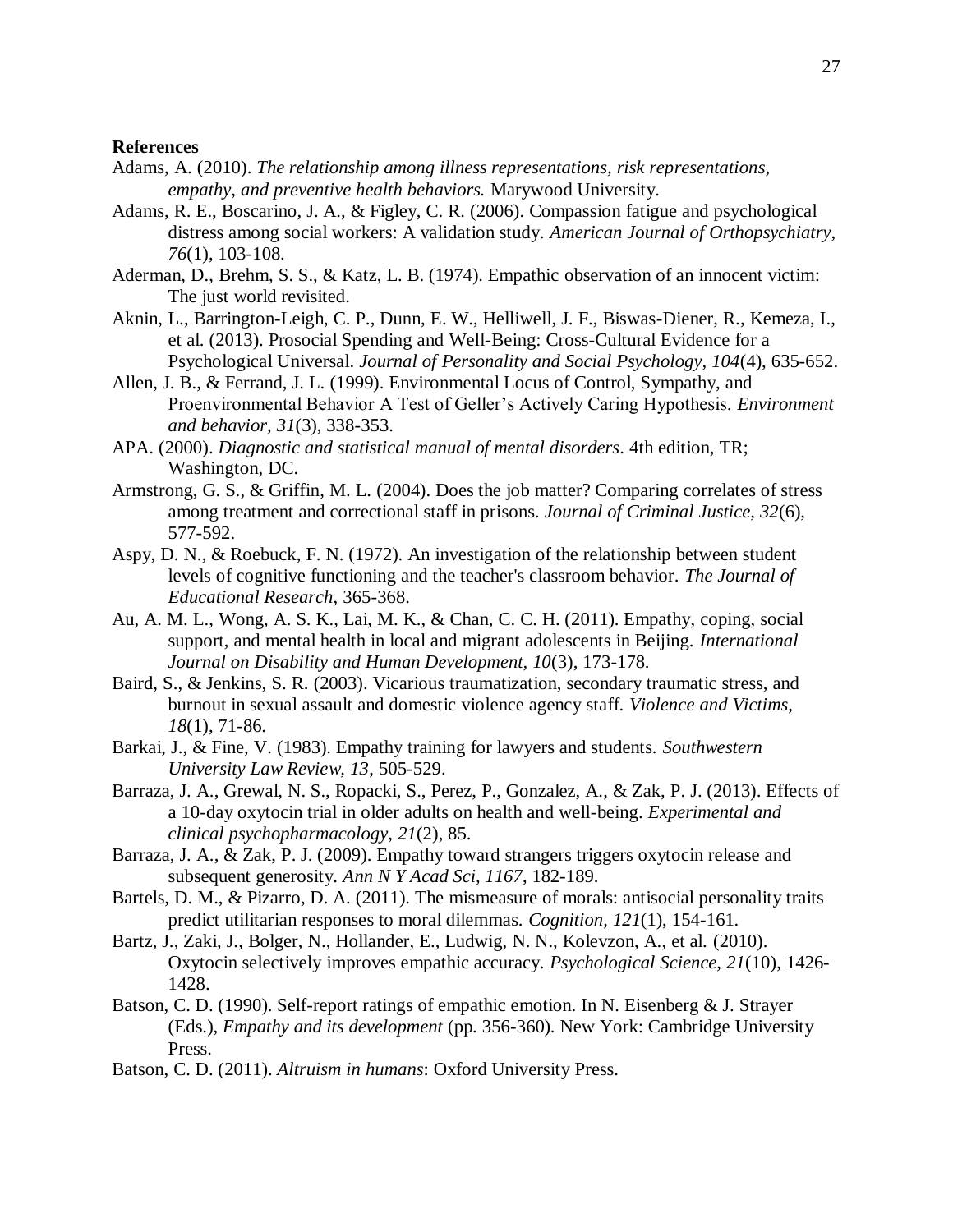- <span id="page-28-2"></span>Batson, C. D., & Ahmad, N. (2001). Empathy-induced altruism in a prisoner's dilemma II: what if the target of empathy has defected? *European Journal of Social Psychology, 31*(1), 25- 36.
- <span id="page-28-0"></span>Batson, C. D., Ahmad, N., & Stocks, E. (2004). Benefits and liabilities of empathy-induced altruism. *The social psychology of good and evil*, 359-385.
- <span id="page-28-12"></span>Batson, C. D., Ahmad, N., Yin, J., Bedell, S. J., Johnson, J. W., & Templin, C. M. (1999). Two threats to the common good: Self-interested egoism and empathy-induced altruism. *Personality and Social Psychology Bulletin, 25*(1), 3-16.
- <span id="page-28-13"></span>Batson, C. D., Batson, J. G., Todd, R. M., Brummett, B. H., Shaw, L. L., & Aldeguer, C. M. (1995). Empathy and the collective good: Caring for one of the others in a social dilemma. *Journal of Personality and Social Psychology, 68*(4), 619.
- <span id="page-28-4"></span>Batson, C. D., Bolen, M. H., Cross, J. A., & Neuringer-Benefiel, H. E. (1986). Where is the Altruism in the Altruistic Personality? *Journal of Personality and Social Psychology, 50*(1), 212.
- <span id="page-28-5"></span>Batson, C. D., Chang, J., Orr, R., & Rowland, J. (2002). Empathy, Attitudes, and Action: Can Feeling for a Member of a Stigmatized Group Motivate One to Help the Group? *Personality and Social Psychology Bulletin, 28*(12), 1656-1666.
- <span id="page-28-1"></span>Batson, C. D., Dyck, J. L., Brandt, J. R., Batson, J. G., Powell, A. L., McMaster, M. R., et al. (1988). Five studies testing two new egoistic alternatives to the empathy-altruism hypothesis. *Journal of Personality and Social Psychology, 55*(1), 52.
- <span id="page-28-8"></span>Batson, C. D., Early, S., & Salvarani, G. (1997). Perspective taking: Imagining how another feels versus imaging how you would feel. *Personality and Social Psychology Bulletin, 23*(7), 751-758.
- <span id="page-28-7"></span>Batson, C. D., Fultz, J., & Schoenrade, P. A. (1987). Distress and empathy: Two qualitatively distinct vicarious emotions with different motivational consequences. *Journal of Personality, 55*(1), 19-39.
- <span id="page-28-14"></span>Batson, C. D., Klein, T. R., Highberger, L., & Shaw, L. L. (1995). Immorality from empathyinduced altruism: When compassion and justice conflict. *Journal of Personality and Social Psychology, 68*(6), 1042.
- <span id="page-28-11"></span>Batson, C. D., Lishner, D. A., Cook, J., & Sawyer, S. (2005). Similarity and nurturance: Two possible sources of empathy for strangers. *Basic and Applied Social Psychology, 27*(1), 15-25.
- <span id="page-28-3"></span>Batson, C. D., & Moran, T. (1999). Empathy‐induced altruism in a prisoner's dilemma. *European Journal of Social Psychology, 29*(7), 909-924.
- <span id="page-28-6"></span>Batson, C. D., Polycarpou, M. P., Harmon-Jones, E., Imhoff, H. J., Mitchener, E. C., Bednar, L. L., et al. (1997). Empathy and attitudes: Can feeling for a member of a stigmatized group improve feelings toward the group? *Journal of Personality and Social Psychology, 72*(1), 105.
- <span id="page-28-9"></span>Batson, C. D., Sager, K., Garst, E., Kang, M., Rubchinsky, K., & Dawson, K. (1997). Is empathy-induced helping due to self-other merging? *Journal of Personality and Social Psychology, 73*, 495-509.
- <span id="page-28-10"></span>Batson, C. D., Turk, C. L., Shaw, L. L., & Klein, T. R. (1995). Information function of empathic emotion: Learning that we value the other's welfare. *Journal of Personality and Social Psychology, 68*(2), 300.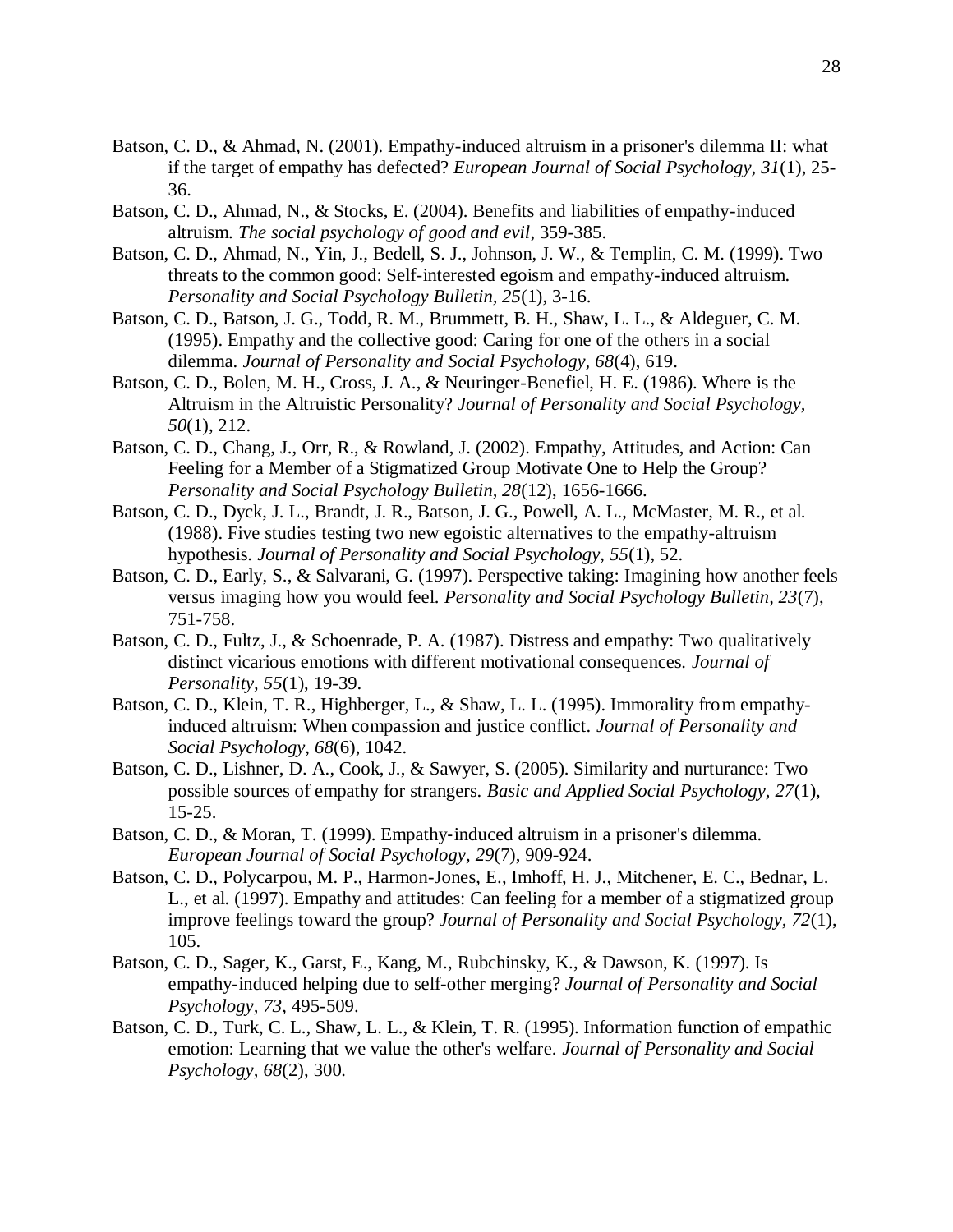- <span id="page-29-1"></span>Batson, C. D., & Weeks, J. L. (1996). Mood effects of unsuccessful helping: Another test of the empathy-altruism hypothesis. *Personality and Social Psychology Bulletin, 22*(2), 148- 157.
- <span id="page-29-2"></span>Beck, R. S., Daughtridge, R., & Sloane, P. D. (2002). Physician-patient communication in the primary care office: a systematic review. *The Journal of the American Board of Family Practice, 15*(1), 25-38.
- <span id="page-29-11"></span>Beeney, J. E., Franklin Jr, R. G., Levy, K. N., & Adams Jr, R. B. (2011). I feel your pain: emotional closeness modulates neural responses to empathically experienced rejection. *Social Neuroscience, 6*(4), 369-376.
- <span id="page-29-6"></span>Bellugi, U., Lichtenberger, L., Mills, D., Galaburda, A., & Korenberg, J. R. (1999). Bridging cognition, the brain and molecular genetics: evidence from Williams syndrome. *Trends Neurosci, 22*(5), 197-207.
- <span id="page-29-7"></span>Bennett, S., Plint, A., & Clifford, T. (2005). Burnout, psychological morbidity, job satisfaction, and stress: a survey of Canadian hospital based child protection professionals. *Archives of disease in childhood, 90*(11), 1112-1116.
- Berthoz, S., Wessa, M., Kedia, G., Wicker, B., & Grezes, J. (2008). Cross-cultural validation of the empathy quotient in a French-speaking sample. *Canadian Journal of Psychiatry, 53*(7), 469-477.
- <span id="page-29-12"></span>Blair, R. J. (1995). A cognitive developmental approach to mortality: investigating the psychopath. *Cognition, 57*(1), 1-29.
- Blair, R. J. R. (1999). Responsiveness to distress cues in the child with psychopathic tendencies. *Personality and Individual Differences, 27*(1), 135-145.
- <span id="page-29-5"></span>Bloom, P. (2013, May 20). The baby in the well: The case against empathy. *The New Yorker*
- <span id="page-29-3"></span>Bons, D., van den Broek, E., Scheepers, F., Herpers, P., Rommelse, N., & Buitelaaar, J. K. (2013). Motor, Emotional, and Cognitive Empathy in Children and Adolescents with Autism Spectrum Disorder and Conduct Disorder. *Journal of abnormal child psychology*, 1-19.
- <span id="page-29-0"></span>Borke, H. (1971). Interpersonal Perception of Young Children: Egocentrism or Empathy? *Developmental Psychology, 5*(2), 263-269.
- <span id="page-29-9"></span>Brady, P., & Growette-Bostaph, L. (2012). *Direct or Indirect, It's Still Trauma!" Examining the prevalence of compassion fatigue, burnout and self-care practices among Internet crimes against children task force members and forensic interviewers*. Paper presented at the International Family Violence & Child Victimization Conference.
- <span id="page-29-8"></span>Brent, E., Rios, P., Happe, F., & Charman, T. (2004). Performance of children with autism spectrum disorder on advanced theory of mind tasks. *Autism, 8*(3), 283-299.
- Bride, B. E. (2007). Prevalence of secondary traumatic stress among social workers. *Social Work, 52*(1), 63-70.
- <span id="page-29-10"></span>Brough, P., & Frame, R. (2004). Predicting police job satisfaction and turnover intentions: The role of social support and police organisational variables. *New Zealand Journal of Psychology, 33*(1), 8-18.
- <span id="page-29-13"></span>Brown, S., Brown, R., & Preston, S. (2012). The human caregiving system: a neuroscience model of compassionate motivation and behavior. *Moving beyond self interest*, 75-88.
- <span id="page-29-4"></span>Brown, S., Brown, R. M., House, J. S., & Smith, D. M. (2008). Coping With Spousal Loss: Potential Buffering Effects of Self-Reported Helping Behavior. *Personality and Social Psychology Bulletin, 34*(6), 849-861.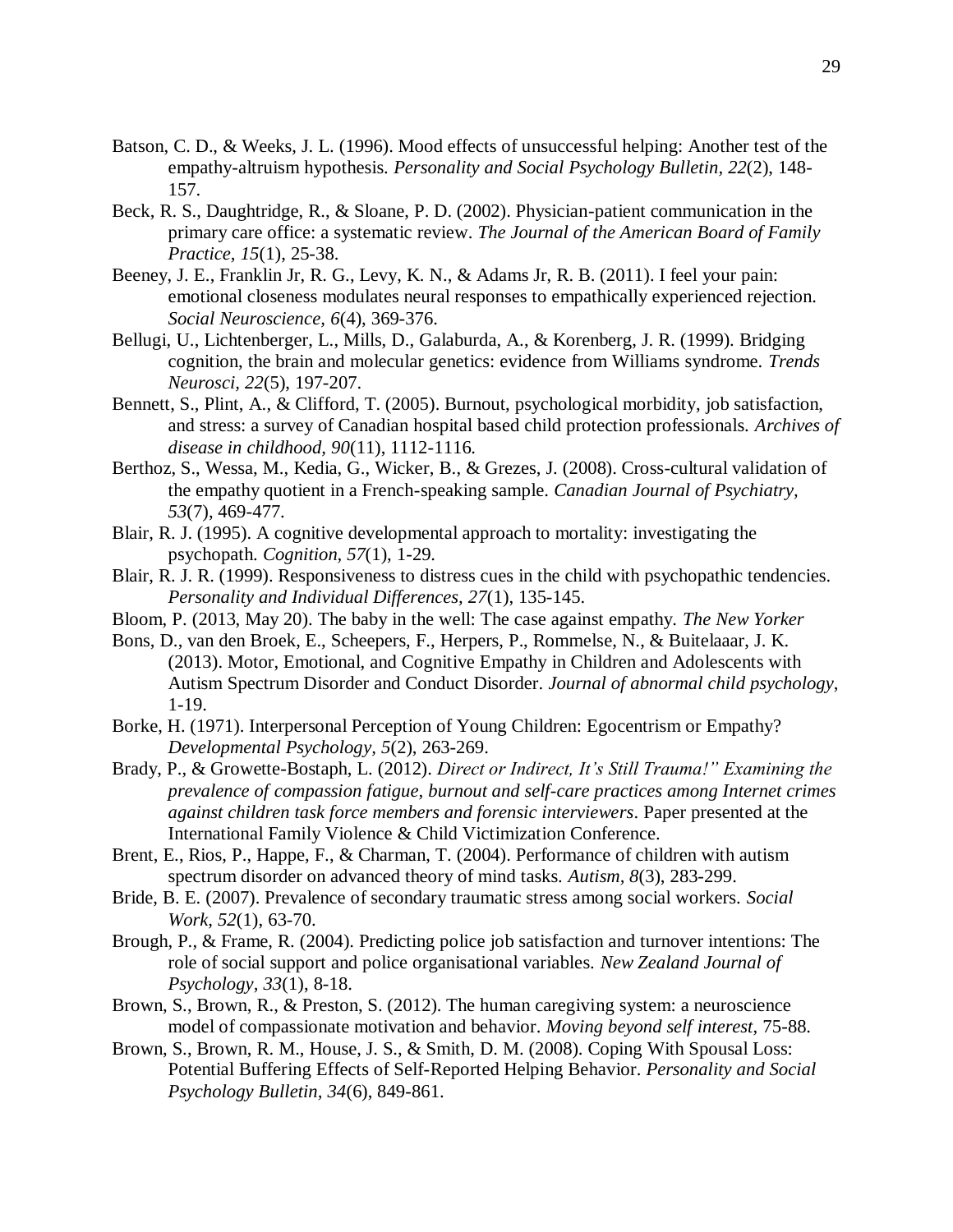- <span id="page-30-5"></span>Brown, S., Konrath, S., Seng, J., & Smith, D. (2011). Measuring Oxytocin and Progesterone (Compassion Hormones) in a Laboratory vs Ecological Setting and Results from Recent Studies. *The Neuroscience of Compassion Conference, Stony Brook University Medical Center*(Stony Brook, NY).
- <span id="page-30-4"></span>Brown, S., Nesse, R. M., Vinokur, A. D., & Smith, D. M. (2003). Providing social support may be more beneficial than receiving it: results from a prospective study of mortality. *Psychological Science, 14*(4), 320-327.
- <span id="page-30-7"></span>Brown, S. L., Brown, R. M., & Penner, L. A. (2011). *Moving beyond self-interest: Perspectives from evolutionary biology, neuroscience, and the social sciences*: Oxford University Press.
- <span id="page-30-3"></span>Brown, W. M., Consedine, N. S., & Magai, C. (2005). Altruism Relates to Health in an Ethnically Diverse Sample of Older Adults. *The Journals of Gerontology Series B: Psychological Sciences and Social Sciences, 60*(3), P143-P152.
- <span id="page-30-0"></span>Bryant, B. K. (1982). An index of empathy for children and adolescents. *Child Development*, 413-425.
- <span id="page-30-9"></span>Buchanan, T. W., Bagley, S. L., Stansfield, R. B., & Preston, S. D. (2012). The empathic, physiological resonance of stress. *Social Neuroscience, 7*(2), 191-201.
- <span id="page-30-8"></span>Burtson, P. L., & Stichler, J. F. (2010). Nursing work environment and nurse caring: relationship among motivational factors. *Journal of Advanced Nursing, 66*(8), 1819-1831.
- <span id="page-30-2"></span>Bushman, B. J., & Baumeister, R. F. (1998). Threatened Egotism, Narcissism, Self-Esteem, and Direct and Displaced Aggression: Does Self-Love or Self-Hate Lead to Violence? *Journal of Personality and Social Psychology, 75*(1), 219-229.
- <span id="page-30-6"></span>Buunk, B. P., Doosje, B. J., Jans, L. G. J. M., & Hopstaken, L. E. M. (1993). Perceived Reciprocity, Social Support, and Stress at Work: The Role of Exchange and Communal Orientation. *Journal of Personality and Social Psychology, 65*(4), 801-811.
- <span id="page-30-12"></span>Campbell, A. (2008). Attachment, aggression and affiliation: the role of oxytocin in female social behavior. *Biological psychology, 77*(1), 1-10.
- <span id="page-30-11"></span>Campbell, W. K., Bonacci, A. M., Shelton, J., Exline, J. J., & Bushman, B. J. (2004). Psychological Entitlement: Interpersonal Consequences and Validation of a Self-Report Measure. *Journal of Personality Assessment, 83*(1), 29-45.
- <span id="page-30-15"></span>Cardoso, C., Ellenbogen, M. A., Orlando, M. A., Bacon, S. L., & Joober, R. (2012). Intranasal oxytocin attenuates the cortisol response to physical stress: A dose–response study. *Psychoneuroendocrinology*.
- <span id="page-30-13"></span>Carter, C. S. (1992). Oxytocin and sexual behavior. *Neuroscience & Biobehavioral Reviews, 16*(2), 131-144.
- <span id="page-30-14"></span>Carter, C. S. (1998). Neuroendocrine perspectives on social attachment and love. *Psychoneuroendocrinology, 23*, 779-818.
- <span id="page-30-1"></span>Castelli, F., Frith, C., Happe, F., & Frith, U. (2002). Autism, Asperger syndrome and brain mechanisms for the attribution of mental states to animated shapes. *Brain, 125*, 1839- 1849.
- Chang, A. F., Berger, S. E., & Chang, B. (1981). The relationship of student self-esteem and teacher empathy to classroom learning. *Psychology: A Journal of Human Behavior*.
- <span id="page-30-10"></span>Chartrand, T. L., & Bargh, J. A. (1999). The chameleon effect: The perception–behavior link and social interaction. *Journal of Personality and Social Psychology, 76*(6), 893.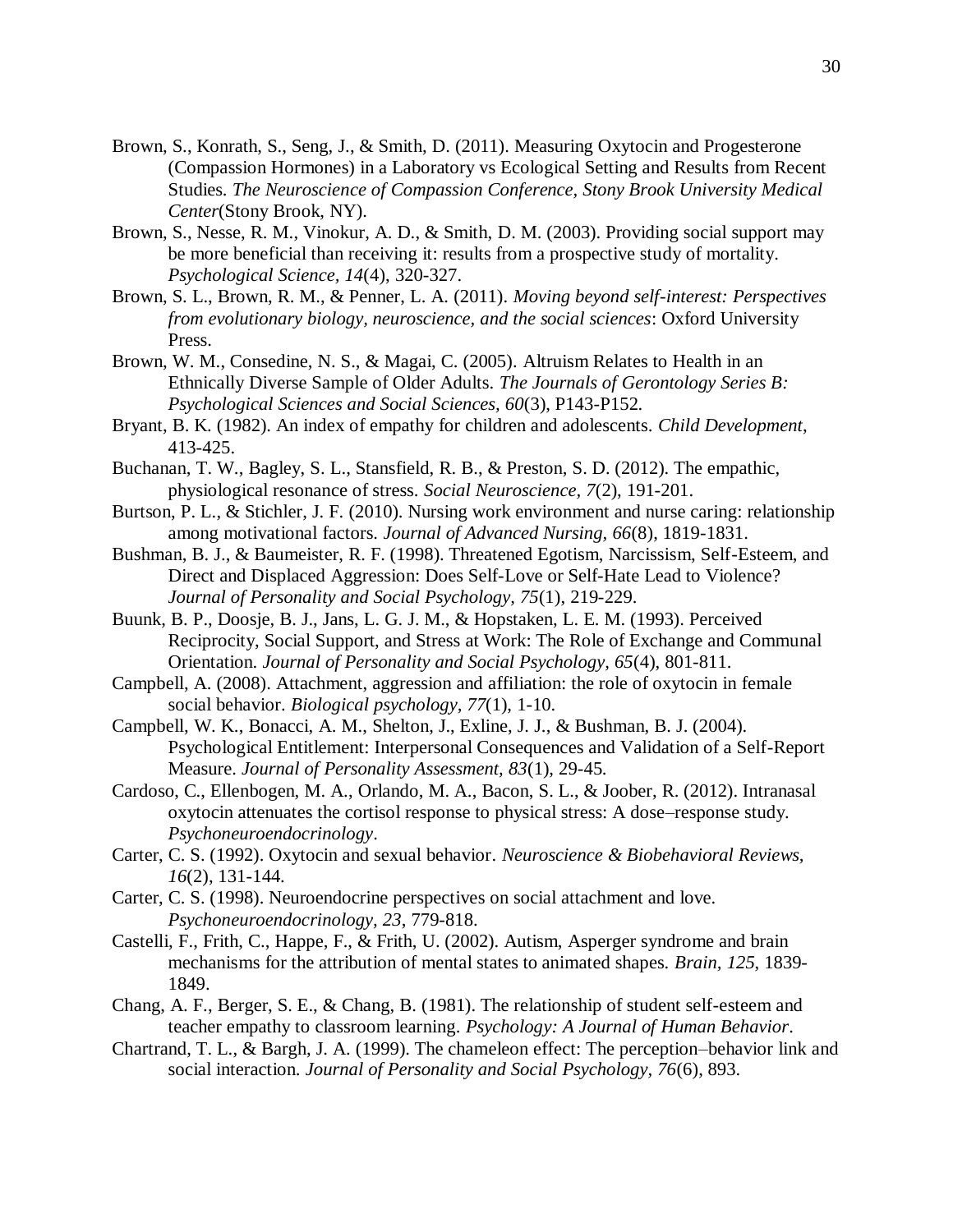- <span id="page-31-15"></span>Choe, S., & Min, K. H. (2011). Who makes utilitarian judgments? The influences of emotions on utilitarian judgments. *Judgment and Decision Making, 6*(7), 580-592.
- <span id="page-31-14"></span>Choe, S. Y., & Min, K.-H. (2011). How makes utilitarian judgments? The influence of emotions on utilitarian judgments. *Judgment and Decision Making, 6*(7), 580-592.
- <span id="page-31-7"></span>Choi, G. Y. (2011). Organizational Impacts on the Secondary Traumatic Stress of Social Workers Assisting Family Violence or Sexual Assault Survivors. *Administration in Social Work, 35*(3), 225-242.
- <span id="page-31-13"></span>Cialdini, R. B., Brown, S. L., Lewis, B. P., Luce, C., & Neuberg, S. L. (1997). Reinterpreting the Empathy-Altruism Relationship: When One Into One Equals Oneness. *Journal of Personality and Social Psychology, 73*(3), 481-494.
- <span id="page-31-17"></span>Clodi, M., Vila, G., Geyeregger, R., Riedl, M., Stulnig, T. M., Struck, J., et al. (2008). Oxytocin alleviates the neuroendocrine and cytokine response to bacterial endotoxin in healthy men. *American Journal of Physiology-Endocrinology And Metabolism, 295*(3), E686- E691.
- <span id="page-31-4"></span>Clore, G. L., & Jeffery, K. M. (1972). Emotional role playing, attitude change, and attraction toward a disabled person. *Journal of Personality and Social Psychology, 23*(1), 105.
- <span id="page-31-3"></span>Coffman, S. L. (1981). Empathy as a relevant instructor variable in the experiential classroom. *Group & Organization Management, 6*(1), 114-120.
- <span id="page-31-1"></span>Cohen, T. R., & Insko, C. A. (2008). War and peace: Possible approaches to reducing intergroup conflict. *Perspectives on Psychological Science, 3*(2), 87-93.
- <span id="page-31-8"></span>Conrad, D., & Kellar-Guenther, Y. (2006). Compassion fatigue, burnout, and compassion satisfaction among Colorado child protection workers. *Child abuse & neglect, 30*(10), 1071-1080.
- <span id="page-31-10"></span>Cosley, B. J., McCoy, S. K., Saslow, L. R., & Epel, E. S. (2010). Is compassion for others stress buffering? Consequences of compassion and social support for physiological reactivity to stress. *Journal of Experimental Social Psychology, 46*(5), 816-823.
- <span id="page-31-9"></span>Critchley, H. D., Elliott, R., Mathias, C. J., & Dolan, R. J. (2000). Neural activity relating to generation and representation of galvanic skin conductance responses: a functional magnetic resonance imaging study. *J Neurosci, 20*(10751455), 3033-3040.
- <span id="page-31-2"></span>Crocker, J., & Canevello, A. (2008). Creating and undermining social support in communal relationships: The role of compassionate and self-image goals. *Journal of Personality and Social Psychology, 95*(3), 555-575.
- <span id="page-31-12"></span>Crockett, M. J. (2009). The neurochemistry of fairness: clarifying the link between serotonin and prosocial behavior. *Ann N Y Acad Sci, 1167*, 76-86.
- <span id="page-31-11"></span>Crockett, M. J., Clark, L., Hauser, M. D., & Robbins, T. W. (2010). Serotonin selectively influences moral judgment and behavior through effects on harm aversion. *Proc Natl Acad Sci U S A, 107*(40), 17433-17438.
- <span id="page-31-0"></span>Davis, M. (1983). Measuring individual differences in empathy: Evidence for a multidimensional approach. *Journal of Personality and Social Psychology, 44*(1), 113-126.
- <span id="page-31-6"></span>Dawkins, R. (1976). The selfish gene: Oxford University Press
- <span id="page-31-5"></span>De Jong Giefveld, J., & Dykstra, P. (2008). Virtue is its own reward? Support-giving in the family and loneliness in middle and old age. *Ageing & Society, 28*(02), 271-287.
- <span id="page-31-16"></span>De Waal, F. B. (2008). Putting the altruism back into altruism: the evolution of empathy. *Annu. Rev. Psychol., 59*, 279-300.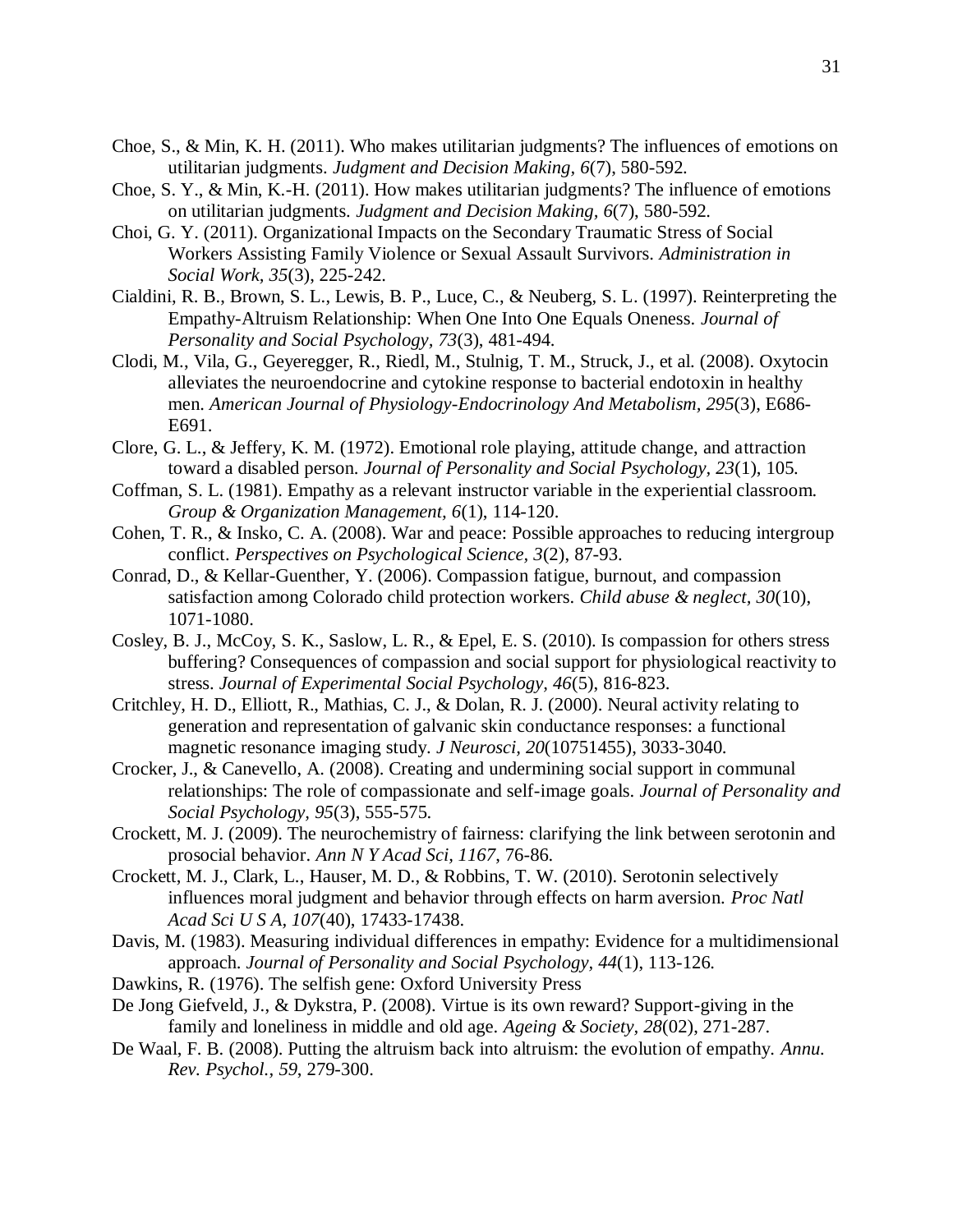- <span id="page-32-2"></span>Decety, J., & Lamm, C. (2006). Human empathy through the lens of social neuroscience. *The Scientific World Journal, 6*, 1146-1163.
- <span id="page-32-6"></span>Derksen, F., Bensing, J., & Lagro-Janssen, A. (2013). Effectiveness of empathy in general practice: a systematic review. *British Journal of General Practice, 63*(606), e76-e84.
- <span id="page-32-0"></span>Deutsch, F., & Madle, R. A. (2009). Empathy: Historic and current conceptualizations, measurement, and a cognitive theoretical perspective. *Human development, 18*(4), 267- 287.
- <span id="page-32-9"></span>Diamond, L. M., Fagundes, C. P., & Butterworth, M. R. (2012). Attachment Style, Vagal Tone, and Empathy During Mother–Adolescent Interactions. *Journal of Research on Adolescence, 22*(1), 165-184.
- <span id="page-32-15"></span>Dickerson, S. S., & Kemeny, M. E. (2004). Acute stressors and cortisol responses: a theoretical integration and synthesis of laboratory research. *Psychol Bull, 130*(3), 355-391.
- <span id="page-32-10"></span>Dillon, M., & Wink, P. (2007). *In the course of a lifetime: Tracing religious belief, practice, and change* Berkeley and Los Angeles, California: University of California Press.
- <span id="page-32-17"></span>Domes, G., Heinrichs, M., Glascher, J., Buchel, C., Braus, D. F., & Herpertz, S. C. (2007). Oxytocin attenuates amygdala responses to emotional faces regardless of valence. *Biological Psychiatry, 62*(10), 1187-1190.
- <span id="page-32-8"></span>Dovidio, J. F., ten Vergert, M., Stewart, T. L., Gaertner, S. L., Johnson, J. D., Esses, V. M., et al. (2004). Perspective and Prejudice: Antecedents and Mediating Mechanisms. *Personality and Social Psychology Bulletin, 30*(12), 1537-1549.
- <span id="page-32-11"></span>Dunn, E. W., Aknin, L. B., & Norton, M. I. (2008). Spending Money on Others Promotes Happiness. *Science, 319*(5870), 1687-1688.
- <span id="page-32-12"></span>Dykens, E. M., & Rosner, B. A. (1999). Refining behavioral phenotypes: personality-motivation in Williams and Prader-Willi syndromes. *Am J Ment Retard, 104*(2), 158-169.
- <span id="page-32-14"></span>Dyrbye, L. N., Massie, F. S., Eacker, A., Harper, W., Power, D., Durning, S. J., et al. (2010). Relationship Between Burnout and Professional Conduct and Attitudes Among US Medical Students. *JAMA: The Journal of the American Medical Association, 304*(11), 1173-1180.
- <span id="page-32-16"></span>Eagly, A. H., & Crowley, M. (1986). Gender and helping behavior: A meta-analytic review of the social psychological literature. *Psychological Bulletin, 100*(3), 283.
- <span id="page-32-3"></span>Eisenberg, N., & Miller, P. A. (1987). The relation of empathy to prosocial and related behaviors. *Psychological Bulletin, 101*(1), 91.
- <span id="page-32-7"></span>Eliasz, H. (1980). The effect of empathy, reactivity, and anxiety on interpersonal aggression intensity. *Polish Psychological Bulletin*.
- <span id="page-32-5"></span>Feeney, B. C., & Collins, N. L. (2001). Predictors of caregiving in adult intimate relationships: An attachment theoretical perspective. *Journal of Personality and Social Psychology, 80*(6), 972-994.
- <span id="page-32-4"></span>Feshbach, N. (1990). Parental empathy and child adjustment/maladjustment. *Empathy and its development*, 271-291.
- <span id="page-32-1"></span>Feshbach, N., & Roe, K. (1968). Empathy in six-and seven-year-olds. *Child Development*, 133- 145.
- <span id="page-32-13"></span>Fidler, D. J., Hepburn, S. L., Most, D. E., Philofsky, A., & Rogers, S. J. (2007). Emotional responsivity in young children with Williams syndrome. *Am J Ment Retard, 112*(3), 194- 206.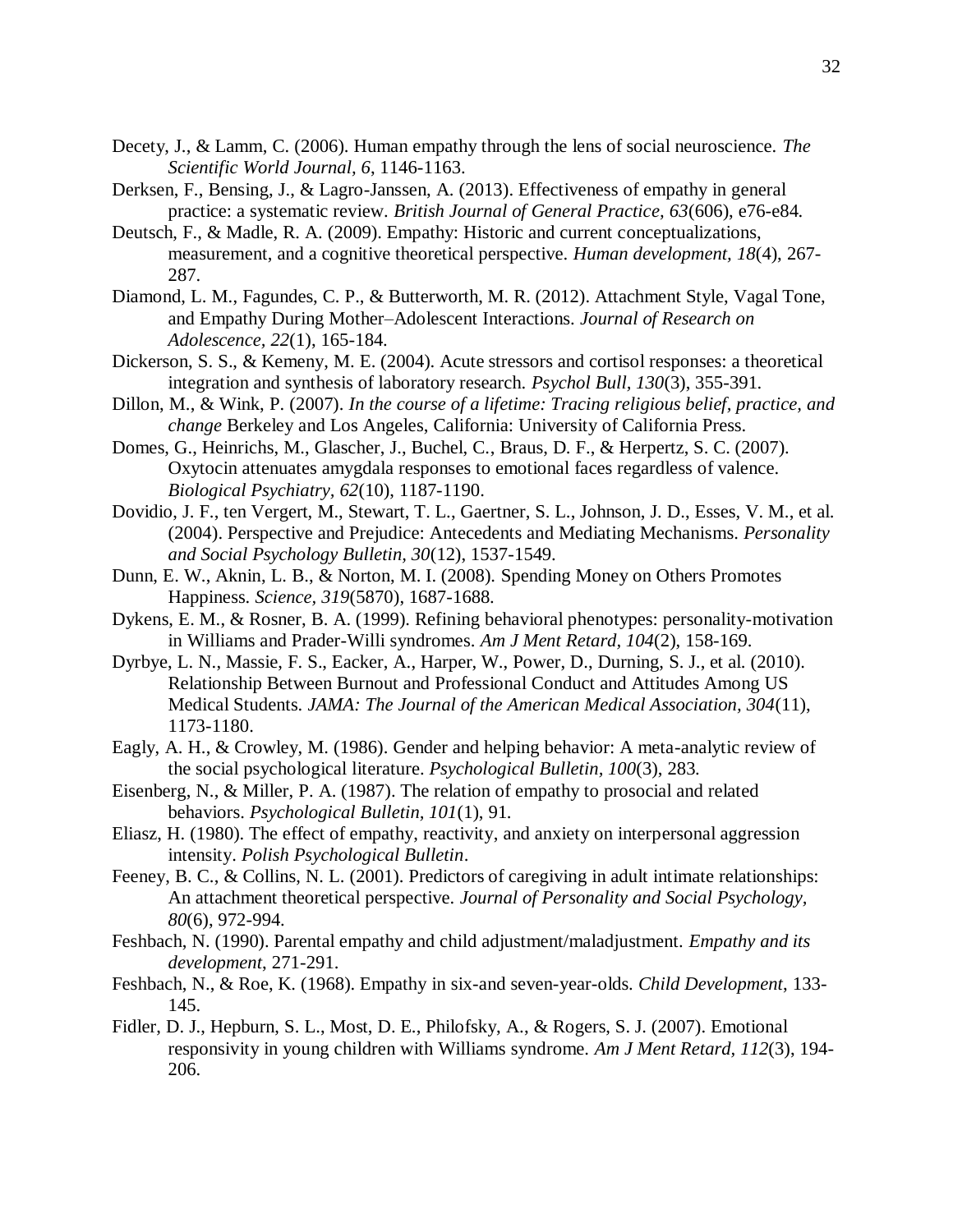- <span id="page-33-8"></span>Field, T. M., Hernandez-Reif, M., Quintino, O., Schanberg, S., & Kuhn, C. (1998). Elder Retired Volunteers Benefit From Giving Massage Therapy to Infants. *Journal of Applied Gerontology, 17*(2), 229-239.
- <span id="page-33-13"></span>Fielding, N., & Fielding, J. (1987). A study of resignation during British police training. *Journal of Police Science & Administration*.
- <span id="page-33-12"></span>Figley, C. (1995). *Compassion fatigue: Coping with secondary traumatic stress disorder in those who treat the traumatized*. Philadelphia, PA: Brunner / Mazel, Inc.
- <span id="page-33-2"></span>Fincham, F. D., Paleari, F., & Regalia, C. (2002). Forgiveness in marriage: The role of relationship quality, attributions, and empathy. *Personal Relationships, 9*(1), 27-37.
- <span id="page-33-3"></span>Finlay, K. A., & Stephan, W. G. (2000). Improving Intergroup Relations: The Effects of Empathy on Racial Attitudes1. *Journal of Applied Social Psychology, 30*(8), 1720-1737.
- <span id="page-33-1"></span>Franzoi, S. L., Davis, M. H., & Young, R. D. (1985). The effects of private self-consciousness and perspective taking on satisfaction in close relationships. *Journal of Personality and Social Psychology, 48*(6), 1584.
- <span id="page-33-6"></span>Fried, L., Carlson, M., Freedman, M., Frick, K., Glass, T., Hill, J., et al. (2004). A social model for health promotion for an aging population: Initial evidence on the experience corps model. *Journal of Urban Health, 81*(1), 64-78.
- <span id="page-33-5"></span>Frith, U. (1989). *Autism: Explaining the enigma*. Oxford, England: Basil Blackwell.
- Frith, U. (2001). Mind blindness and the brain in autism. *Neuron, 32*(6), 969-979.
- <span id="page-33-9"></span>Fujiwara, T. (2009). Is Altruistic Behavior Associated with Major Depression Onset? *PLoS ONE, 4*(2), e4557.
- <span id="page-33-11"></span>Gagliardi, C., Frigerio, E., Burt, D. M., Cazzaniga, I., Perrett, D. I., & Borgatti, R. (2003). Facial expression recognition in Williams syndrome. *Neuropsychologia, 41*(6), 733-738.
- <span id="page-33-0"></span>Galinsky, A. D., Maddux, W. W., Gilin, D., & White, J. B. (2008). Why It Pays to Get Inside the Head of Your Opponent The Differential Effects of Perspective Taking and Empathy in Negotiations. *Psychological Science, 19*(4), 378-384.
- <span id="page-33-4"></span>Galinsky, A. D., & Moskowitz, G. B. (2000). Perspective-taking: decreasing stereotype expression, stereotype accessibility, and in-group favoritism. *Journal of Personality and Social Psychology, 78*(4), 708.
- <span id="page-33-14"></span>Gershon, R. R. M., Barocas, B., Canton, A. N., Li, X., & Vlahov, D. (2009). Mental, physical, and behavioral outcomes associated with perceived work stress in police officers. *Criminal Justice and Behavior, 36*(3), 275-289.
- <span id="page-33-16"></span>Gino, F., & Galinsky, A. D. (2012). Vicarious Dishonesty: When Psychological Closeness Creates Distance from One's Moral Compass. *Organizational Behavior and Human Decision Processes, 119*, 15-26.
- <span id="page-33-7"></span>Gleason, M. E. J., Iida, M., Bolger, N., & Shrout, P. E. (2003). Daily Supportive Equity in Close Relationships. *Personality and Social Psychology Bulletin, 29*(8), 1036-1045.
- <span id="page-33-15"></span>Gleichgerrcht, E., & Decety, J. (2013). Empathy in Clinical Practice: How Individual Dispositions, Gender, and Experience Moderate Empathic Concern, Burnout, and Emotional Distress in Physicians. *PLoS ONE, 8*(4), e61526.
- <span id="page-33-17"></span>Gleichgerrcht, E., & Young, L. (2013). Low Levels of Empathic Concern Predict Utilitarian Moral Judgment. *PLoS ONE, 8*(4), e60418.
- <span id="page-33-10"></span>Gosch, A., & Pankau, R. (1994). Social-emotional and behavioral adjustment in children with Williams-Beuren syndrome. *Am J Med Genet, 53*(4), 335-339.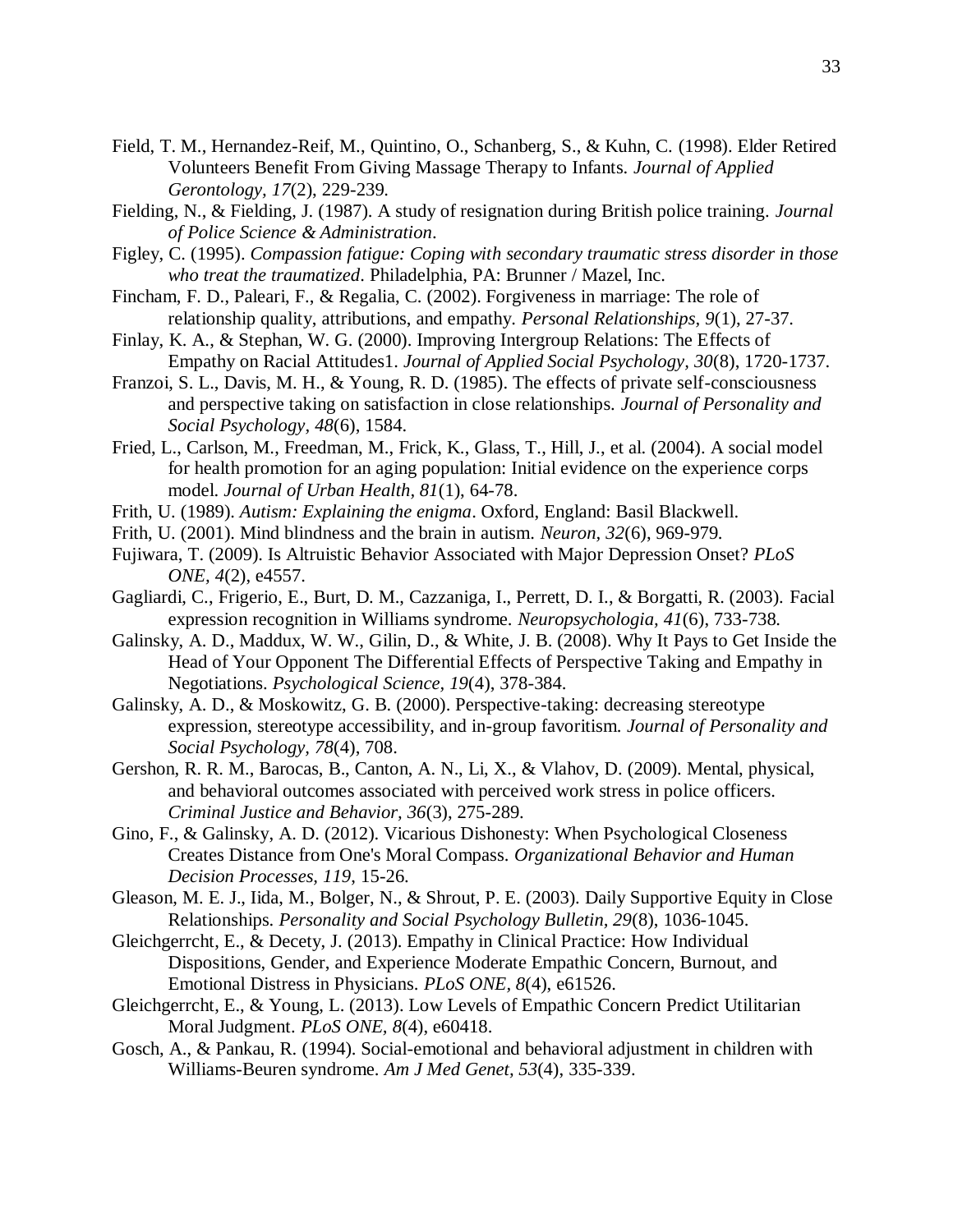- <span id="page-34-16"></span>Gouin, J. P., Carter, C. S., Pournajafi-Nazarloo, H., Glaser, R., Malarkey, W. B., Loving, T. J., et al. (2010). Marital behavior, oxytocin, vasopressin, and wound healing. *Psychoneuroendocrinology, 35*(7), 1082-1090.
- <span id="page-34-12"></span>Greene, J., Nystrom, L. E., Engell, A. D., Darley, J. M., & Cohen, J. D. (2004). The neural bases of cognitive conflict and control in moral judgment. *Neuron, 44*(2), 389-400.
- <span id="page-34-13"></span>Greene, J. D., Sommerville, R. B., Nystrom, L. E., Darley, J. M., & Cohen, J. D. (2001). An fMRI investigation of emotional engagement in moral judgment. *Science, 293*(5537), 2105-2108.
- <span id="page-34-14"></span>Haas, N. E., de Keijser, J. W., & Bruinsma, G. J. (2012). Public support for vigilantism: an experimental study. *Journal of Experimental Criminology, 8*(4), 387-413.
- <span id="page-34-15"></span>Hahn-Holbrook, J., Holt-Lunstad, J., Holbrook, C., Coyne, S. M., & Lawson, E. T. (2011). Maternal Defense Breast Feeding Increases Aggression by Reducing Stress. *Psychological Science, 22*(10), 1288-1295.
- <span id="page-34-10"></span>Hamilton, A. F. D. (2009). Research review: Goals, intentions and mental states: challenges for theories of autism. *Journal of Child Psychology and Psychiatry, 50*(8), 881-892.
- Happ, C., Melzer, A., & Steffgen, G. (2011). *Bringing Empathy into Play: On the Effects of Empathy in Violent and Nonviolent Video Games*. Paper presented at the ICEC 2011.
- <span id="page-34-11"></span>Happ, C., Melzer, A., & Steffgen, G. (2013). Superman vs. BAD Man? The Effects of Empathy and Game Character in Violent Video Games. *Cyberpsychol Behav Soc Netw*.
- <span id="page-34-4"></span>Hare, R. D. (1999). *The Hare Psychopathy Checklist-Revised: PLC-R*: MHS, Multi-Health Systems.
- <span id="page-34-3"></span>Harmon-Jones, E., Vaughn-Scott, K., Mohr, S., Sigelman, J., & Harmon-Jones, C. (2004). The effect of manipulated sympathy and anger on left and right frontal cortical activity. *Emotion, 4*(1), 95.
- <span id="page-34-6"></span>Hawkes, K., O'Connell, J. F., Jones, N. B., Alvarez, H., & Charnov, E. L. (1998). Grandmothering, menopause, and the evolution of human life histories. *Proceedings of the National Academy of Sciences, 95*(3), 1336-1339.
- <span id="page-34-8"></span>Hawkins, H. C. (2001). Police officer burnout: a partial replication of Maslach's burnout inventory. *Police Quarterly, 4*(3), 343-360.
- <span id="page-34-9"></span>Herbek, T. A., & Yammarino, F. J. (1990). Empathy training for hospital staff nurses. *Group & Organization Management, 15*(3), 279-295.
- <span id="page-34-0"></span>Hill, E. L., & Frith, U. (2003). Understanding autism: insights from mind and brain. *Philos Trans R Soc Lond B Biol Sci, 358*(1430), 281-289.
- Hoffman, M. L. (1984). Interaction of affect and cognition in empathy. *Emotions, cognition, and behavior*, 103-131.
- <span id="page-34-7"></span>Holt, T. J., & Blevins, K. R. (2011). Examining Job Stress and Satisfaction Among Digital Forensic Examiners. *Journal of Contemporary Criminal Justice, 27*(2), 230-250.
- <span id="page-34-5"></span>Hong, S. I., & Morrow-Howell, N. (2010). Health outcomes of Experience Corps®: A highcommitment volunteer program. *Social Science & Medicine, 71*(2), 414-420.
- <span id="page-34-1"></span>House, T.H., & Milligan, W.L. . (1976). Autonomic responses to modeled distress in prison psychopaths. *Journal of Personality and Social Psychology, 34*, 556-560.
- Ickes, W. (1997). *Empathic Accuracy*. New York: The Guilford Press.
- <span id="page-34-2"></span>Ickes, W., Oriña, M. M., & Simpson, J. A. (2003). When accuracy hurts, and when it helps: a test of the empathic accuracy model in marital interactions.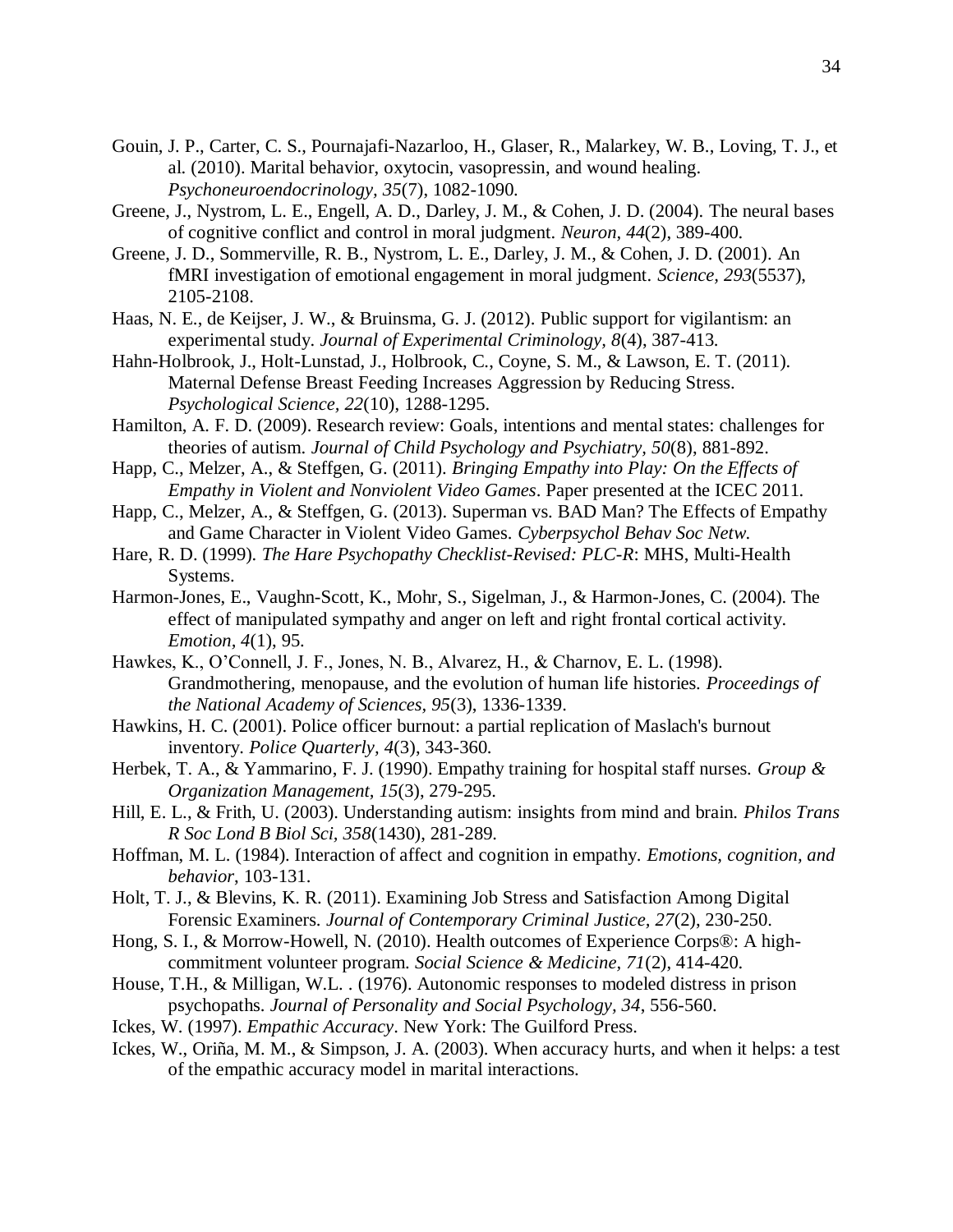- <span id="page-35-15"></span>Inbar, Y., Pizarro, D. A., & Bloom, P. (2012). Disgusting smells cause decreased liking of gay men. *Emotion, 12*(1), 23-27.
- <span id="page-35-7"></span>Ironson, G. (2007). Altruism and Health in HIV. In S. Post (Ed.), *Altruism and Health* (pp. 70- 81). New York, NY: Oxford University Press.
- <span id="page-35-5"></span>Ironson, G., Solomon, G., Balbin, E., O'Cleirigh, C., George, A., Kumar, M., et al. (2002). The ironson-woods spirituality/religiousness index is associated with long survival, health behaviors, less distress, and low cortisol in people with HIV/AIDS. *Annals of Behavioral Medicine, 24*(1), 34-48.
- <span id="page-35-1"></span>Jolliffe, D., & Farrington, D. P. (2004). Empathy and offending: A systematic review and metaanalysis. *Aggression and Violent Behavior, 9*(5), 441-476.
- <span id="page-35-9"></span>Jones, W., Bellugi, U., Lai, Z., Chiles, M., Reilly, J., Lincoln, A., et al. (2000). II. Hypersociability in Williams Syndrome. *J Cogn Neurosci, 12 Suppl 1*, 30-46.
- <span id="page-35-16"></span>Kalliopuska, M. (1983). Relationship between moral judgment and empathy. *Psychological Reports, 53*, 575-578.
- <span id="page-35-6"></span>Kalliopuska, M. (1992). Attitudes towards health, health behaviour, and personality factors among school students very high on empathy. *Psychological Reports, 70*(3), 1119-1122.
- <span id="page-35-0"></span>Keaveny, T. J., & McGann, A. F. (1978). Behavioral dimensions associated with students' global ratings of college professors. *Research in Higher Education, 9*(4), 333-345.
- <span id="page-35-11"></span>Kennedy, D. P., & Adolphs, R. (2012). The social brain in psychiatric and neurological disorders. *Trends Cogn Sci, 16*(11), 559-572.
- <span id="page-35-10"></span>Klein-Tasman, B. P., & Mervis, C. B. (2003). Distinctive personality characteristics of 8-, 9-, and 10-year-olds with Williams syndrome. *Dev Neuropsychol, 23*(1-2), 269-290.
- <span id="page-35-12"></span>Klimecki, O., & Singer, T. (2011). Empathic distress fatigue rather than compassion fatigue? Integrating findings from empathy research in psychology and social neuroscience. *Pathological altruism*, 368-383.
- <span id="page-35-17"></span>Koenigs, M., Young, L., Adolphs, R., Tranel, D., Cushman, F., Hauser, M., et al. (2007). Damage to the prefrontal cortex increases utilitarian moral judgements. *Nature, 446*(7138), 908-911.
- <span id="page-35-14"></span>Kogut, T., & Ritov, I. (2005). The "identified victim" effect: An identified group, or just a single individual? *Journal of Behavioral Decision Making, 18*(3), 157-167.
- <span id="page-35-13"></span>Kok, B. E., Coffey, K. A., Cohn, M. A., Catalino, L. I., Vacharkulksemsuk, T., Algoe, S. B., et al. (2013). How Positive Emotions Build Physical Health Perceived Positive Social Connections Account for the Upward Spiral Between Positive Emotions and Vagal Tone. *Psychological Science*.
- <span id="page-35-3"></span>Konrath, S. (2013). The power of philanthropy and volunteering. In F. H. a. C. C. (Eds.) (Ed.): Wiley Press.
- <span id="page-35-4"></span>Konrath, S., & Brown, S. L. (2012). The effects of giving on givers. In N. Roberts & M. Newman (Eds.), *Handbook of Health and Social Relationships*: American Psychological Association.
- <span id="page-35-2"></span>Konrath, S., Bushman, B., & Campbell, W. K. (2006). Attenuating the link between threatened egotism and aggression. *Psychol Sci, 17*(11), 995-1001.
- <span id="page-35-8"></span>Konrath, S., & Fuhrel-Forbis, A. (2011). Self-rated caring traits are associated with lower mortality in older adults. *unpublished data*.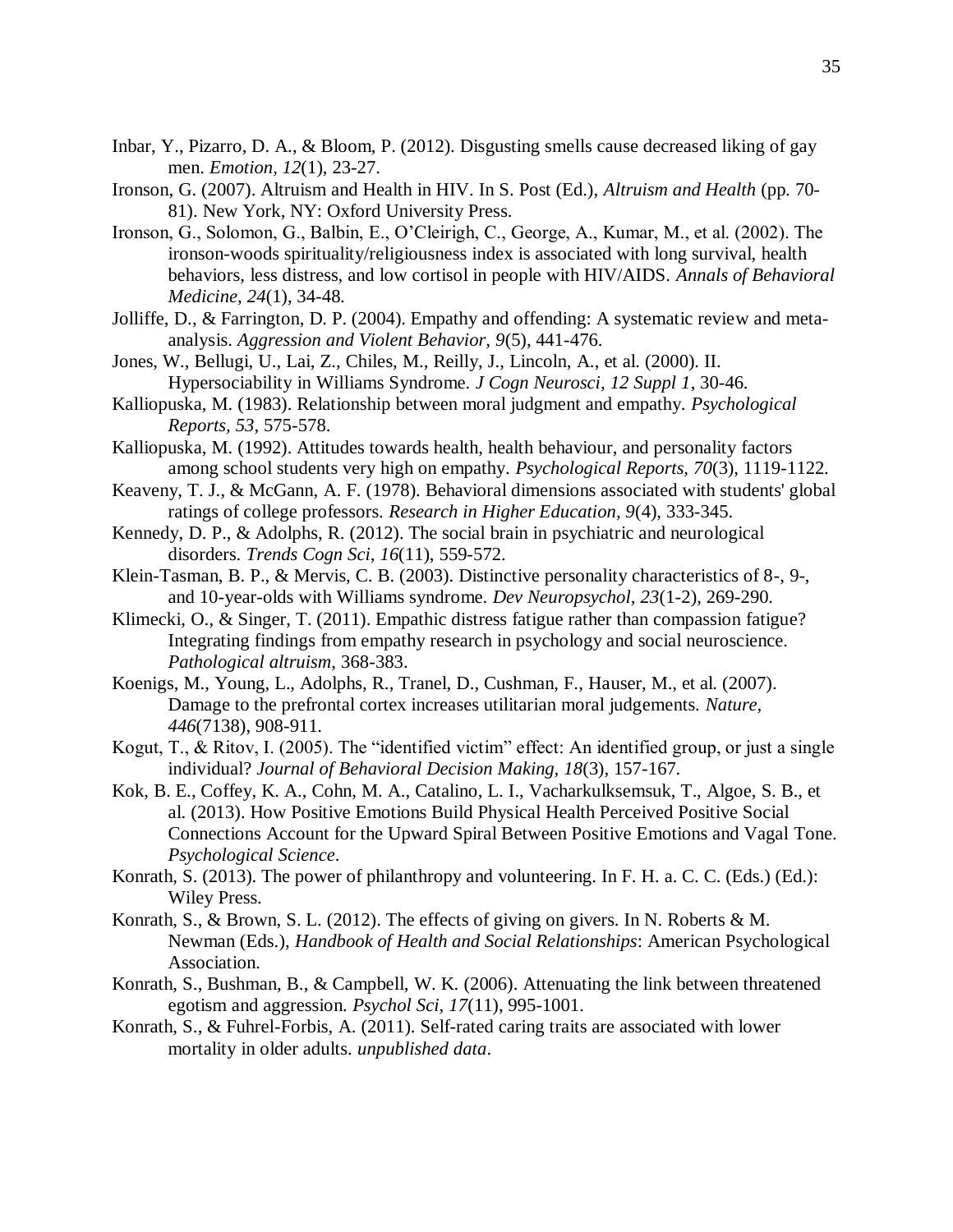- <span id="page-36-2"></span>Konrath, S., Fuhrel-Forbis, A., Liu, M., O'Brien, E., Wondra, J., & Chopik, W. (2012). *Empathizing causes declines in blood glucose: Ego depletion or stress regulation?* Paper presented at the Association for Psychological Science, Chicago.
- <span id="page-36-3"></span>Konrath, S., Fuhrel-Forbis, A., Lou, A., & Brown, S. L. (2012). Motives for Volunteering Are Associated with Mortality Risk in Older Adults. *Health Psychology, 31*(1), 87-96.
- <span id="page-36-1"></span>Konrath, S., O'Brien, E., & Hsing, C. (2011). Changes in dispositional empathy in American college students over time: a meta-analysis. *Personality and Social Psychology Review, 15*(2), 180-198.
- <span id="page-36-16"></span>Kosfeld, M., Heinrichs, M., Zak, P. J., Fischbacher, U., & Fehr, E. (2005). Oxytocin increases trust in humans. *Nature, 435*(7042), 673-676.
- <span id="page-36-12"></span>Krakowski, M. (2003). Violence and serotonin: influence of impulse control, affect regulation, and social functioning. *J Neuropsychiatry Clin Neurosci, 15*(3), 294-305.
- <span id="page-36-9"></span>Krause, M. (2009). Identifying and managing stress in child pornography and child exploitation investigators. *Journal of Police and Criminal Psychology, 24*(1), 22-29.
- <span id="page-36-4"></span>Krause, N., & Shaw, B. A. (2000). Giving Social Support to Others, Socioeconomic Status, and Changes in Self-Esteem in Late Life. *The Journals of Gerontology Series B: Psychological Sciences and Social Sciences, 55*(6), S323-S333.
- <span id="page-36-13"></span>Krebs, D. (1975). Empathy and altruism. *Journal of Personality and Social Psychology, 32*(6), 1134.
- <span id="page-36-17"></span>Kubzansky, L. D., Mendes, W. B., Appleton, A. A., Block, J., & Adler, G. K. (2012). A heartfelt response: Oxytocin effects on response to social stress in men and women. *Biological psychology, 90*(1), 1-9.
- <span id="page-36-0"></span>Kurtz, R. R., & Grummon, D. L. (1972). Different approaches to the measurement of therapist empathy and their relationship to therapy outcomes. *Journal of consulting and clinical psychology, 39*(1), 106.
- <span id="page-36-10"></span>Lackner, H. K., Goswami, N., Hingofer-Szalkay, H., Papousek, I., Scharfetter, H., Furlan, R., et al. (2010). Effects of Stimuli on Cardiovascular Reactivity Occurring at Regular Intervals During Mental Stress. *Journal of Psychophysiology, 24*(1), 48-60.
- <span id="page-36-7"></span>Lacroix, A., Guidetti, M., Roge, B., & Reilly, J. (2009). Recognition of emotional and nonemotional facial expressions: a comparison between Williams syndrome and autism. *Res Dev Disabil, 30*(5), 976-985.
- <span id="page-36-8"></span>Lahdenperä, M., Lummaa, V., Helle, S., Tremblay, M., & Russell, A. F. (2004). Fitness benefits of prolonged post-reproductive lifespan in women. *Nature, 428*(6979), 178-181.
- <span id="page-36-5"></span>Langer, E. J., & Rodin, J. (1976). The effects of choice and enhanced personal responsibility for the aged: A field experiment in an institutional setting. *Journal of Personality and Social Psychology, 34*(2), 191-198.
- <span id="page-36-15"></span>Lau, B., Falk, E., & Konrath, S. (2013). The effects of empathy and race-salience in intergroup interactions. *Paper in progress*.
- <span id="page-36-14"></span>Lee, M., & Prentice, N. M. (1988). Interrelations of empathy, cognition, and moral reasoning with dimensions of juvenile delinquency. *J Abnorm Child Psychol, 16*(2), 127-139.
- <span id="page-36-11"></span>Levenson, R. W., & Ruef, A. M. (1992). Empathy: a physiological substrate. *Journal of Personality and Social Psychology, 63*(2), 234.
- <span id="page-36-6"></span>Liang, J., Krause, N. M., & Bennett, J. M. (2001). Social Exchange and Well-Being: Is Giving Better Than Receiving? *Psychology and Aging, 16*(3), 511-523.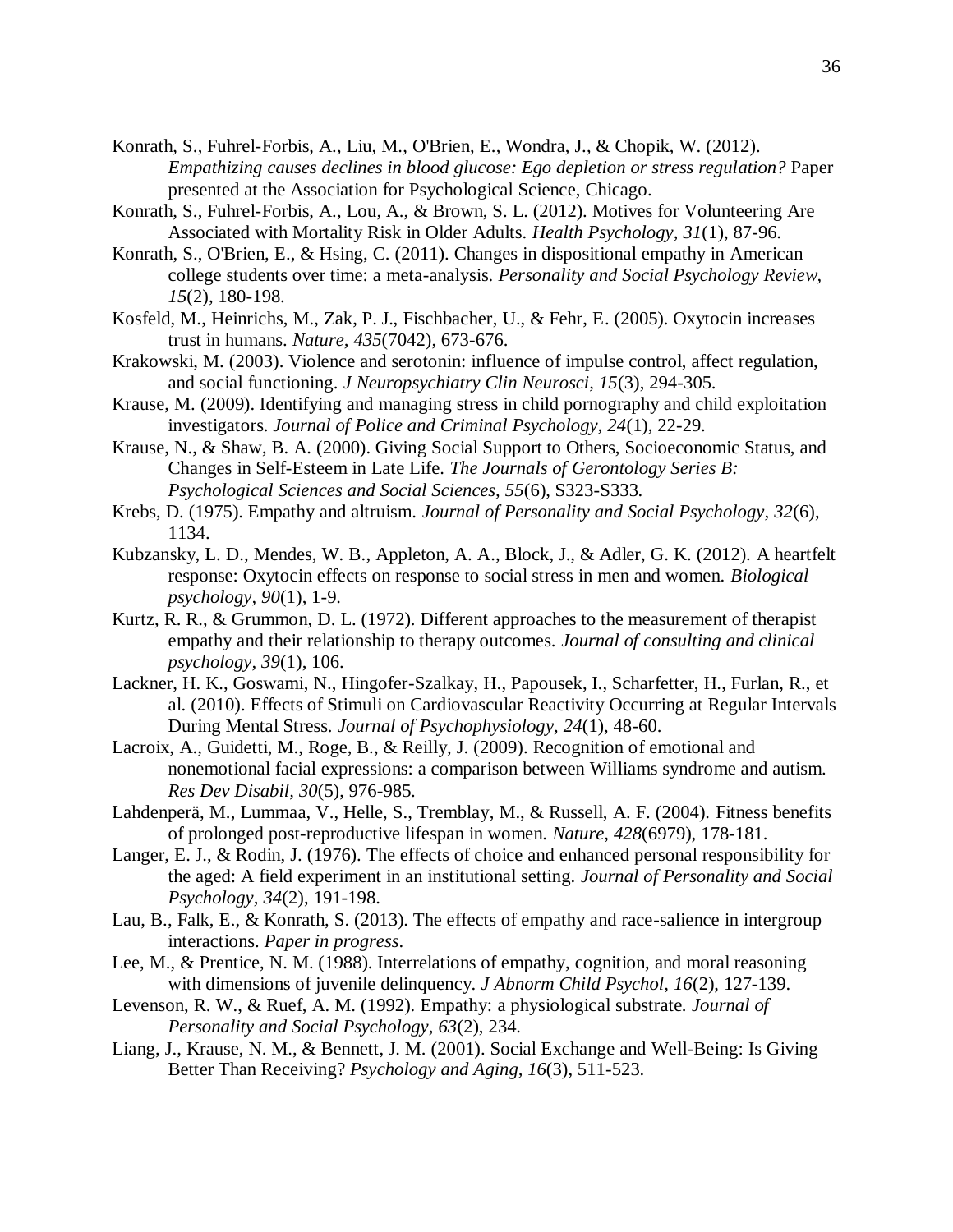- <span id="page-37-7"></span>Liu, M., & Konrath, S. (2013). Empty nest but not empty heart: Giving support to adult children lowers mortality risk in older adults. *Under review*.
- <span id="page-37-14"></span>Lough, S., Kipps, C. M., Treise, C., Watson, P., Blair, J. R., & Hodges, J. R. (2006). Social reasoning, emotion and empathy in frontotemporal dementia. *Neuropsychologia, 44*(6), 950-958.
- <span id="page-37-5"></span>Lu, L. (1997). Social support, reciprocity, and well-being. *Journal of Social Psychology, 137*(5), 618-628.
- <span id="page-37-6"></span>Lu, L., & Argyle, M. (1992). Receiving and giving support: Effects on relationships and wellbeing *Counselling Psychology Quarterly, 5*(2), 123-133.
- <span id="page-37-9"></span>Maslach, C., Jackson, S. E., & Leiter, M. P. (1996). Maslach burnout inventory manual . Mountain View, CA. *CPP Inc.*
- <span id="page-37-2"></span>Mathersul, D., McDonald, S., & Rushby, J. A. (2013). Understanding advanced theory of mind and empathy in high-functioning adults with autism spectrum disorder. *Journal of Clinical and Experimental Neuropsychology*(ahead-of-print), 1-14.
- <span id="page-37-8"></span>Mathieu, F. (2007). Running on Empty: Compassion Fatigue in Health Professionals. *Rehab & Community Care Medicine*, 1-7.
- <span id="page-37-11"></span>Mathur, V. A., Harada, T., Lipke, T., & Chiao, J. Y. (2010). Neural basis of extraordinary empathy and altruistic motivation. *NeuroImage, 51*(4), 1468-1475.
- <span id="page-37-10"></span>Mayer, S., Erickson, T., Briggs, H., Crocker, J., Liberzon, I., & Abelson, J. (2011). Compassionate goal orientation interacts with resilience to modulate cortisol response to the Trier Social Stress Test. *International Society of Psychoneuroendocrinology*.
- <span id="page-37-3"></span>McClellan, W., Stanwyck, D., & Anson, C. (1993). Social support and subsequent mortality among patients with end-stage renal disease. *Journal of the American Society of Nephrology, 4*(4), 1028-1034.
- <span id="page-37-17"></span>McDougall, W. (1908). *An introduction to social psychology*. London: Methuen.
- <span id="page-37-15"></span>Mendez, M. F., & Shapira, J. S. (2009). Altered emotional morality in frontotemporal dementia. *Cogn Neuropsychiatry, 14*(3), 165-179.
- <span id="page-37-1"></span>Miller, P. A., & Eisenberg, N. (1988). The relation of empathy to aggressive and externalizing/antisocial behavior. *Psychological Bulletin, 103*(3), 324.
- <span id="page-37-16"></span>Mitchell, P., Robinson, E. J., Isaacs, J. E., & Nye, R. M. (1996). Contamination in reasoning about false belief: an instance of realist bias in adults but not children. *Cognition, 59*(1), 1-21.
- Moretto, G., Ladavas, E., Mattioli, F., & di Pellegrino, G. (2010). A psychophysiological investigation of moral judgment after ventromedial prefrontal damage. *J Cogn Neurosci, 22*(8), 1888-1899.
- <span id="page-37-0"></span>Moses, A. (2012). Child Parent Relationship Therapy for Parents of Children with Disruptive Behavior. *Unpublished dissertation, Western Michigan University*.
- <span id="page-37-4"></span>Mugford, R. A., & M'Comisky, J. G. (1975). Some recent work on the psychotherapeutic value of cage birds with old people. *Pet animals and society*, 54-65.
- <span id="page-37-12"></span>Müller, B. C., Leeuwen, M. L., Baaren, R. B., Bekkering, H., & Dijksterhuis, A. (2013). Empathy is a beautiful thing: Empathy predicts imitation only for attractive others. *Scandinavian Journal of Psychology*.
- <span id="page-37-13"></span>Mullins-Nelson, J. L., Salekin, R. T., & Leistico, A. R. (2006). Psychopathy, empathy, and perspecitve taking ability in a community sample: Impliciation for the successful psychopathy concept. . *International Journal of Forensic Mental Health, 5*, 133-149.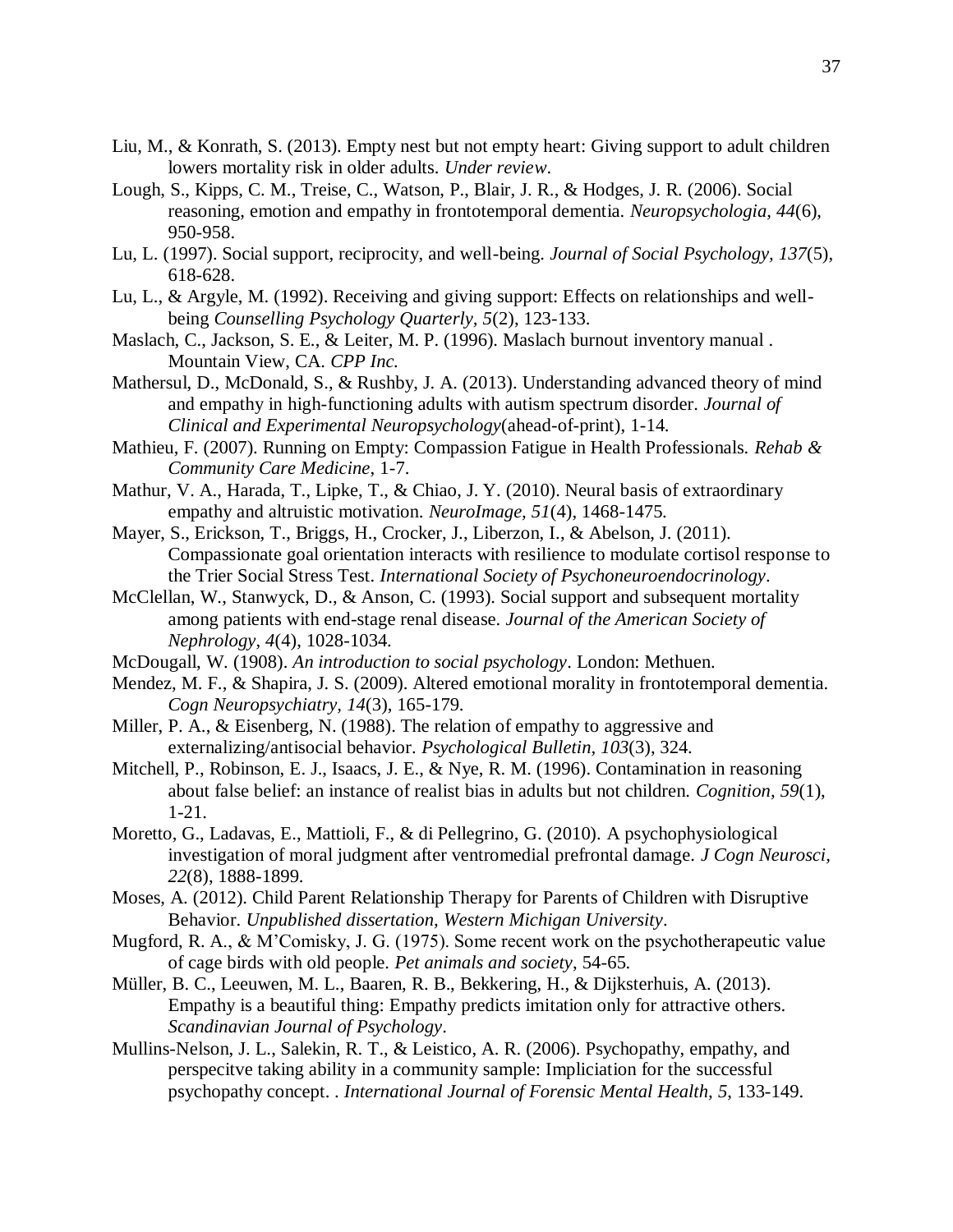- Navarrete, C. D., McDonald, M. M., Mott, M. L., & Asher, B. (2012). Virtual morality: Emotion and action in a simulated three-dimensional "trolley problem". *Emotion, 12*(2), 364.
- <span id="page-38-11"></span>Nelson-Gardell, D., & Harris, D. (2003). Childhood abuse history, secondary traumatic stress, and child welfare workers. *Child Welfare: Journal of Policy, Practice, and Program*.
- <span id="page-38-12"></span>Noblet, A., Rodwell, J., & Allisey, A. (2009). Job stress in the law enforcement sector: comparing the linear, non‐linear and interaction effects of working conditions. *Stress and Health, 25*(1), 111-120.
- <span id="page-38-15"></span>Norscia, I., & Palagi, E. (2011). Yawn contagion and empathy in Homo sapiens. *PLoS ONE, 6*(12), e28472.
- <span id="page-38-3"></span>O'Connor, L. E., Berry, J. W., Weiss, J., & Gilbert, P. (2002). Guilt, fear, submission, and empathy in depression. *Journal of Affective Disorders, 71*(1-3), 19-27.
- <span id="page-38-5"></span>Oakley, B., Knafo, A., & Madhavan, G. (2011). *Pathological altruism*: Oxford University Press.
- <span id="page-38-14"></span>Osman, S. L. (2011). Predicting rape empathy based on victim, perpetrator, and participant gender, and history of sexual aggression. *Sex Roles, 64*, 506-515.
- <span id="page-38-10"></span>Osofsky, J. D. (2011). Vicarious Traumatization and the Need for Self-Care in Working with Traumatized Young Children. In J. D. Osofsky (Ed.), *Clinical Work with Traumatized Young Children* (pp. 336-348). New York, NY: The Guilford Press.
- <span id="page-38-13"></span>Pace, T. W., Negi, L. T., Adame, D. D., Cole, S. P., Sivilli, T. I., Brown, T. D., et al. (2009). Effect of compassion meditation on neuroendocrine, innate immune and behavioral responses to psychosocial stress. *Psychoneuroendocrinology, 34*(1), 87-98.
- <span id="page-38-2"></span>Paleari, F. G., Regalia, C., & Fincham, F. (2005). Marital quality, forgiveness, empathy, and rumination: A longitudinal analysis. *Personality and Social Psychology Bulletin, 31*(3), 368-378.
- <span id="page-38-0"></span>Panksepp, J. (1998). *Affective neuroscience: The foundations of human and animal emotions*: Oxford University Press.
- <span id="page-38-1"></span>Penner, L. A., Cline, R. J., Albrecht, T. L., Harper, F. W., Peterson, A. M., Taub, J. M., et al. (2008). Parents' empathic responses and pain and distress in pediatric patients. *Basic and Applied Social Psychology, 30*(2), 102-113.
- <span id="page-38-16"></span>Pham, T. H., Philippot, P., & Rime, B. (2000). Subjective and autonomic responses to emotion induction in psychopaths. *Encephale, 26*(1), 45-51.
- <span id="page-38-4"></span>Piferi, R. L., & Lawler, K. A. (2006). Social support and ambulatory blood pressure: An examination of both receiving and giving. *International Journal of Psychophysiology, 62*(2), 328-336.
- <span id="page-38-8"></span>Plesa-Skwerer, D., Faja, S., Schofield, C., Verbalis, A., & Tager-Flusberg, H. (2006). Perceiving facial and vocal expressions of emotion in individuals with Williams syndrome. *Am J Ment Retard, 111*(1), 15-26.
- <span id="page-38-6"></span>Plesa Skwerer, D., Borum, L., Verbalis, A., Schofield, C., Crawford, N., Ciciolla, L., et al. (2009). Autonomic responses to dynamic displays of facial expressions in adolescents and adults with Williams syndrome. *Soc Cogn Affect Neurosci, 4*(1), 93-100.
- <span id="page-38-9"></span>Pooler, D. K. (2008). Social workers and distress: Implications for sustaining a healthy workforce. *Journal of Workplace Behavioral Health, 23*(4), 445-466.
- <span id="page-38-7"></span>Porter, M. A., Coltheart, M., & Langdon, R. (2007). The neuropsychological basis of hypersociability in Williams and Down syndrome. *Neuropsychologia, 45*(12), 2839- 2849.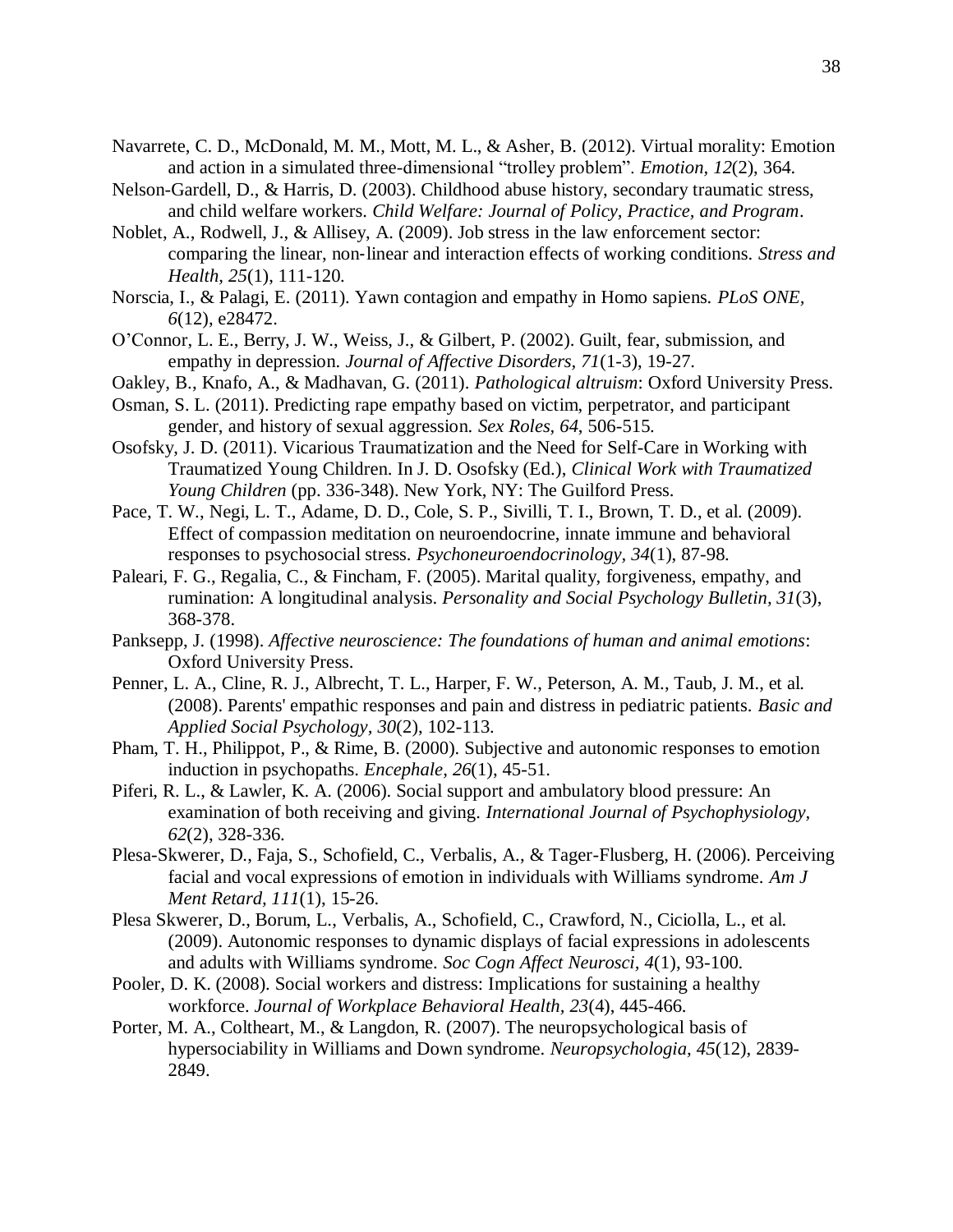- <span id="page-39-5"></span>Post, S. G. (2007). *Altruism and health: Perspectives from empirical research*: Oxford University Press.
- <span id="page-39-14"></span>Preston, S. D. (2013). The Origins of Altruism in Offspring Care. *Psychological Bulletin, in press*.
- <span id="page-39-17"></span>Preylo, B. D., & Arikawa, H. (2008). Comparison of vegetarians and non-vegetarians on pet attitude and empathy. *Anthrozoos: A Multidisciplinary Journal of The Interactions of People & Animals, 21*(4), 387-395.
- <span id="page-39-9"></span>Prinz, J. J. (2011). Against empathy. *The Southern Journal of Philosophy, 49*(s1), 214-233.
- <span id="page-39-15"></span>Prinz, J. J. (2011). Is empathy necessary for morality *Perspectives on Empathy*: Goldie, P. Coplan, A.
- <span id="page-39-10"></span>Riby, D., Bruce, V., & Jawaid, A. (2012). Everyone's friend? The case of Williams Syndrome. In B. Oakley, A. Knafo, G. Madhavan & D. S. Wilson (Eds.), *Pathological Altruism*. New York: Oxford University Press.
- <span id="page-39-2"></span>Richell, R. A., Mitchell, D. G., Newman, C., Leonard, A., Baron-Cohen, S., & Blair, R. J. (2003). Theory of mind and psychopathy: can psychopathic individuals read the 'language of the eyes'? *Neuropsychologia, 41*(5), 523-526.
- Richardson, D. R., Hammock, G. S., Smith, S. M., Gardner, W., & Signo, M. (1994). Empathy as a cognitive inhibitor of interpersonal aggression. *Aggressive Behavior, 20*(4), 275-289.
- <span id="page-39-12"></span>Riess, H., Bailey, R. W., Dunn, E. J., & Phillips, M. (2012). Empathy training for resident physicians: a randomized controlled trial of a neuroscience-informed curriculum. *Journal of general internal medicine, 27*(10), 1280-1286.
- <span id="page-39-16"></span>Rosen, H. J., Gorno–Tempini, M. L., Goldman, W., Perry, R., Schuff, N., Weiner, M., et al. (2002). Patterns of brain atrophy in frontotemporal dementia and semantic dementia. *Neurology, 58*(2), 198-208.
- <span id="page-39-1"></span>Rosenstein, P. (1995). Parental levels of empathy as related to risk assessment in child protective services. *Child abuse & neglect, 19*(11), 1349-1360.
- <span id="page-39-0"></span>Rumble, A. C., Van Lange, P. A., & Parks, C. D. (2010). The benefits of empathy: When empathy may sustain cooperation in social dilemmas. *European Journal of Social Psychology, 40*(5), 856-866.
- <span id="page-39-11"></span>Saakvitne, K. W., & Pearlman, L. A. (1996). *Transforming the pain: A workbook on vicarious traumatization*. New York, NY: WW Norton & Co.
- <span id="page-39-3"></span>Schewe, P. A. (2007). Interventions to prevent sexual violence. *Handbook of injury and violence prevention*, 223-240.
- <span id="page-39-4"></span>Schewe, P. A., & O'Donohue, W. (1993). Sexual abuse prevention with high-risk males: The roles of victim empathy and rape myths. *Violence and Victims, 8*(4), 339-351.
- <span id="page-39-6"></span>Schwartz, C., Keyl, P., Marcum, J., & Bode, R. (2009). Helping Others Shows Differential Benefits on Health and Well-being for Male and Female Teens. *Journal of Happiness Studies, 10*(4), 431-448.
- <span id="page-39-7"></span>Schwartz, C., Meisenhelder, J. B., Ma, Y., & Reed, G. (2003). Altruistic Social Interest Behaviors Are Associated With Better Mental Health. *Psychosomatic Medicine, 65*(5), 778-785.
- <span id="page-39-8"></span>Schwartz, C., & Sendor, R. M. (1999). Helping others helps oneself: response shift effects in peer support. *Social Science & amp*; *Medicine*, 48(11), 1563-1575.
- <span id="page-39-13"></span>Selvaraj, S., Faulkner, P., Mouchlianitis, E., Turkheimer, F., Rosso, L., Roiser, J. P., et al. (2012). P-800 - How do antidepressants work? A Positron Emission Tomography (PET)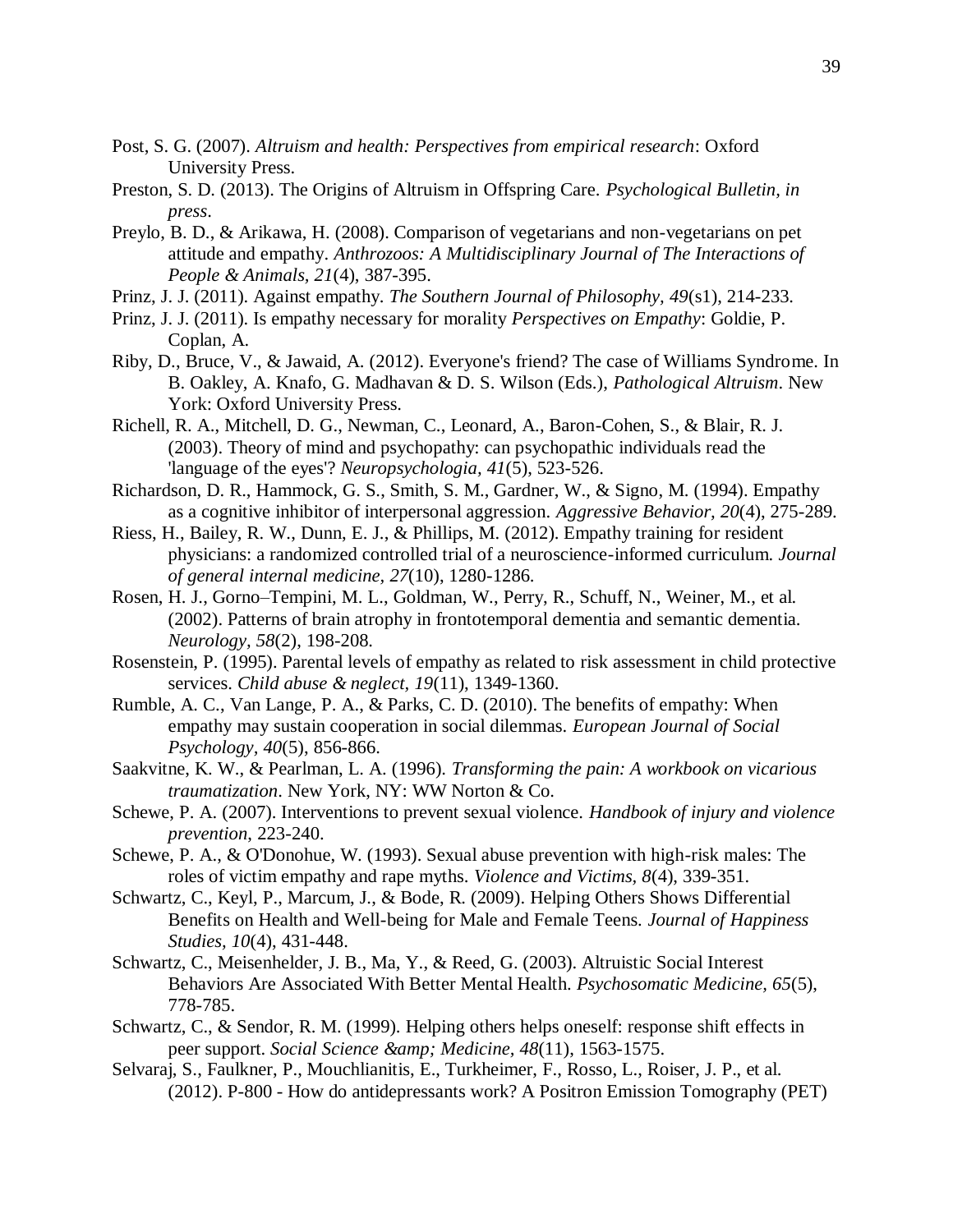study of brain serotonin levels and affect regulation. *European Psychiatry, 27, Supplement 1*(0), 1.

- <span id="page-40-8"></span>Sethre-Hofstad, L., Stansbury, K., & Rice, M. A. (2002). Attunement of maternal and child adrenocortical response to child challenge. *Psychoneuroendocrinology, 27*(6), 731-747.
- <span id="page-40-14"></span>Sevillano, V., Aragonés, J. I., & Schultz, P. W. (2007). Perspective taking, environmental concern, and the moderating role of dispositional empathy. *Environment and behavior, 39*(5), 685-705.
- <span id="page-40-13"></span>Shamay-Tsoory, S. G., Tomer, R., Berger, B. D., & Aharon-Peretz, J. (2003). Characterization of empathy deficits following prefrontal brain damage: the role of the right ventromedial prefrontal cortex. *Nature Neuroscience, 15*(3), 324-337.
- <span id="page-40-7"></span>Shanafelt, T. D., West, C., Zhao, X., Novotny, P., Kolars, J., Habermann, T., et al. (2005). Relationship Between Increased Personal Well-Being and Enhanced Empathy Among Internal Medicine Residents. *Journal of General Internal Medicine, 20*(7), 559-564.
- <span id="page-40-15"></span>Shelton, M. L., & Rogers, R. W. (1981). Fear-Arousing and Empathy-Arousing Appeals to Help: The Pathos of Persuasion. *Journal of Applied Social Psychology, 11*(4), 366-378.
- <span id="page-40-0"></span>Sibicky, M. E., Schroeder, D. A., & Dovidio, J. F. (1995). Empathy and Helping: Considering the Consequences of Intervention. *Basic and Applied Social Psychology, 16*(4), 435-453.
- <span id="page-40-1"></span>Simpson, J. A., Ickes, W., & Blackstone, T. (1995). When the head protects the heart: Empathic accuracy in dating relationships. *Journal of Personality and Social Psychology, 69*, 629- 629.
- <span id="page-40-2"></span>Simpson, J. A., Ickes, W., & Grich, J. (1999). When accuracy hurts: Reactions of anxiousambivalent dating partners to a relationship-threatening situation. *Journal of Personality and Social Psychology, 76*(5), 754-769.
- <span id="page-40-10"></span>Singer, T., Seymour, B., O'Doherty, J. P., Stephan, K. E., Dolan, R. J., & Frith, C. D. (2006). Empathic neural responses are modulated by the perceived fairness of others. *Nature, 439*(7075), 466-469.
- <span id="page-40-5"></span>Smith, A. M., Loving, T. J., Crockett, E. E., & Campbell, L. (2009). What's Closeness Got to Do with It? Men's and Women's Cortisol Responses When Providing and Receiving Support. *Psychosomatic Medicine, 71*(8), 843-851.
- <span id="page-40-9"></span>Smith, C. A., & Frieze, I. H. (2003). Examining Rape Empathy From the Perspective of the Victim and the Assailant. *Journal of Applied Social Psychology, 33*(3), 476-479.
- <span id="page-40-16"></span>Sober, E., & Wilson, D. S. (1998). *Unto others: The evolution and psychology of unselfish behavior*: Harvard University Press.
- <span id="page-40-11"></span>Sonnby-Borgström, M., Jönsson, P., & Svensson, O. (2003). Emotional empathy as related to mimicry reactions at different levels of information processing. *Journal of Nonverbal Behavior, 27*(1), 3-23.
- <span id="page-40-12"></span>Sonnby–Borgström, M. (2002). Automatic mimicry reactions as related to differences in emotional empathy. *Scandinavian Journal of Psychology, 43*(5), 433-443.
- <span id="page-40-6"></span>Sprang, G., Clark, J. J., & Whitt-Woosley, A. (2007). Compassion fatigue, compassion satisfaction, and burnout: Factors impacting a professional's quality of life. *Journal of Loss and Trauma, 12*(3), 259-280.
- <span id="page-40-3"></span>Steffen, P., & Masters, K. (2005). Does compassion mediate the intrinsic religion-health relationship? *Annals of Behavioral Medicine, 30*(3), 217-224.
- <span id="page-40-4"></span>Stellar, J. E., Manzo, V. M., Kraus, M. W., & Keltner, D. (2012). Class and compassion: Socioeconomic factors predict responses to suffering. *Emotion, 12*(3), 449.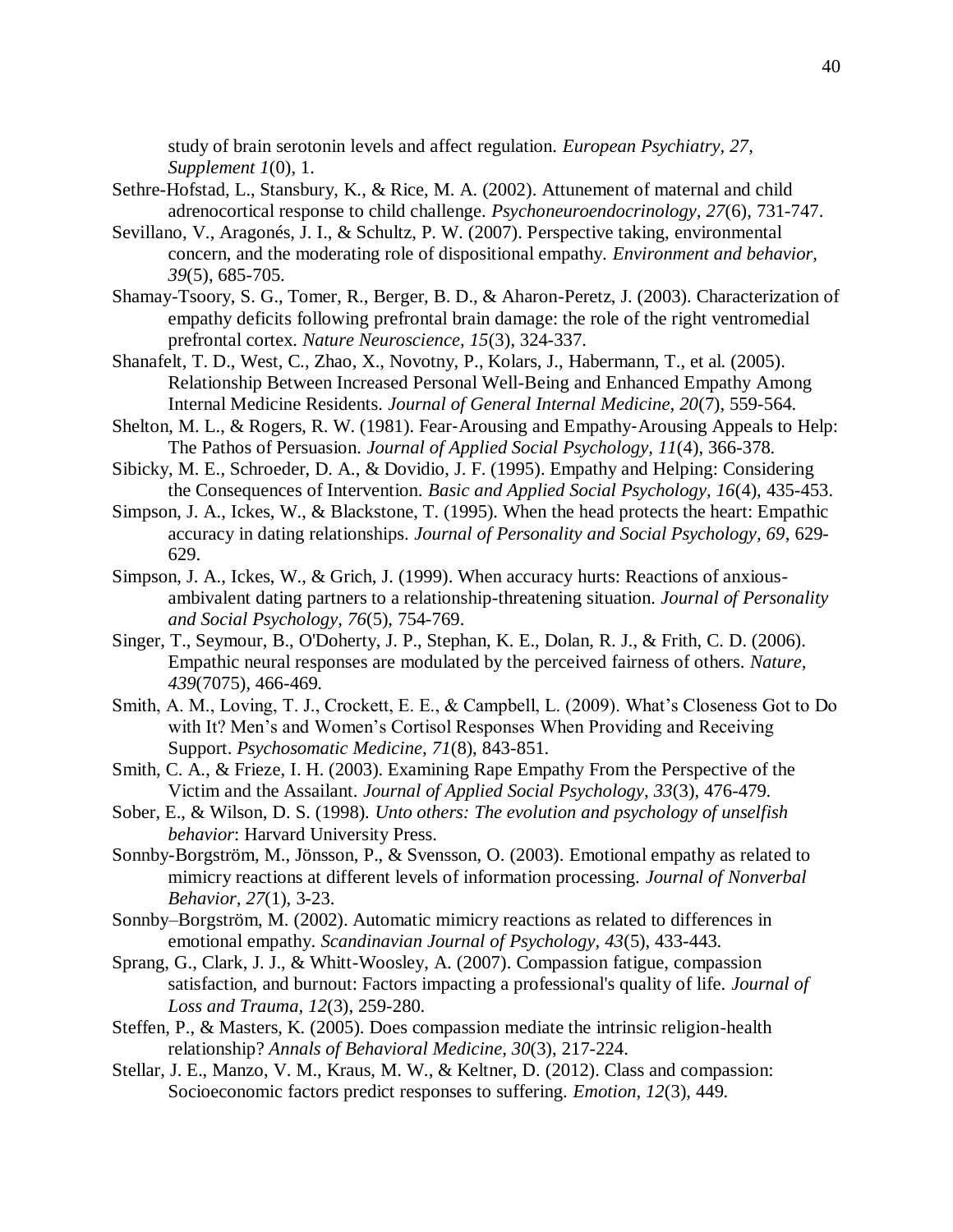- <span id="page-41-6"></span>Strazdins, L., & Broom, D. H. (2007). The Mental Health Costs and Benefits of Giving Social Support. *International Journal of Stress Management, 14*(4), 370-385.
- <span id="page-41-14"></span>Swain, J. E., Konrath, S., Brown, S. L., Finegood, E. D., Akce, L. B., Dayton, C. J., et al. (2012). Parenting and beyond: Common neurocircuits underlying parental and altruistic caregiving. *Parenting, 12*(2-3), 115-123.
- <span id="page-41-16"></span>Swain, J. E., Lorberbaum, J. P., Kose, S., & Strathearn, L. (2007). Brain basis of early parent– infant interactions: psychology, physiology, and in vivo functional neuroimaging studies. *Journal of Child Psychology and Psychiatry, 48*(3-4), 262-287.
- <span id="page-41-7"></span>Tager-Flusberg, H., & Sullivan, K. (2000). A componential view of theory of mind: evidence from Williams syndrome. *Cognition, 76*(1), 59-90.
- <span id="page-41-13"></span>Taylor, N., & Signal, T. (2005). Empathy and attitudes to animals. *Anthrozoos: A Multidisciplinary Journal of The Interactions of People & Animals, 18*(1), 18-27.
- <span id="page-41-8"></span>Tehrani, N. (2010). Compassion fatigue: experiences in occupational health, human resources, counselling and police. *Occupational Medicine, 60*(2), 133-138.
- <span id="page-41-9"></span>Thomas, B. (2012). Predictors of vicarious trauma and secondary traumatic stress among correctional officers. *Philadelphia College of Osteopathic Medicine, Unpublished dissertation*, Department of Psychology.
- <span id="page-41-0"></span>Thomas, G., & Fletcher, G. (2003). Mind-reading accuracy in intimate relationships: assessing the roles of the relationship, the target, and the judge. *Journal of Personality and Social Psychology, 85*(6), 1079.
- <span id="page-41-11"></span>Thomson, J. J. (1986). *Rights, Restitution, and Risk: Essays*. Cambridge, MA: Harvard University Press.
- <span id="page-41-5"></span>Tkach, C. (2005). *Unlocking the treasury of human kindness : enduring improvements in mood, happiness, and self-evaluations*. Unpublished doctoral dissertation: University of California, Riverside.
- <span id="page-41-1"></span>Truax, C. B., Wargo, D. G., Frank, J. D., Imber, S. D., Battle, C. C., Hoehn-Saric, R., et al. (1966). Therapist empathy, genuineness, and warmth and patient therapeutic outcome. *Journal of Consulting Psychology; Journal of Consulting Psychology, 30*(5), 395.
- <span id="page-41-2"></span>Twenge, J., & Campbell, W. K. (2003). "Isn't It Fun to Get the Respect That We're Going to Deserve?" Narcissism, Social Rejection, and Aggression. *Personality and Social Psychology Bulletin, 29*(2), 261-272.
- <span id="page-41-3"></span>Twenge, J., Konrath, S., Foster, J., Campbell, W. K., & Bushman, B. (2008). Egos inflating over time: a cross-temporal meta-analysis of the Narcissistic Personality Inventory. *Journal of Personality, 76*(4), 875-902; discussion 903-828.
- <span id="page-41-10"></span>Udipi, S., Veach, P. M. C., Kao, J., & LeRoy, B. S. (2008). The psychic costs of empathic engagement: personal and demographic predictors of genetic counselor compassion fatigue. *Journal of genetic counseling, 17*(5), 459-471.
- <span id="page-41-12"></span>Uhlmann, E. L., Zhu, L. L., & Tannenbaum, D. (2013). When it takes a bad person to do the right thing. *Cognition, 126*(2), 326-334.
- <span id="page-41-15"></span>Uvnäs-Moberg, K. (1998). Oxytocin may mediate the benefits of positive social interaction and emotions. *Psychoneuroendocrinology, 23*(8), 819-835.
- <span id="page-41-4"></span>Vaananen, A., Buunk, B. P., Kivimaki, M., Pentti, J., & Vahtera, J. (2005). When it is better to give than to receive: Long-term health effects of perceived reciprocity in support exchange. *Journal of Personality and Social Psychology, 89*(2), 176.